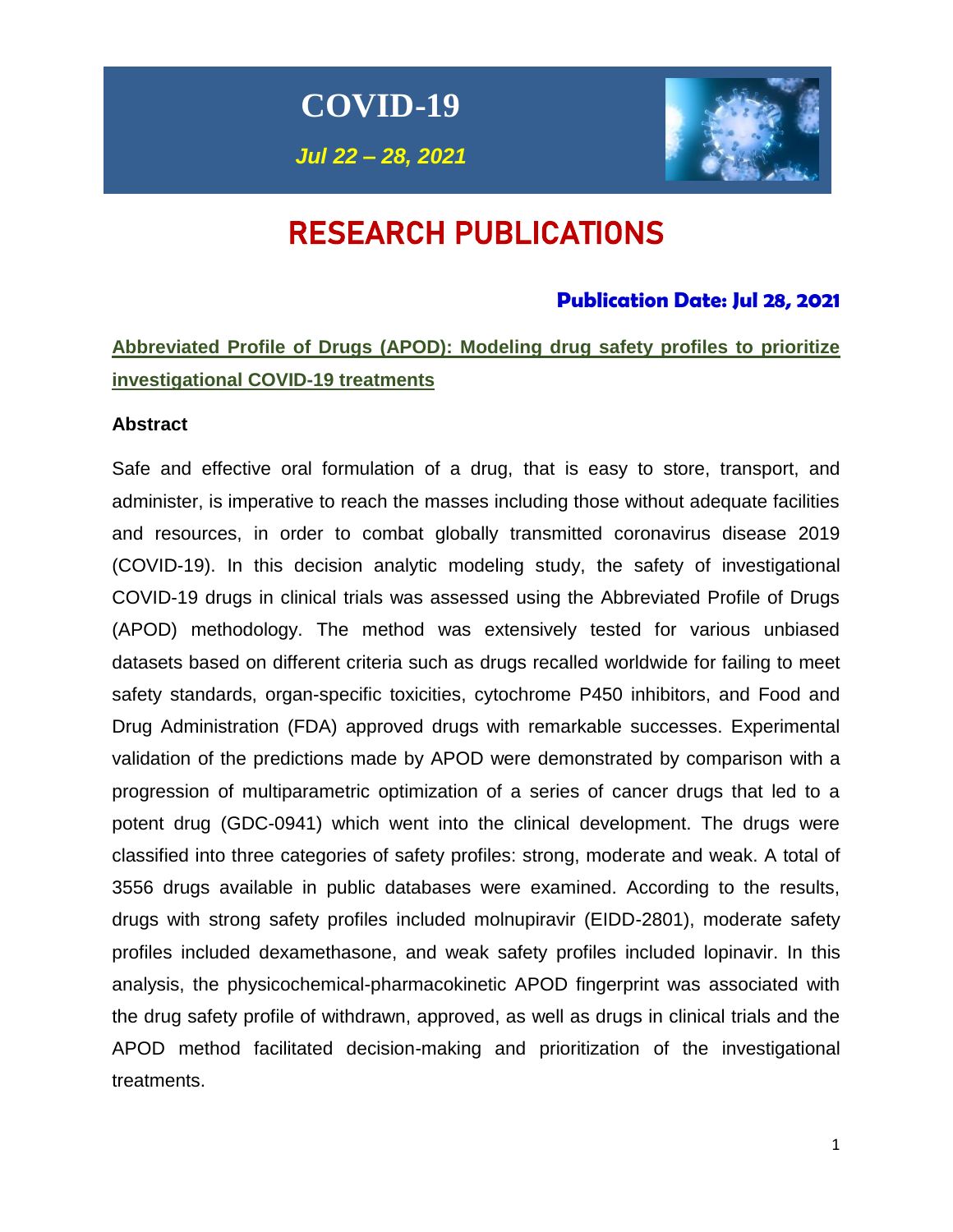### **Reference**

[https://www.cell.com/heliyon/fulltext/S2405-8440\(21\)01769-2](https://www.cell.com/heliyon/fulltext/S2405-8440(21)01769-2)

# **IFITM proteins promote SARS-CoV-2 infection and are targets for virus inhibition**  *in vitro*

### **Abstract**

Interferon-induced transmembrane proteins (IFITMs 1, 2 and 3) can restrict viral pathogens, but pro- and anti-viral activities have been reported for coronaviruses. Here, it was shown that artificial overexpression of IFITMs blocks SARS-CoV-2 infection. However, endogenous IFITM expression supports efficient infection of SARS-CoV-2 in human lung cells. The results indicated that the SARS-CoV-2 Spike protein interacts with IFITMs and hijacks them for efficient viral infection. IFITM proteins were expressed and further induced by interferons in human lung, gut, heart and brain cells. IFITMderived peptides and targeting antibodies inhibit SARS-CoV-2 entry and replication in human lung cells, cardiomyocytes and gut organoids. The results show that IFITM proteins are cofactors for efficient SARS-CoV-2 infection of human cell types representing *in vivo* targets for viral transmission, dissemination and pathogenesis and are potential targets for therapeutic approaches.

#### **Reference**

https://www.nature.com/articles/s41467-021-24817-y

# **A surrogate virus neutralization test to quantify antibody-mediated inhibition of SARS-CoV-2 in finger stick dried blood spot samples**

#### **Abstract**

The spike protein of SARS-CoV-2 engages the human angiotensin-converting enzyme 2 (ACE2) receptor to enter host cells, and neutralizing antibodies are effective at blocking this interaction to prevent infection. Widespread application of this important marker of protective immunity is limited by logistical and technical challenges associated with live virus methods and venous blood collection. To address this gap, we validated an immunoassay-based method for quantifying neutralization of the spike-ACE2 interaction in a single drop of capillary whole blood, collected on filter paper as a dried blood spot (DBS) sample. Samples are eluted overnight and incubated in the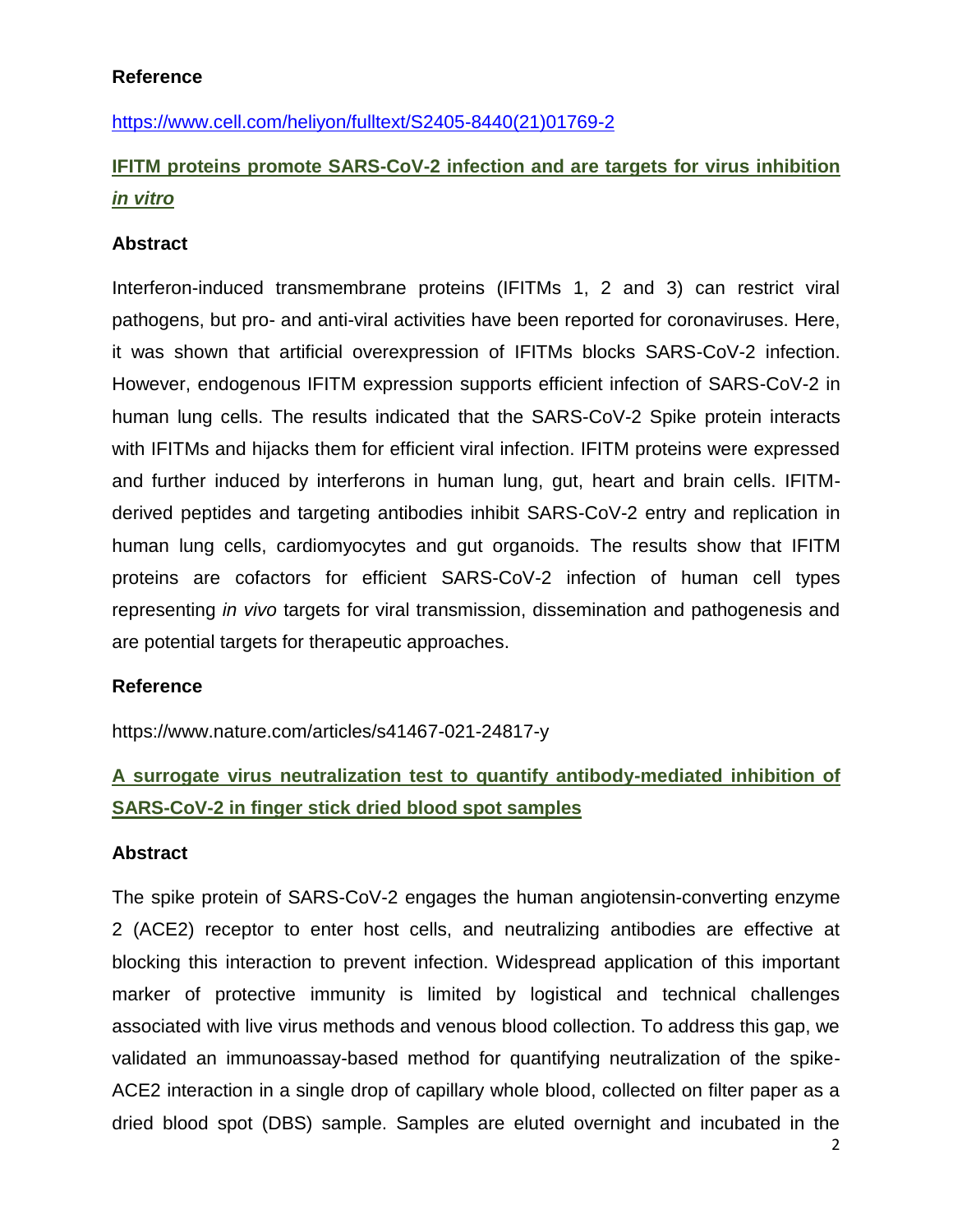presence of spike antigen and ACE2 in a 96-well solid phase plate. Competitive immunoassay with electrochemiluminescent label is used to quantify neutralizing activity. The following measures of assay performance were evaluated: dilution series of confirmed positive and negative samples, agreement with results from matched DBSserum samples, analysis of results from DBS samples with known COVID-19 status, and precision (intra-assay percent coefficient of variation; %CV) and reliability (interassay; %CV). Dilution series produced the expected pattern of dose–response. Agreement between results from serum and DBS samples was high, with concordance correlation = 0.991. Analysis of three control samples across the measurement range indicated acceptable levels of precision and reliability. Median % surrogate neutralization was 46.9 for PCR confirmed convalescent COVID-19 samples and 0.1 for negative samples. Large-scale testing is important for quantifying neutralizing antibodies that can provide protection against COVID-19 in order to estimate the level of immunity in the general population. DBS provides a minimally-invasive, low cost alternative to venous blood collection, and this scalable immunoassay-based method for quantifying inhibition of the spike-ACE2 interaction can be used as a surrogate for virusbased assays to expand testing across a wide range of settings and populations.

### **Reference**

https://www.nature.com/articles/s41598-021-94653-z

### **An ensemble learning approach to digital corona virus preliminary screening from cough sounds**

#### **Abstract**

This work develops a robust classifier for a COVID-19 pre-screening model from crowdsourced cough sound data. The crowdsourced cough recordings contain a variable number of coughs, with some input sound files more informative than the others. Accurate detection of COVID-19 from the sound datasets requires overcoming two main challenges (i) the variable number of coughs in each recording and (ii) the low number of COVID-positive cases compared to healthy coughs in the data. Two open datasets of crowdsourced cough recordings were used and then each cough recording was segmented into non-overlapping coughs. The segmentation enriches the original data without oversampling by splitting the original cough sound files into non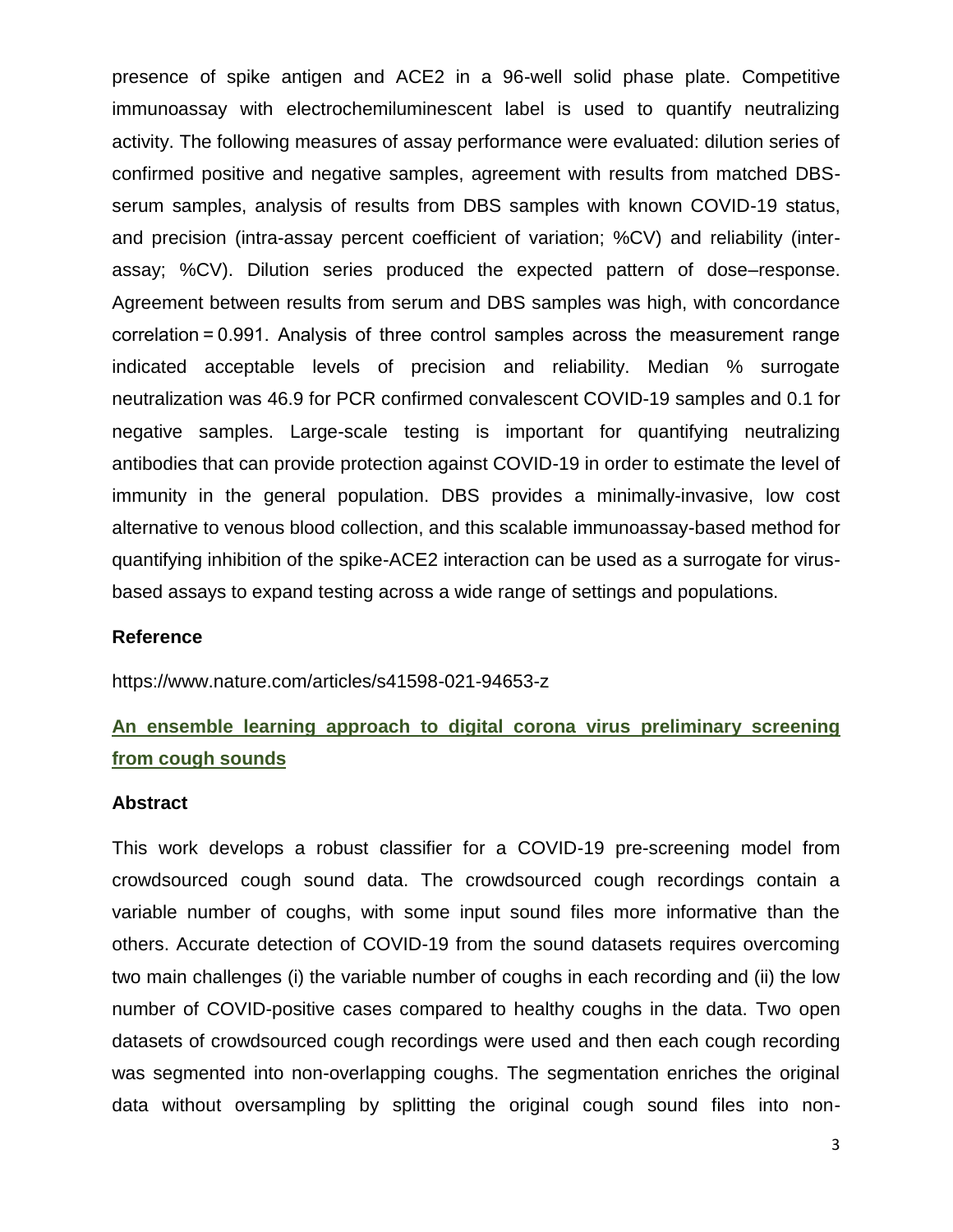overlapping segments. Splitting the sound files enables us to increase the samples of the minority class (COVID-19) without changing the feature distribution of the COVID-19 samples resulted from applying oversampling techniques. Each cough sound segment is transformed into six image representations for further analyses. We conduct extensive experiments with shallow machine learning, Convolutional Neural Network (CNN), and pre-trained CNN models. The results of the models were compared to other recently published papers that apply machine learning to cough sound data for COVID-19 detection. The method demonstrated a high performance using an ensemble model on the testing dataset with area under receiver operating characteristics curve = 0.77, precision  $= 0.80$ , recall  $= 0.71$ , F1 measure  $= 0.75$ , and Kappa $= 0.53$ . The results show an improvement in the prediction accuracy of our COVID-19 pre-screening model compared to the other models.

#### **Reference**

https://www.nature.com/articles/s41598-021-95042-2

# **Combining a convolutional neural network with autoencoders to predict the survival chance of COVID-19 patients**

#### **Abstract**

COVID-19 has caused many deaths worldwide. The automation of the diagnosis of this virus is highly desired. Convolutional neural networks (CNNs) have shown outstanding classification performance on image datasets. To date, it appears that COVID computer-aided diagnosis systems based on CNNs and clinical information have not yet been analysed or explored. A novel method was proposed, named the CNN-AE, to predict the survival chance of COVID-19 patients using a CNN trained with clinical information. Notably, the required resources to prepare CT images are expensive and limited compared to those required to collect clinical data, such as blood pressure, liver disease, *etc*. The method was evaluated using a publicly available clinical dataset that it was collected. The dataset properties were carefully analyzed to extract important features and compute the correlations of features. A data augmentation procedure based on autoencoders (AEs) was proposed to balance the dataset. The experimental results revealed that the average accuracy of the CNN-AE (96.05%) was higher than that of the CNN (92.49%). To demonstrate the generality of our augmentation method,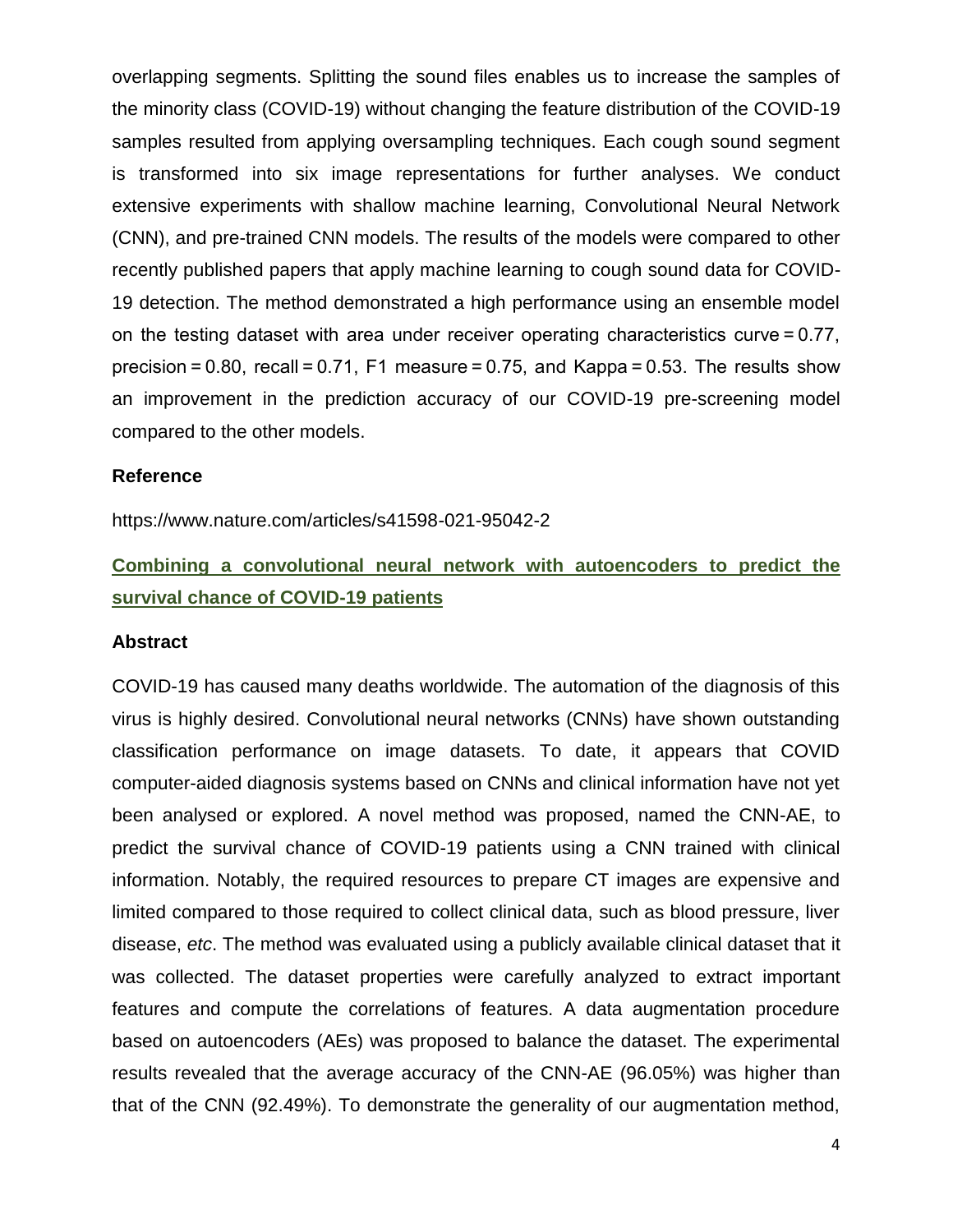we trained some existing mortality risk prediction methods on the dataset (with and without data augmentation) and compared their performances. It was also evaluated our method using another dataset for further generality verification. To show that clinical data can be used for COVID-19 survival chance prediction, the CNN-AE was compared with multiple pre-trained deep models that were tuned based on CT images.

#### **Reference**

https://www.nature.com/articles/s41598-021-93543-8

#### **Publication Date: Jul 27, 2021**

## **Screening of potent neutralizing antibodies against SARS-CoV-2 using convalescent patients-derived phage-display libraries**

#### **Abstract**

As the severe acute respiratory syndrome coronavirus 2 (SARS-CoV-2) continues to threaten public health worldwide, the development of effective interventions is urgently needed. Neutralizing antibodies (nAbs) have great potential for the prevention and treatment of SARS-CoV-2 infection. In this study, ten nAbs were isolated from two phage-display immune libraries constructed from the pooled PBMCs of eight COVID-19 convalescent patients. Eight of them, consisting of heavy chains encoded by the immunoglobulin heavy-chain gene-variable region (IGHV)3-66 or IGHV3-53 genes, recognized the same epitope on the receptor-binding domain (RBD), while the remaining two bound to different epitopes. Among the ten antibodies, 2B11 exhibited the highest affinity and neutralization potency against the original wild-type (WT) SARS-CoV-2 virus (KD = 4.76 nM for the S1 protein, IC50 = 6 ng/mL for pseudoviruses, and IC50 = 1 ng/mL for authentic viruses), and potent neutralizing ability against B.1.1.7 pseudoviruses. Furthermore, 1E10, targeting a distinct epitope on RBD, exhibited different neutralization efficiency against WT SARS-CoV-2 and its variants B.1.1.7, B.1.351, and P.1. The crystal structure of the 2B11–RBD complexes revealed that the epitope of 2B11 highly overlaps with the ACE2-binding site. The *in vivo* experiment of 2B11 using AdV5-hACE2-transduced mice showed encouraging therapeutic and prophylactic efficacy against SARS-CoV-2. Taken together, our results suggest that the highly potent SARS-CoV-2-neutralizing antibody, 2B11, could be used against the WT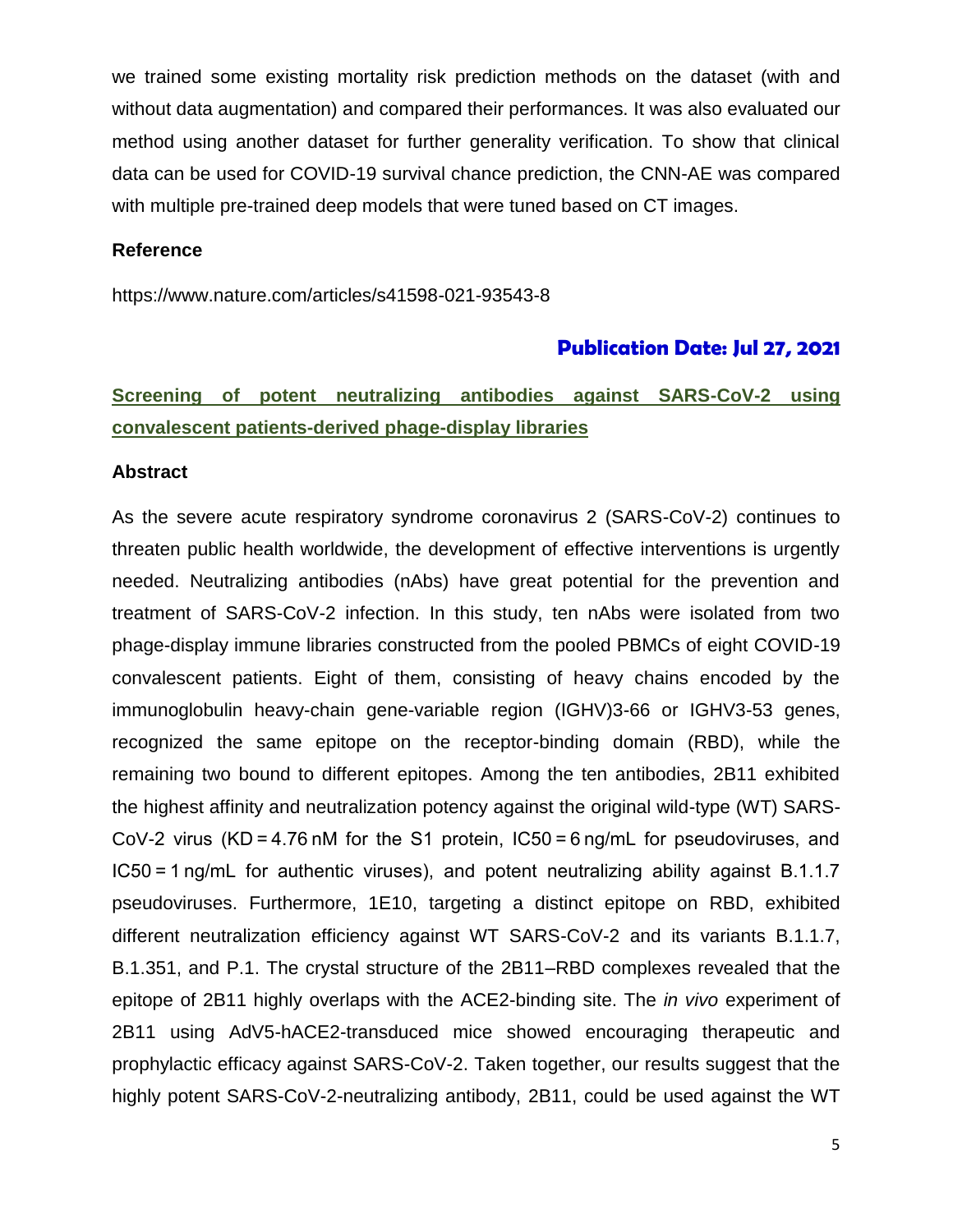SARS-CoV-2 and B.1.1.7 variant, or in combination with a different epitope-targeted neutralizing antibody, such as 1E10, against SARS-CoV-2 variants.

### **Reference**

http://nature.com/articles/s41421-021-00295-w

# **Factors influencing SARS-CoV-2 transmission and outbreak control measures in densely populated settings**

### **Abstract**

Starting with a handful of SARS-CoV-2 infections in dormitory residents in late March 2020, rapid transmission in their dense living environments ensued and by October 2020, more than 50,000 acute infections were identified across various dormitories in Singapore. The aim of the study is to identify combination of factors facilitating SARS-CoV-2 transmission and the impact of control measures in a dormitory through extensive epidemiological, serological and phylogenetic investigations, supported by simulation models. The findings showed that asymptomatic cases and symptomatic cases who did not seek medical attention were major drivers of the outbreak. Furthermore, each resident had about 30 close contacts and each infected resident spread to 4.4 (IQR 3.5–5.3) others at the start of the outbreak. The final attack rate of the current outbreak was 76.2% (IQR 70.6–98.0%) and could be reduced by further 10% under a modified dormitory housing condition. These findings are important when designing living environments in a post COVID-19 future to reduce disease spread and facilitate rapid implementation of outbreak control measures.

#### **Reference**

https://www.nature.com/articles/s41598-021-94463-3

# **Single-cell transcriptome of bronchoalveolar lavage fluid reveals sequential change of macrophages during SARS-CoV-2 infection in ferrets**

#### **Abstract**

Few studies have used a longitudinal approach to describe the immune response to SARS-CoV-2 infection. Here, single-cell RNA sequencing of bronchoalveolar lavage fluid cells was performed longitudinally obtained from SARS-CoV-2-infected ferrets.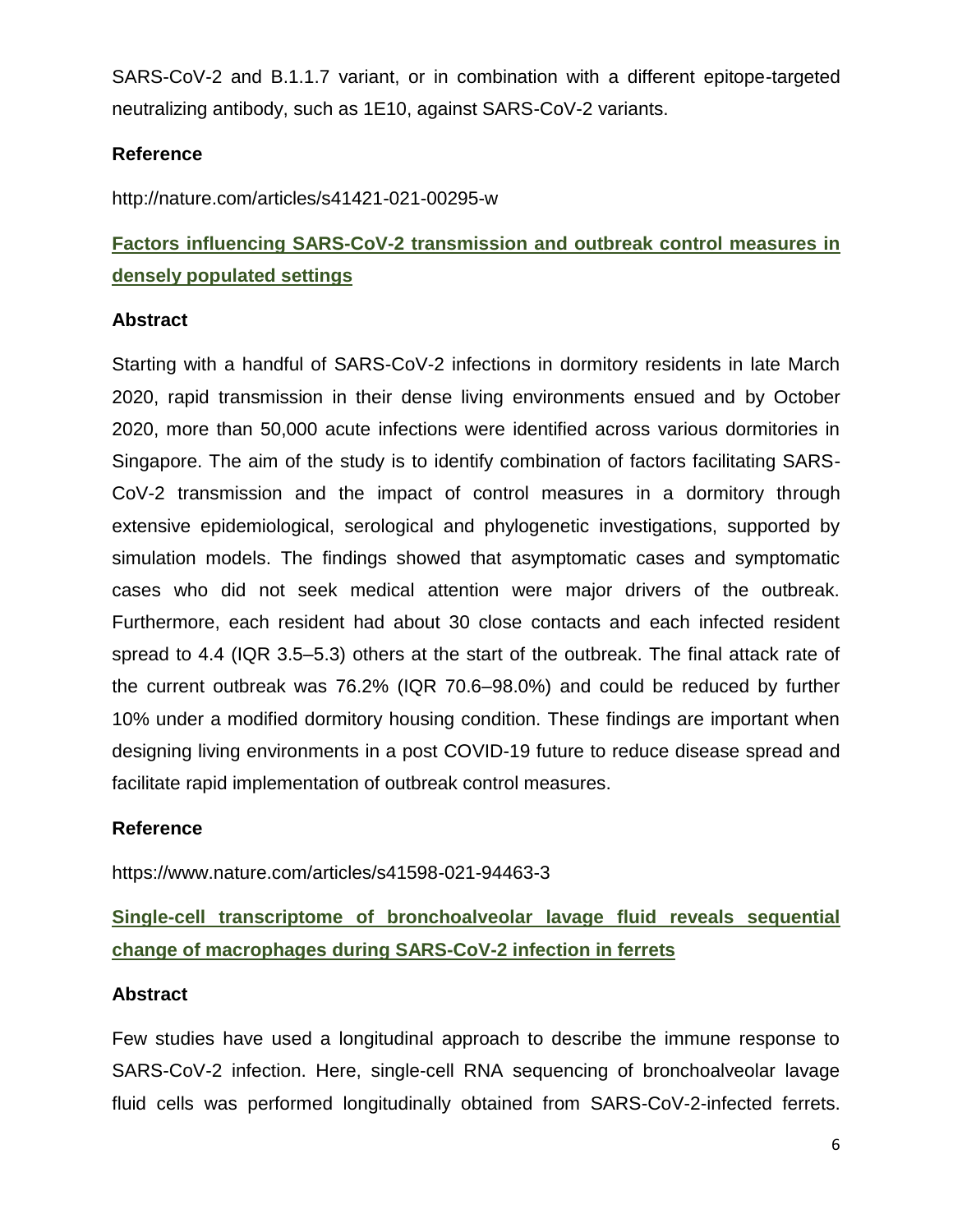Landscape analysis of the lung immune microenvironment shows distinct changes in cell proportions and characteristics compared to uninfected control, at 2 and 5 days post-infection (dpi). Macrophages are classified into 10 distinct subpopulations with transcriptome changes among monocyte-derived infiltrating macrophages and differentiated M1/M2 macrophages, notably at 2 dpi. Moreover, trajectory analysis reveals gene expression changes from monocyte-derived infiltrating macrophages toward M1 or M2 macrophages and identifies a macrophage subpopulation that has rapidly undergone SARS-CoV-2-mediated activation of inflammatory responses. Finally, we find that M1 or M2 macrophages show distinct patterns of gene modules downregulated by immune-modulatory drugs. Overall, these results elucidate fundamental aspects of the immune response dynamics provoked by SARS-CoV-2 infection.

#### **Reference**

https://www.nature.com/articles/s41467-021-24807-0

# **Comparison of COVID-19 outcomes among shielded and non-shielded populations**

#### **Abstract**

Many western countries used shielding (extended self-isolation) of people presumed to be at high-risk from COVID-19 to protect them and reduce healthcare demand. To investigate the effectiveness of this strategy, family practitioner, prescribing, laboratory, hospital and death records were linked and compared COVID-19 outcomes among shielded and non-shielded individuals in the West of Scotland. Of the 1.3 million population, 27,747 (2.03%) were advised to shield, and 353,085 (26.85%) were classified a priori as moderate risk. COVID-19 testing was more common in the shielded (7.01%) and moderate risk (2.03%) groups, than low risk (0.73%). Referent to low-risk, the shielded group had higher confirmed infections (RR 8.45, 95% 7.44–9.59), casefatality (RR 5.62, 95% CI 4.47–7.07) and population mortality (RR 57.56, 95% 44.06– 75.19). The moderate-risk had intermediate confirmed infections (RR 4.11, 95% CI 3.82–4.42) and population mortality (RR 25.41, 95% CI 20.36–31.71) but, due to their higher prevalence, made the largest contribution to deaths (PAF 75.30%). Age ≥ 70 years accounted for 49.55% of deaths. In conclusion, in spite of the shielding strategy,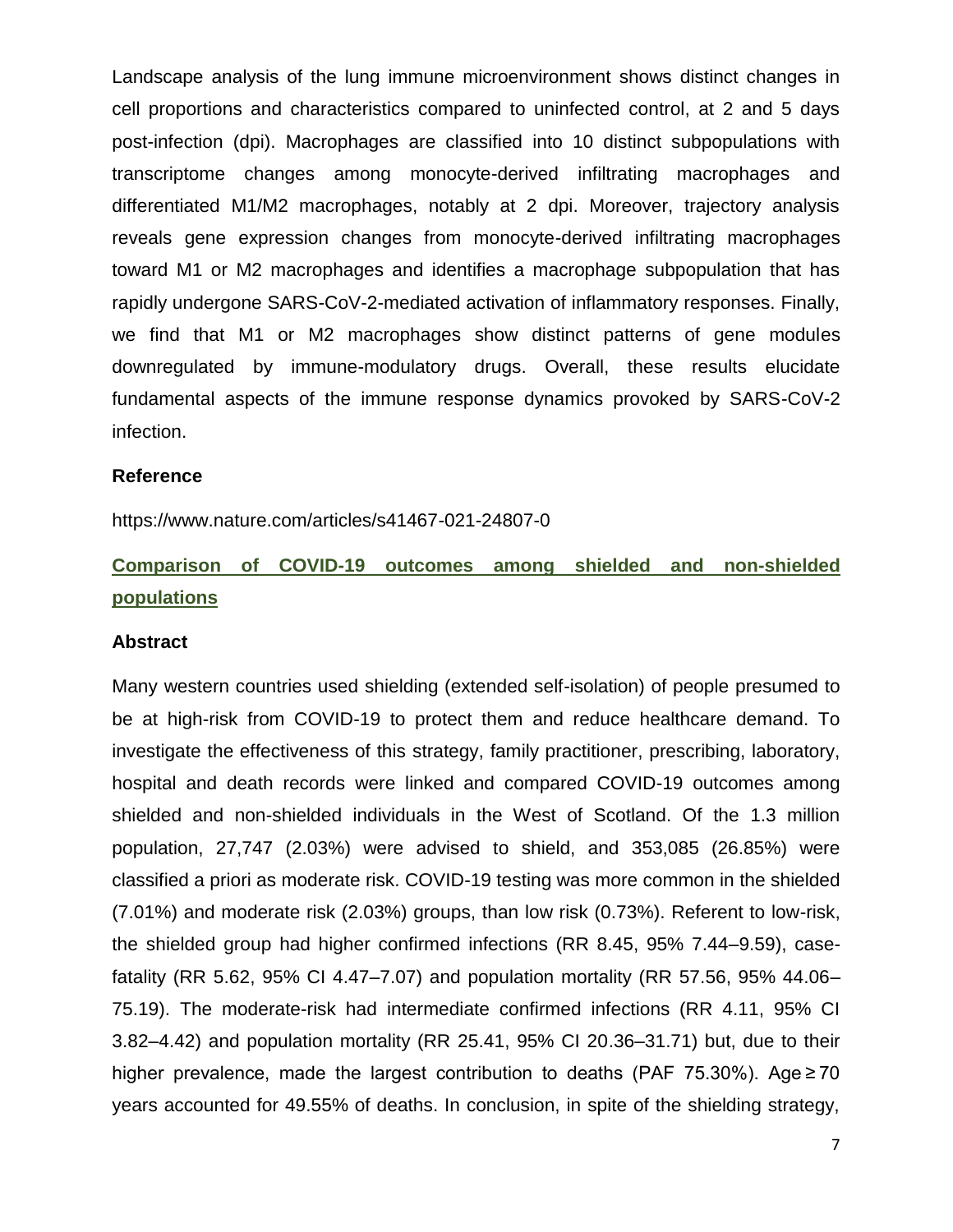high risk individuals were at increased risk of death. Furthermore, to be effective as a population strategy, shielding criteria would have needed to be widely expanded to include other criteria, such as the elderly.

#### **Reference**

https://www.nature.com/articles/s41598-021-94630-6

## **Mapping each pre-existing condition's association to short-term and long-term COVID-19 complications**

#### **Abstract**

Understanding the relationships between pre-existing conditions and complications of COVID-19 infection is critical to identifying which patients will develop severe disease. Here, ~1.1 million clinical notes were leveraged from 1803 hospitalized COVID-19 patients and deep neural network models to characterize associations between 21 preexisting conditions and the development of 20 complications (*e.g.* respiratory, cardiovascular, renal, and hematologic) of COVID-19 infection throughout the course of infection (i.e. 0–30 days, 31–60 days, and 61–90 days). Pleural effusion was the most frequent complication of early COVID-19 infection (89/1803 patients, 4.9%) followed by cardiac arrhythmia (45/1803 patients, 2.5%). Notably, hypertension was the most significant risk factor associated with 10 different complications including acute respiratory distress syndrome, cardiac arrhythmia, and anemia. The onset of new complications after 30 days is rare and most commonly involves pleural effusion (31–60 days: 11 patients, 61–90 days: 9 patients). Lastly, comparing the rates of complications with a propensity-matched COVID-negative hospitalized population confirmed the importance of hypertension as a risk factor for early-onset complications. Overall, the associations between pre-COVID conditions and COVID-associated complications presented here may form the basis for the development of risk assessment scores to guide clinical care pathways.

#### **Reference**

https://www.nature.com/articles/s41746-021-00484-7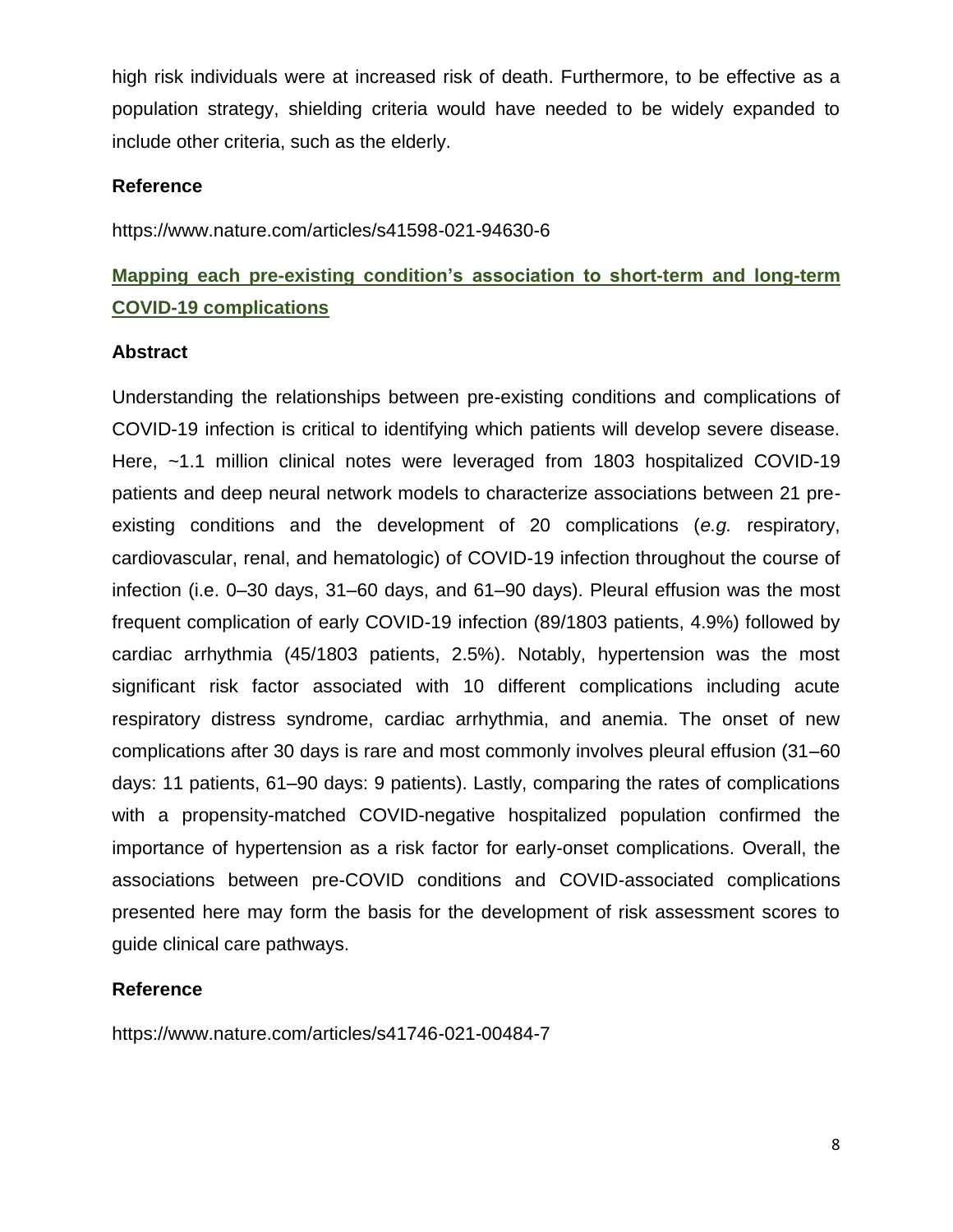**Lower peripheral blood Toll-like receptor 3 expression is associated with an unfavorable outcome in severe COVID-19 patients**

### **Abstract**

The role of innate immunity in COVID-19 is not completely understood. Therefore, this study explored the impact of Severe Acute Respiratory Syndrome Coronavirus 2 (SARS-CoV-2) infection on the expression of Pattern Recognition Receptors (PRRs) in peripheral blood cells and their correlated cytokines. Seventy-nine patients with severe COVID-19 on admission, according to World Health Organization (WHO) classification, were divided into two groups: patients who needed mechanical ventilation and/or deceased (SEVERE, n = 50) and patients who used supplementary oxygen but not mechanical ventilation and survived (MILD, n = 29); a control group (CONTROL, n = 17) was also enrolled. In the peripheral blood, gene expression (mRNA) of Toll-like receptors (TLRs) 3, 4, 7, 8, and 9, retinoic-acid inducible gene I (RIGI), NOD-like receptor family pyrin domain containing 3 (NLRP3), interferon alpha (IFN-α), interferon beta (IFN-β), interferon gamma (IFN-γ), interferon lambda (IFN-λ), pro-interleukin(IL)-1β (pro-IL-1β), and IL-18 was determined on admission, between 5–9 days, and between 10–15 days. Circulating cytokines in plasma were also measured. When compared to the COVID-19 MILD group, the COVID-19 SEVERE group had lower expression of TLR3 and overexpression of TLR4.

#### **Reference**

https://www.nature.com/articles/s41598-021-94624-4

# **Data analytics to evaluate the impact of infectious disease on economy: Case study of COVID-19 pandemic**

#### **Abstract**

SARS-CoV-2 (COVID-19) is a new strain of coronavirus that is regarded as a respiratory disease and is transmittable among humans. At present, the disease has caused a pandemic, and COVID-19 cases are ballooning out of control. The impact of such turbulent situations can be controlled by tracking the patterns of infected and death cases through accurate prediction and by taking precautions accordingly. COVID-19 case information was collected worldwide and successfully predicted infected victims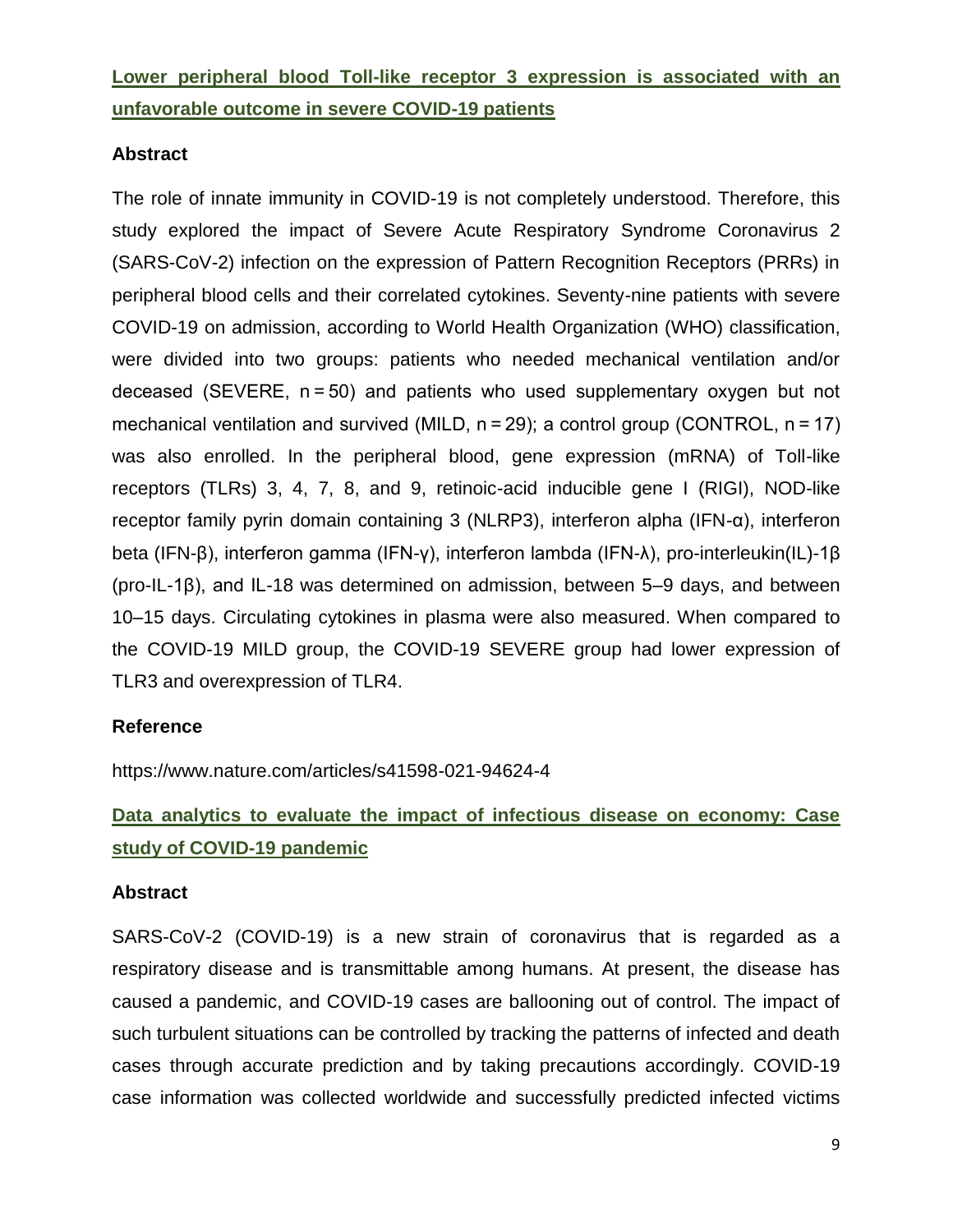and possible death cases around the world and in the United States. In addition, some leading stock market shares were analyzed and successfully forecast their trends. The share market price was also scrutinized by proper reasoning and considered the state of affairs of COVID-19, including geographical dispersity. Developed dashboard was publicly released that presents statistical data of COVID-19 cases, shows predicted results, and reveals the impact of COVID-19 on leading companies and different countries' job markets.

#### **Reference**

[https://www.cell.com/patterns/fulltext/S2666-3899\(21\)00158-6](https://www.cell.com/patterns/fulltext/S2666-3899(21)00158-6)

### **Publication Date: Jul 26, 2021**

# **Single-cell RNA sequencing reveals** *ex vivo* **signatures of SARS-CoV-2-reactive T cells through 'reverse phenotyping'**

#### **Abstract**

The *in vivo* phenotypic profile of T cells reactive to severe acute respiratory syndrome (SARS)-CoV-2 antigens remains poorly understood. Conventional methods to detect antigen-reactive T cells require in vitro antigenic re-stimulation or highly individualized peptide-human leukocyte antigen (pHLA) multimers. Here, single-cell RNA sequencing was used to identify and profile SARS-CoV-2-reactive T cells from Coronavirus Disease 2019 (COVID-19) patients. To do so, we induce transcriptional shifts by antigenic stimulation *in vitro* and take advantage of natural T cell receptor (TCR) sequences of clonally expanded T cells as barcodes for 'reverse phenotyping'. This allows identification of SARS-CoV-2-reactive TCRs and reveals phenotypic effects introduced by antigen-specific stimulation. Transcriptional signatures of currently and previously activated SARS-CoV-2-reactive T cells were characterized, and showed correspondence with phenotypes of T cells from the respiratory tract of patients with severe disease in the presence or absence of virus in independent cohorts. Reverse phenotyping is a powerful tool to provide an integrated insight into cellular states of SARS-CoV-2-reactive T cells across tissues and activation states.

#### **Reference**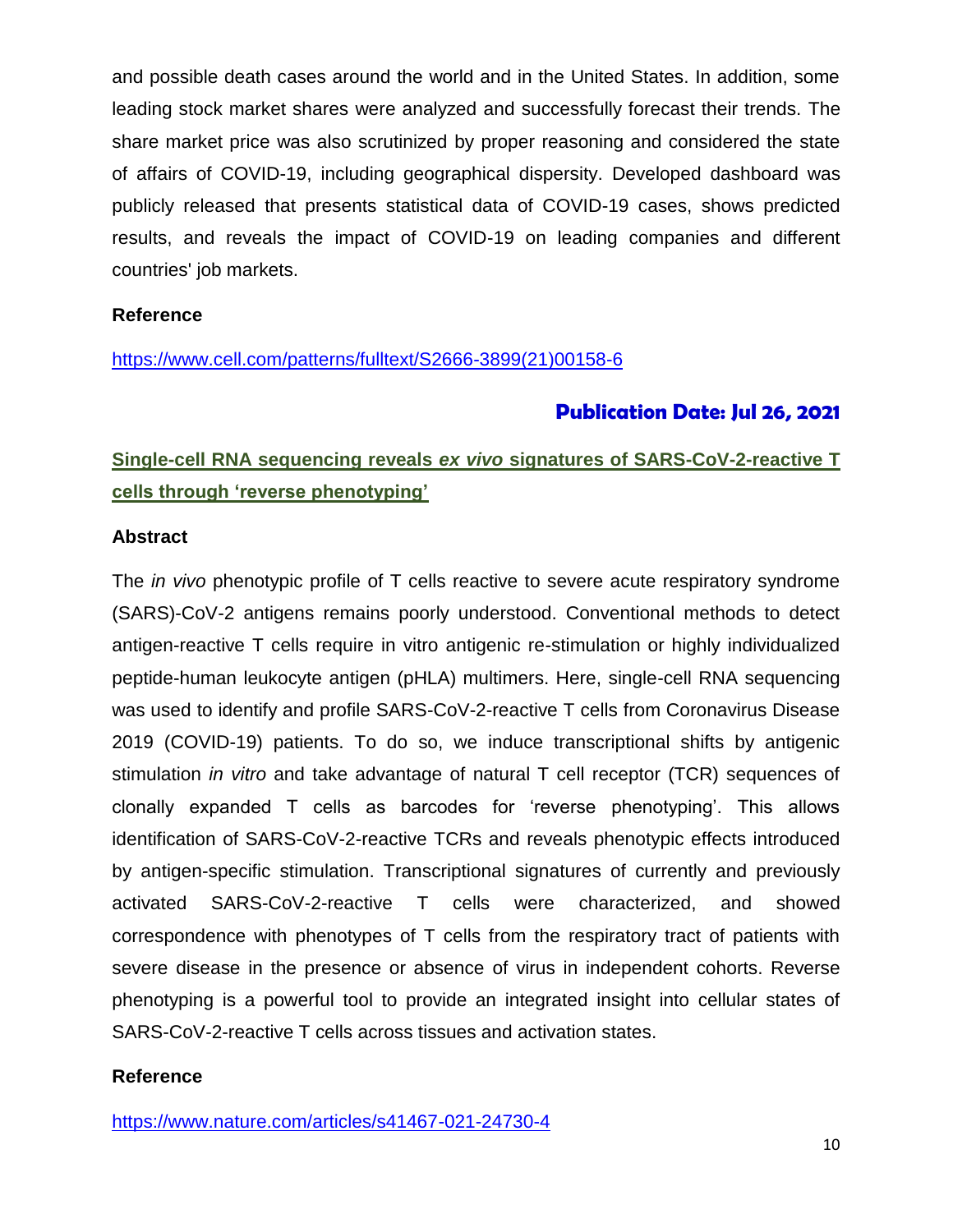#### **Neutralizing activity of Sputnik V vaccine sera against SARS-CoV-2 variants**

#### **Abstract**

Severe acute respiratory syndrome coronavirus 2 (SARS-CoV-2) has infected at least 180 million people since its identification as the cause of the current COVID-19 pandemic. The rapid pace of vaccine development has resulted in multiple vaccines already in use worldwide. The contemporaneous emergence of SARS-CoV-2 'variants of concern' (VOC) across diverse geographic locales underscores the need to monitor the efficacy of vaccines being administered globally. All WHO designated VOC carry spike (S) polymorphisms thought to enable escape from neutralizing antibodies. Here, the neutralizing activity of post-Sputnik V vaccination sera was characterized against the ensemble of S mutations present in alpha (B.1.1.7) and beta (B.1.351) VOC. Using de novo generated replication-competent vesicular stomatitis virus expressing various SARS-CoV-2-S in place of VSV-G (rcVSV-CoV2-S), coupled with a clonal 293T-ACE2 + TMPRSS2 + cell line optimized for highly efficient S-mediated infection, we determine that only 1 out of 12 post-vaccination serum samples shows effective neutralization (IC90) of rcVSV-CoV2-S: B.1.351 at full serum strength. The same set of sera efficiently neutralize S from B.1.1.7 and exhibit only moderately reduced activity against S carrying the E484K substitution alone. Taken together, the data suggest that control of some emergent SARS-CoV-2 variants may benefit from updated vaccines.

#### **Reference**

https://www.nature.com/articles/s41467-021-24909-9

# **Immunogenicity and reactogenicity of heterologous ChAdOx1 nCoV-19/mRNA vaccination**

#### **Abstract**

Heterologous priming with the ChAdOx1 nCoV-19 vector vaccine followed by boosting with a messenger RNA vaccine (BNT162b2 or mRNA-1273) is currently recommended in Germany, although data on immunogenicity and reactogenicity are not available. In this observational study it was shown that, in healthy adult individuals (n = 96), the heterologous vaccine regimen induced spike-specific IgG, neutralizing antibodies and spike-specific CD4 T cells, the levels of which were significantly higher than after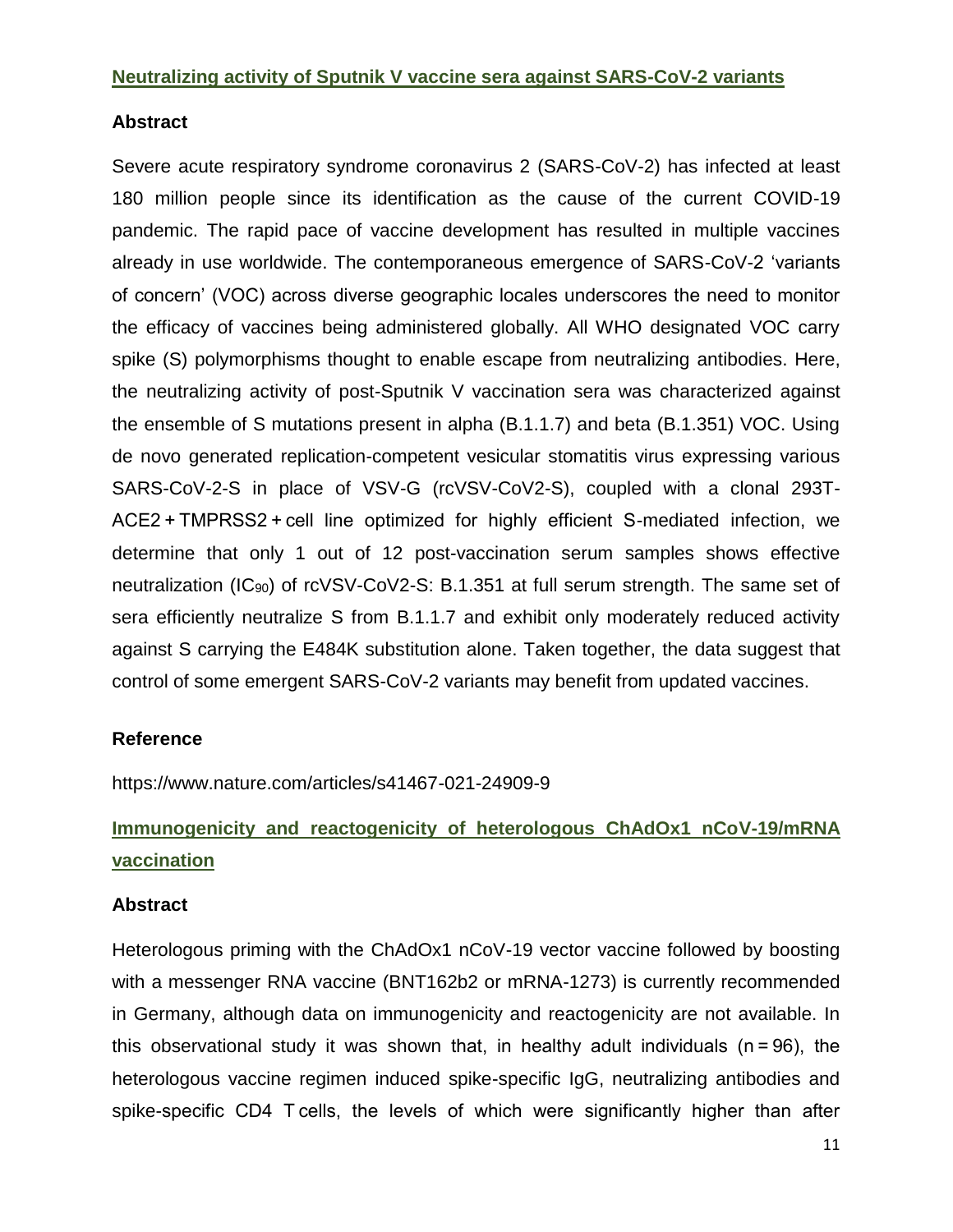homologous vector vaccine boost (n = 55) and higher or comparable in magnitude to homologous mRNA vaccine regimens (n = 62). Moreover, spike-specific CD8 T cell levels after heterologous vaccination were significantly higher than after both homologous regimens. Spike-specific T cells were predominantly polyfunctional with largely overlapping cytokine-producing phenotypes in all three regimens. Recipients of both the homologous vector regimen and the heterologous vector/mRNA combination reported greater reactogenicity following the priming vector vaccination, whereas heterologous boosting was well tolerated and comparable to homologous mRNA boosting. Taken together, heterologous vector/mRNA boosting induces strong humoral and cellular immune responses with acceptable reactogenicity profiles.

#### **Reference**

https://www.nature.com/articles/s41591-021-01464-w

## **S494 O-glycosylation site on the SARS-CoV-2 RBD affects the virus affinity to ACE2 and its infectivity; A molecular dynamics study**

#### **Abstract**

SARS-CoV-2 is a strain of Coronavirus family that caused the ongoing pandemic of COVID-19. Several studies showed that the glycosylation of virus spike (S) protein and the Angiotensin-Converting Enzyme 2 (ACE2) receptor on the host cell is critical for the virus infectivity. Molecular Dynamics (MD) simulations were used to explore the role of a novel mutated O-glycosylation site (D494S) on the Receptor Binding Domain (RBD) of S protein. This site was suggested as a key mediator of virus-host interaction. By exploring the dynamics of three O-glycosylated models and the control systems of unglcosylated S4944 and S494D complexes, it was shown that the decoration of S494 with elongated O-glycans results in stabilized interactions on the direct RBD-ACE2. Calculation of the distances between RBD and two major H1, H2 helices of ACE2 and the interacting pairs of amino acids in the interface showed that the elongated O-glycan maintains these interactions by forming several polar contacts with the neighbouring residues while it would not interfere in the direct binding interface. Relative binding free energy of RBD-ACE2 is also more favorable in the O-glycosylated models with longer glycans. The increase of RBD binding affinity to ACE2 depends on the size of attached O-glycan. By increasing the size of O-glycan, the RBD-ACE2 binding affinity will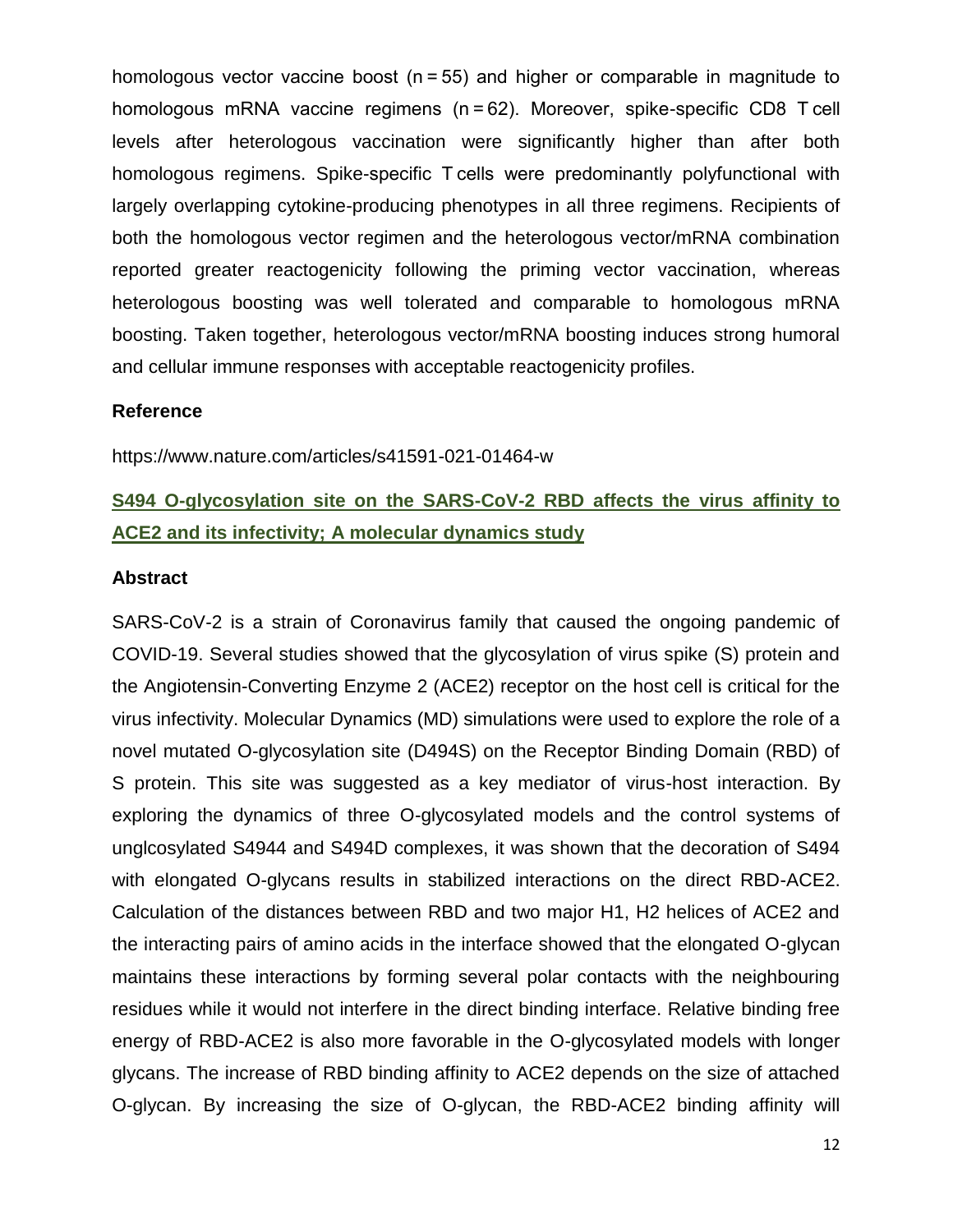increase. Hence, this crucial factor must be taken into account for any further inhibitory approaches towards RBD-ACE2 interaction.

### **Reference**

https://www.nature.com/articles/s41598-021-94602-w

# **ChAdOx1 nCoV-19 protection against SARS-CoV-2 in rhesus macaque and ferret challenge models**

### **Abstract**

Vaccines against SARS-CoV-2 are urgently required, but early development of vaccines against SARS-CoV-1 resulted in enhanced disease after vaccination. Careful assessment of this phenomena is warranted for vaccine development against SARS CoV-2. Here detailed immune profiling was reported after ChAdOx1 nCoV-19 (AZD1222) and subsequent high dose challenge in two animal models of SARS-CoV-2 mediated disease. The lung pathology was demonstrated in rhesus macaques, caused by SARS-CoV-2 mediated pneumonia is reduced by prior vaccination with ChAdOx1 nCoV-19 which induced neutralizing antibody responses after a single intramuscular administration. In a second animal model, ferrets, ChAdOx1 nCoV-19 reduced both virus shedding and lung pathology. Antibody titre was boosted by a second dose. Data from these challenge models on the absence of enhanced disease and the detailed immune profiling, support the continued clinical evaluation of ChAdOx1 nCoV-19.

### **Reference**

https://www.nature.com/articles/s42003-021-02443-0

# **Clinical outcomes of hospitalized COVID-19 patients with renal injury: A multihospital observational study from Wuhan**

### **Abstract**

Renal injury is common in patients with coronavirus disease 2019 (COVID‐19). We aimed to determine the relationship of estimated glomerular filtration rate (eGFR) and acute kidney injury (AKI) with the characteristics, progression, and prognosis of COVID-19 in-patients. We retrospectively reviewed 1851 COVID-19 patients admitted to 3 hospitals in Wuhan, China. Clinical, laboratory, radiological, treatment, complication,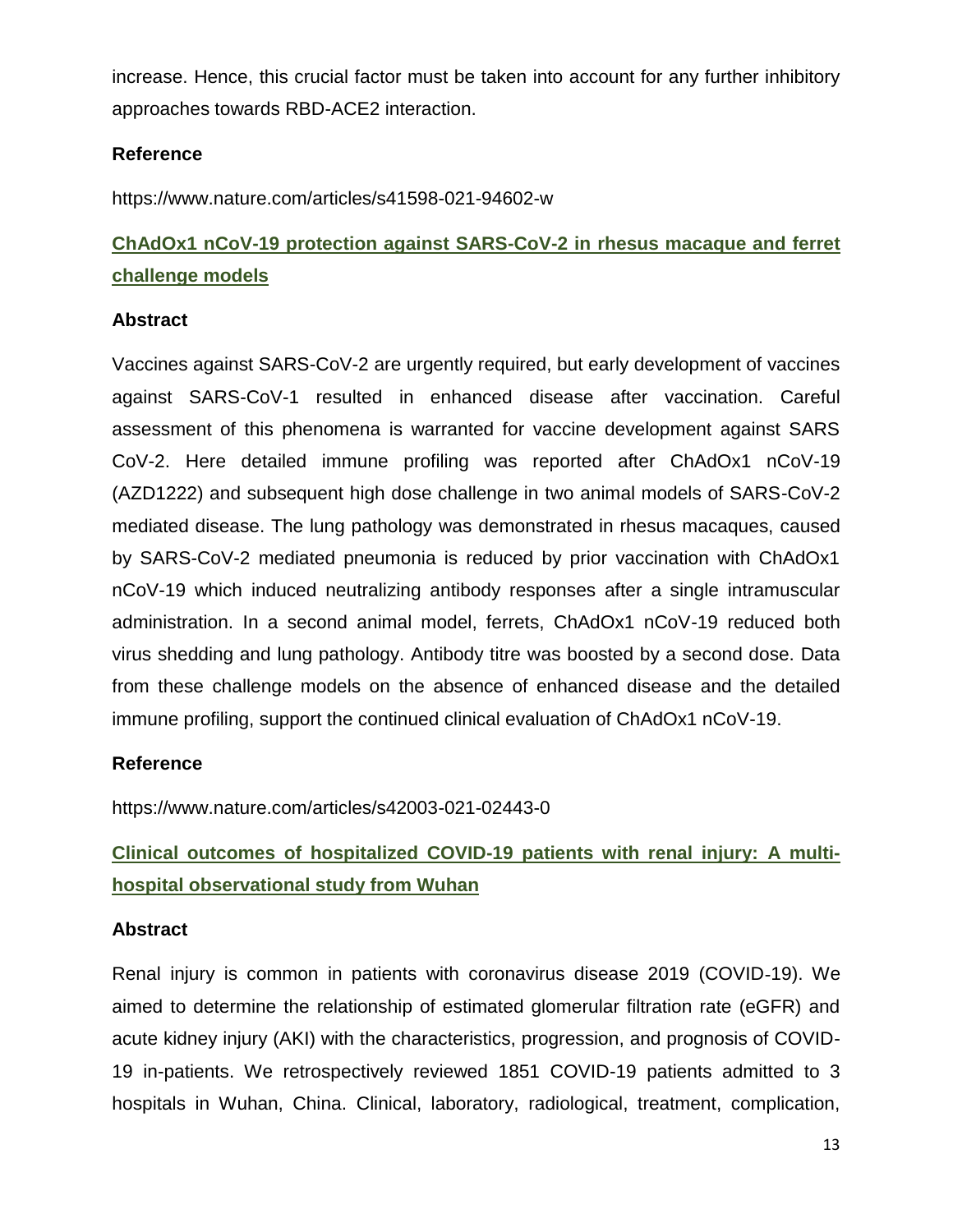and outcome data were analyzed. Patients were stratified according to levels of eGFR  $(290 \text{ vs. } 60-89 \text{ vs. } 60 \text{ mL/min}/1.73 \text{ m}^2)$ . The risk of reaching the composite endpoint—intensive care unit admission, invasive ventilation, or death—was compared. On admission, 25.5% patients had renal impairment (eGFR < 90 mL/min/1.73 m<sup>2</sup>), but only 2.6% patients had chronic kidney disease (CKD). The overall in-hospital AKI incidence was 6.7%. Severe illness and comorbidities (hypertension, diabetes, CKD, and cardiovascular/cerebrovascular diseases) were more common among patients with low eGFR  $(< 90 \text{ mL/min}/1.73 \text{ m}^2)$ . Despite the more frequent use of intensive oxygen therapy, continuous blood purification, and glucocorticoid treatment, the prognosis of these patients was unsatisfactory, with the incidence of the composite endpoint (15.4% vs. 19.6% vs. 54.5%; P = 0.000) and complications (AKI, respiratory failure, cardiac injury, coagulation disorders, sepsis, etc.) increasing with decreasing eGFR. Kaplan– Meier survival analysis revealed that patients with  $e$ GFR < 90 mL/min/1.73 m<sup>2</sup> or AKI had significantly escalated risks of reaching the composite endpoint. Multivariate regression analysis showed that renal insufficiency (eGFR $\leq$ 60 mL/min/1.73 m<sup>2</sup>) on admission and in-hospital AKI independently predicted poor prognosis among COVID-19 in-patients. And renal impairment on admission was a greater predictor of poor prognosis in non-elderly patients than that in elderly patients. Early and continuous renal-function monitoring and early AKI diagnosis are necessary to predict and prevent the progression of COVID-19.

#### **Reference**

https://www.nature.com/articles/s41598-021-94570-1

## **An ultra-portable, self-contained point-of-care nucleic acid amplification test for diagnosis of active COVID-19 infection**

#### **Abstract**

There is currently a high level of demand for rapid COVID-19 tests, that can detect the onset of the disease at point of care settings. An ultra-portable, self-contained, point-ofcare nucleic acid amplification test was developed for diagnosis of active COVID-19 infection, based on the principle of loop mediated isothermal amplification (LAMP). The LAMP assay is 100% sensitive and specific to detect a minimum of 300 RNA copies/reaction of SARS-CoV-2. All of the required sample transportation, lysing and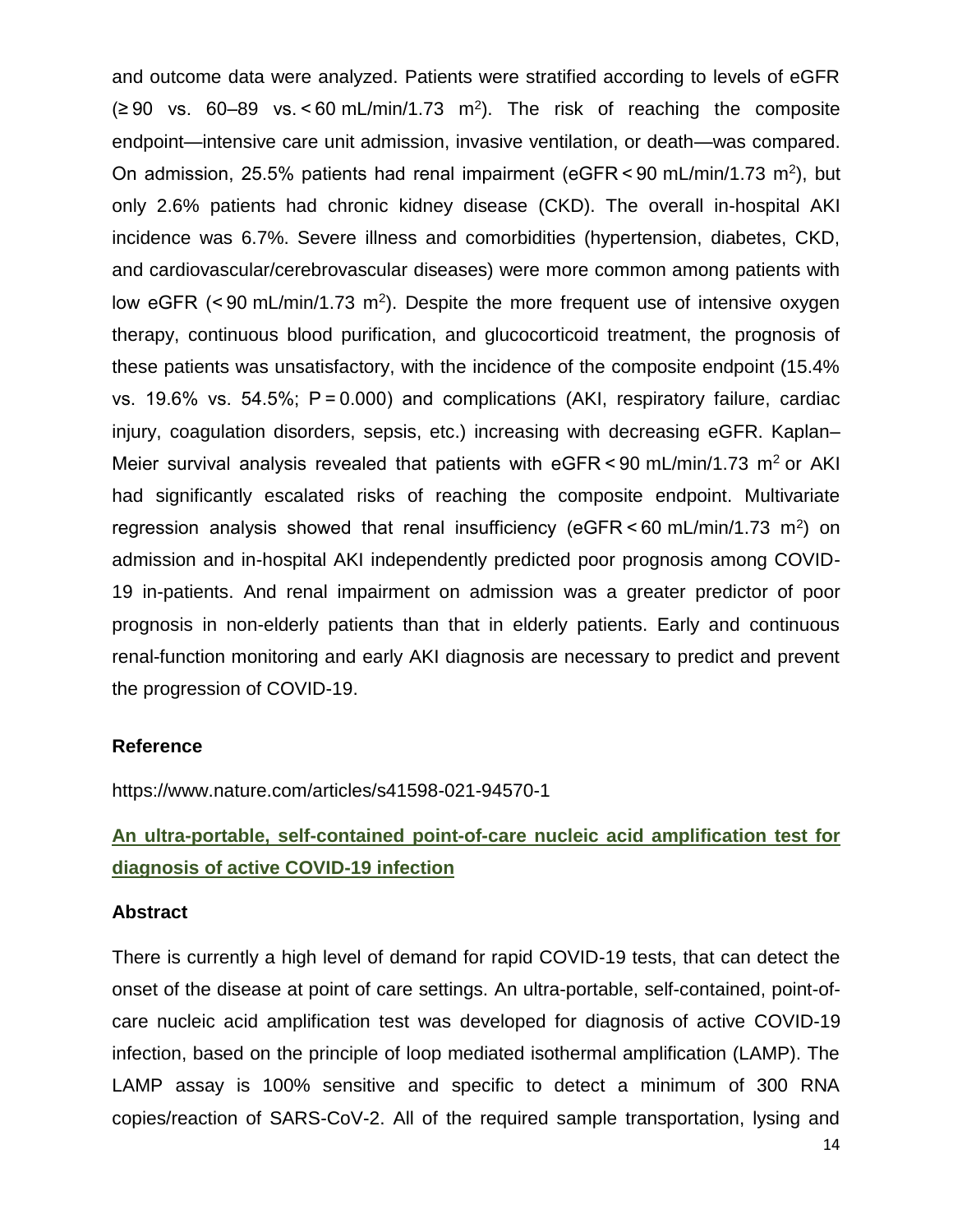amplification steps are performed in a standalone disposable cartridge, which is controlled by a battery operated, pocket size (6x9x4cm<sup>3</sup>) unit. The test is easy to operate and does not require skilled personnel. The total time from sample to answer is approximately 35 min; a colorimetric readout indicates positive or negative results. This portable diagnostic platform has significant potential for rapid and effective testing in community settings. This will accelerate clinical decision making, in terms of effective triage and timely therapeutic and infection control interventions.

#### **Reference**

https://www.nature.com/articles/s41598-021-94652-0

# **A realistic transfer method reveals low risk of SARS-CoV-2 transmission** *via* **contaminated euro coins and banknotes**

#### **Abstract**

The current severe acute respiratory syndrome coronavirus 2 (SARS-CoV-2) pandemic has created a significant threat to global health. While respiratory aerosols or droplets are considered as the main route of human-to-human transmission, secretions expelled by infected individuals can also contaminate surfaces and objects, potentially creating the risk of fomite-based transmission. Consequently, frequently touched objects such as paper currency and coins have been suspected as potential transmission vehicle. To assess the risk of SARS-CoV-2 transmission by banknotes and coins, the stability of SARS-CoV-2 and bovine coronavirus was examined, as surrogate with lower biosafety restrictions, on these different means of payment and developed a touch transfer method to examine transfer efficiency from contaminated surfaces to fingertips. Although we observed prolonged virus stability, the results indicate that transmission of SARS-CoV-2 *via* contaminated coins and banknotes is unlikely and requires high viral loads and a timely order of specific events.

#### **Reference**

https://www.cell.com/iscience/fulltext/S2589-0042(21)00876-2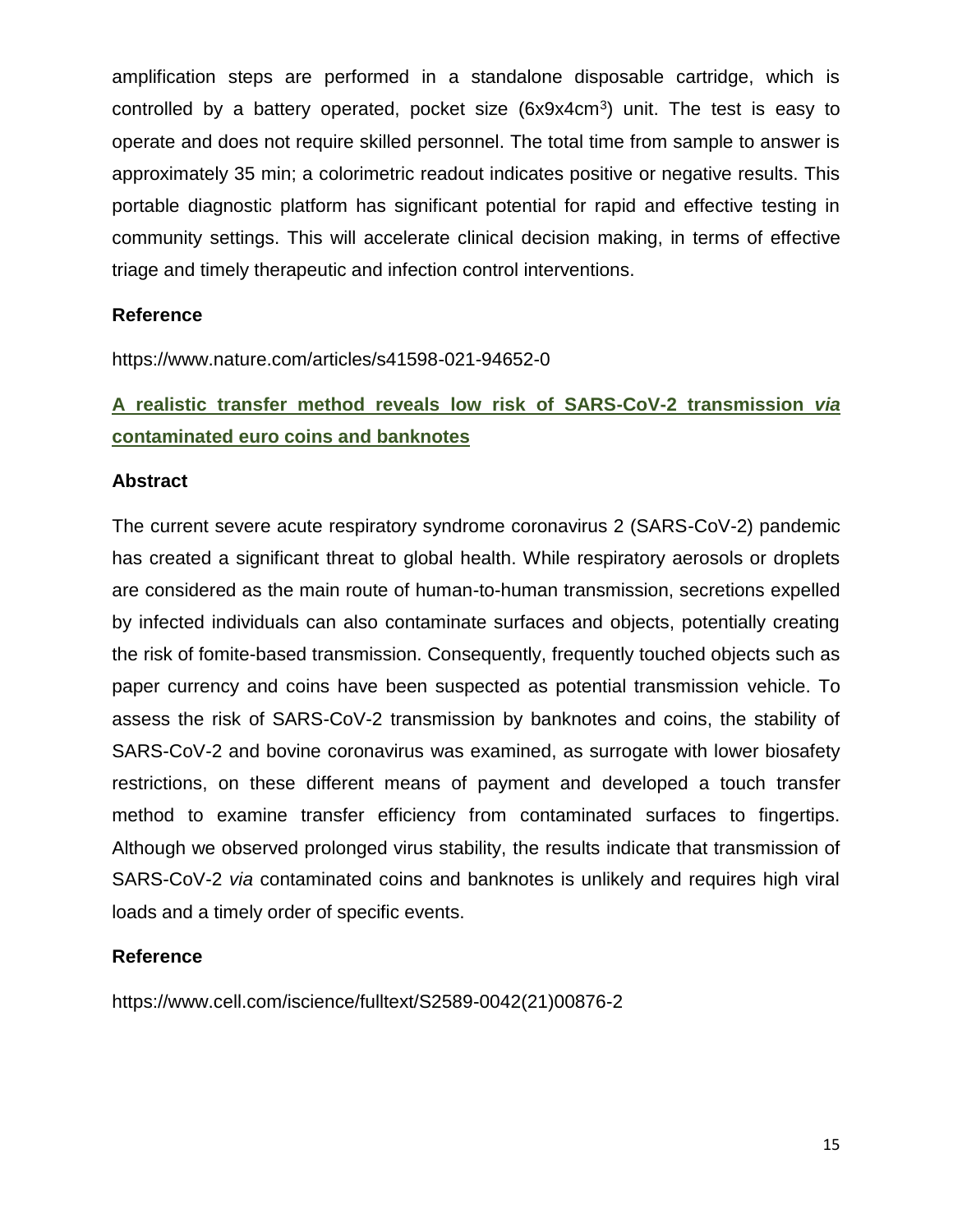**Safety, tolerability, and immunogenicity of an aerosolised adenovirus type-5 vector-based COVID-19 vaccine (Ad5-nCoV) in adults: Preliminary report of an open-label and randomised phase 1 clinical trial**

#### **Abstract**

*Background*: SARS-CoV-2 has caused millions of deaths, and, since Aug 11, 2020, 20 intramuscular COVID-19 vaccines have been approved for use. We aimed to evaluate the safety and immunogenicity of an aerosolised adenovirus type-5 vector-based COVID-19 vaccine (Ad5-nCoV) in adults without COVID-19 from China.

*Method*: This was a randomised, single-centre, open-label, phase 1 trial done in Zhongnan Hospital (Wuhan, China), to evaluate the safety and immunogenicity of the Ad5-nCoV vaccine by aerosol inhalation in adults (≥18 years) seronegative for SARS-CoV-2. Breastfeeding or pregnant women and people with major chronic illnesses or history of allergies were excluded. Participants were enrolled and randomly assigned (1:1:1:1:1) into five groups to be vaccinated via intramuscular injection, aerosol inhalation, or both. Randomisation was stratified by sex and age (18–55 years or ≥56 years) using computer-generated randomisation sequences (block sizes of five). Only laboratory staff were masked to group assignment. The participants in the two aerosol groups received an initial high dose (2 × 1010 viral particles; HDmu group) or low dose (1 × 1010 viral particles; LDmu group) of Ad5-nCoV vaccine on day 0, followed by a booster on day 28. The mixed vaccination group received an initial intramuscular (5 × 1010 viral particles) vaccine on day 0, followed by an aerosolised booster (2 × 1010 viral particles) vaccine on day 28 (MIX group). The intramuscular groups received one dose (5 × 1010 viral particles; 1Dim group) or two doses (10 × 1010 viral particles; 2Dim group) of Ad5-nCoV on day 0. The primary safety outcome was adverse events 7 days after each vaccination, and the primary immunogenicity outcome was anti-SARS-CoV-2 spike receptor IgG antibody and SARS-CoV-2 neutralising antibody geometric mean titres at day 28 after last vaccination. This trial is registered with ClinicalTrials.gov, number NCT04552366.

*Findings*: Between Sept 28, 2020, and Sept 30, 2020, 230 individuals were screened for inclusion, of whom 130 (56%) participants were enrolled into the trial and randomly assigned into one of the five groups (26 participants per group). Within 7 days after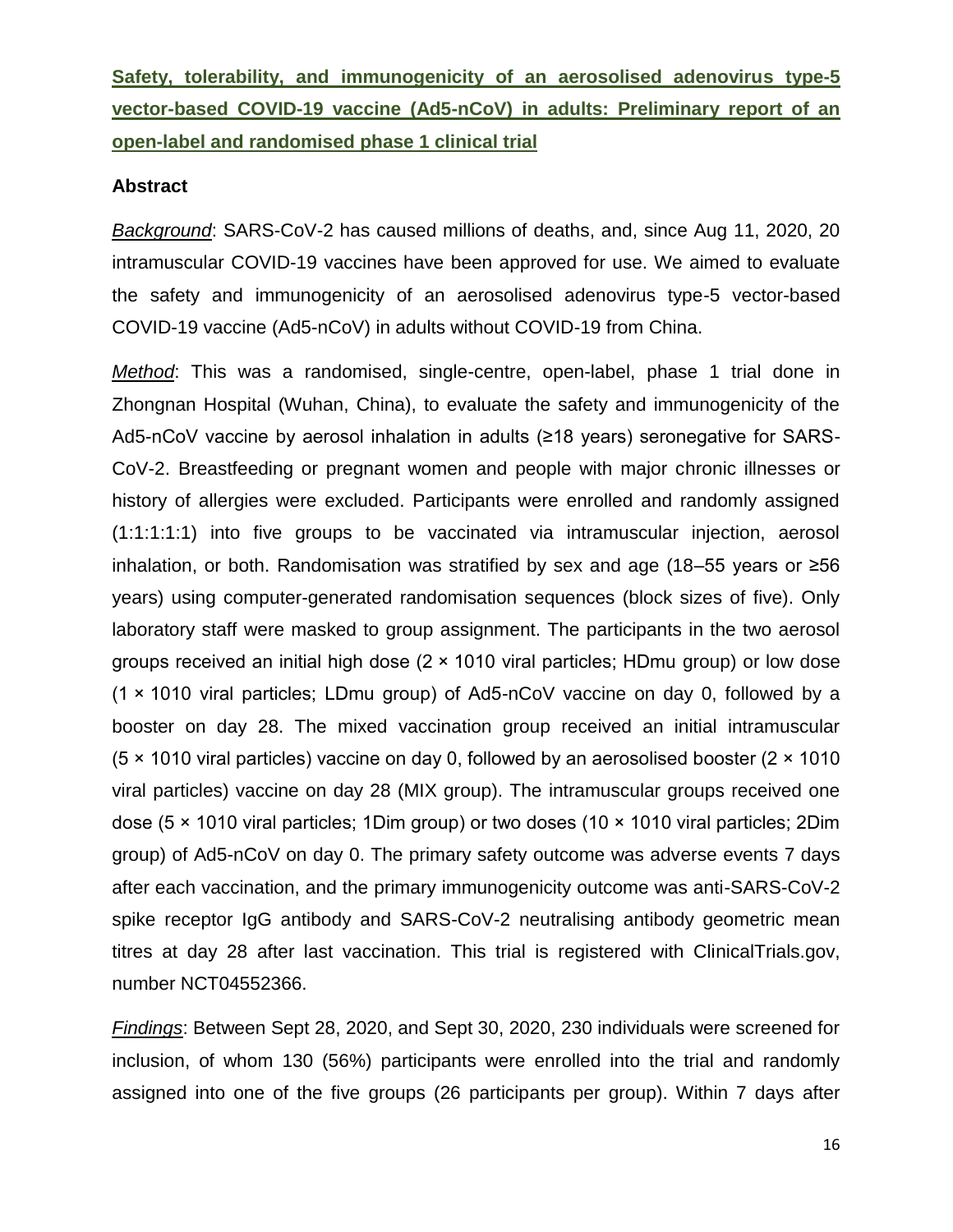vaccination, adverse events occurred in 18 (69%) in the HDmu group, 19 (73%) in the LDmu group, 19 (73%) in the MIX group, 19 (73%) in the 1Dim group, and 15 (58%) in the 2Dim group. The most common adverse events reported 7 days after the first or booster vaccine were fever (62 [48%] of 130 participants), fatigue (40 [31%] participants), and headache (46 [35%] participants). More adverse events were reported in participants who received intramuscular vaccination, including participants in the MIX group (49 [63%] of 78 participants), than those who received aerosol vaccine (13 [25%] of 52 participants) after the first vaccine vaccination. No serious adverse events were noted within 56 days after the first vaccine. At days 28 after last vaccination, geometric mean titres of SARS-CoV-2 neutralising antibody was 107 (95% CI 47–245) in the HDmu group, 105 (47–232) in the LDmu group, 396 (207–758) in the MIX group, 95 (61–147) in the 1Dim group, and 180 (113–288) in the 2Dim group. The geometric mean concentrations of receptor binding domain-binding IgG was 261 EU/mL (95% CI 121–563) in the HDmu group, 289 EU/mL (138–606) in the LDmu group, 2013 EU/mL (1180–3435) in the MIX group, 915 EU/mL (588–1423) in the 1Dim group, and 1190 EU/mL (776–1824) in the 2Dim group.

*Interpretation*: Aerosolised Ad5-nCoV is well tolerated, and two doses of aerosolised Ad5-nCoV elicited neutralising antibody responses, similar to one dose of intramuscular injection. An aerosolised booster vaccination at 28 days after first intramuscular injection induced strong IgG and neutralising antibody responses. The efficacy and cost-effectiveness of aerosol vaccination should be evaluated in future studies.

#### **Reference**

https://www.thelancet.com/journals/laninf/article/PIIS1473-3099(21)00396-0/fulltext

#### **Emergence of an early SARS-CoV-2 epidemic in the United States**

#### **Abstract**

The emergence of the COVID-19 epidemic in the United States (U.S.) went largely undetected due to inadequate testing. New Orleans experienced one of the earliest and fastest accelerating outbreaks, coinciding with Mardi Gras. To gain insight into the emergence of SARS-CoV-2 in the U.S. and how large-scale events accelerate transmission, SARS-CoV-2 genomes were sequenced during the first wave of the COVID-19 epidemic in Louisiana. We show that SARS-CoV-2 in Louisiana had limited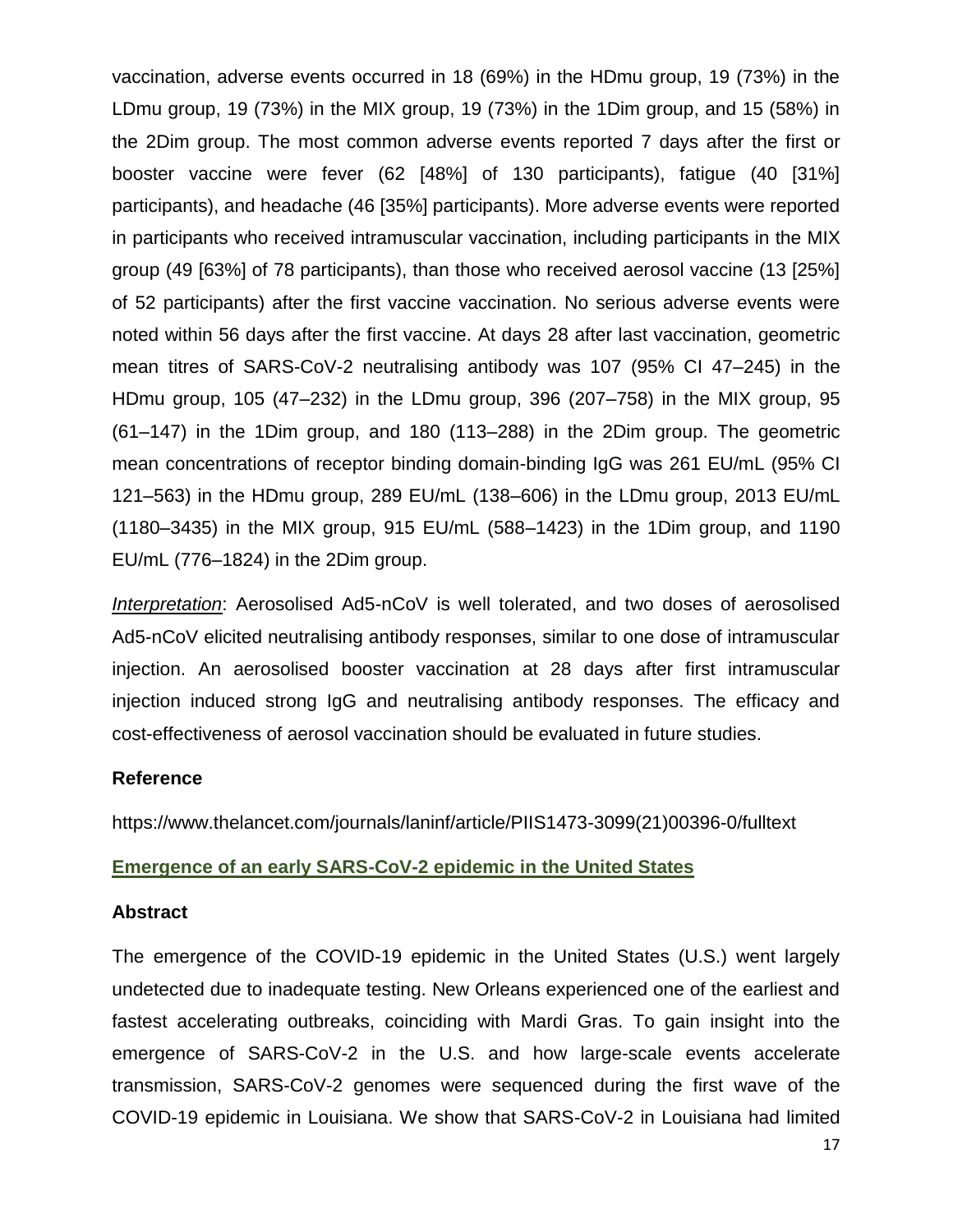diversity compared to other U.S. states, and that one introduction of SARS-CoV-2 led to almost all of the early transmission in Louisiana. By analyzing mobility and genomic data, we show that SARS-CoV-2 was already present in New Orleans before Mardi Gras, and the festival dramatically accelerated transmission. The study provides an understanding of how superspreading during large-scale events played a key role during the early outbreak in the U.S. and can greatly accelerate epidemics.

#### **Reference**

[https://www.cell.com/cell/fulltext/S0092-8674\(21\)00889-8](https://www.cell.com/cell/fulltext/S0092-8674(21)00889-8)

### **Publication Date: Jul 25, 2021**

**Effectiveness of CoronaVac among healthcare workers in the setting of high SARS-CoV-2 Gamma variant transmission in Manaus, Brazil: A test-negative case-control study**

#### **Abstract**

*Background*: Severe acute respiratory syndrome coronavirus 2 (SARS-CoV-2) variant, Gamma, emerged in the city of Manaus in late 2020 during a large resurgence of coronavirus disease (COVID-19), and has spread throughout Brazil. The effectiveness of vaccines in settings with widespread Gamma variant transmission has not been reported.

*Methods*: A matched test-negative case-control study was performed to estimate the effectiveness of an inactivated vaccine, CoronaVac, in healthcare workers (HCWs) in Manaus, where the Gamma variant accounted for 86% of genotyped SARS-CoV-2 samples at the peak of its epidemic. An early analysis of effectiveness was performed following administration of at least one vaccine dose and an analysis of effectiveness of the two-dose schedule. The primary outcome was symptomatic SARS-CoV-2 infection.

*Findings*: For the early at-least-one-dose and two-dose analyses the study population was, respectively, 53,176 and 53,153 HCWs residing in Manaus and aged 18 years or older, with complete information on age, residence, and vaccination status. Among 53,153 HCWs eligible for the two-dose analysis, 47,170 (89%) received at least one dose of CoronaVac and 2,656 individuals (5%) underwent RT-PCR testing from 19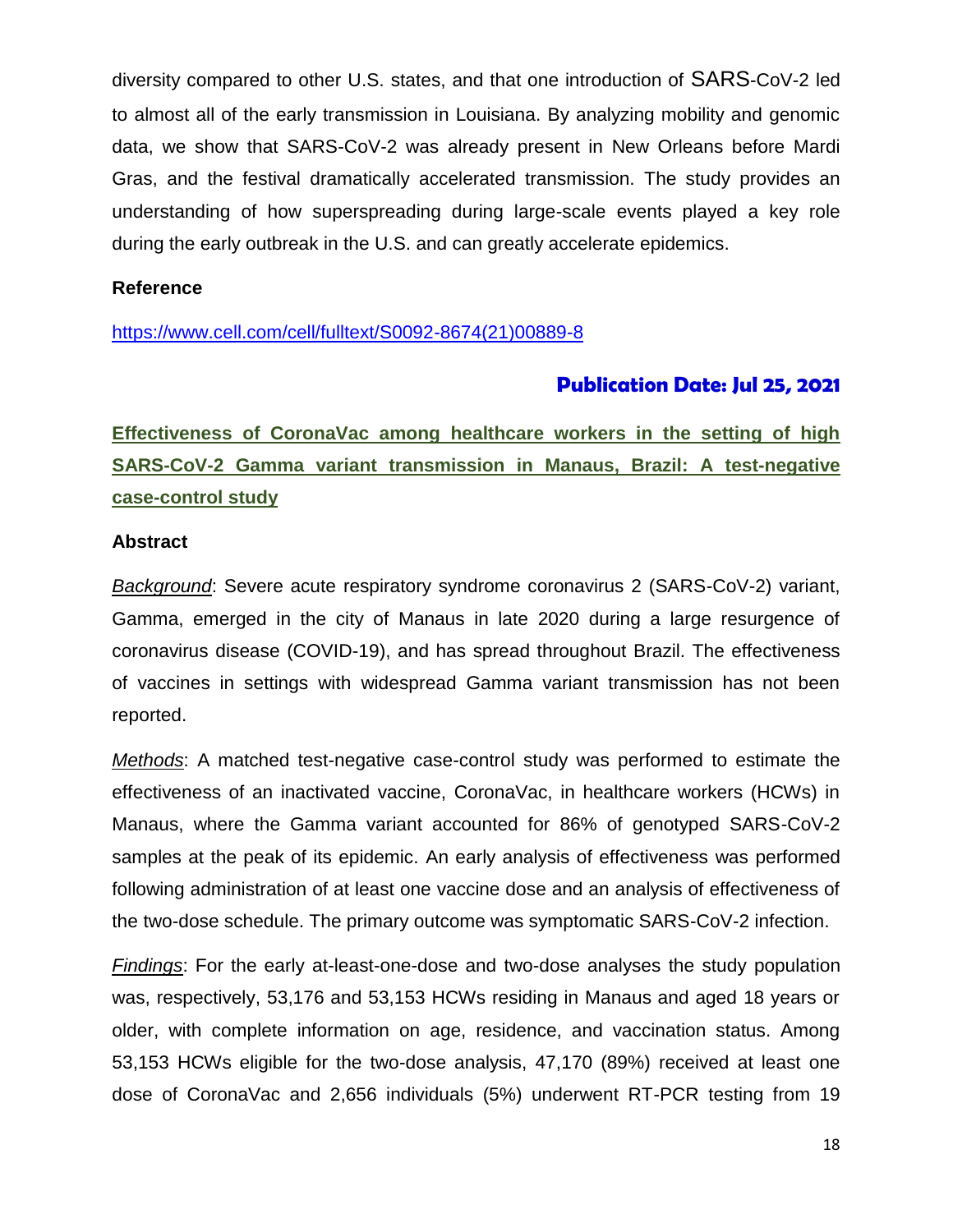January, 2021 to 13 April, 2021. Of 3,195 RT-PCR tests, 885 (28%) were positive. 393 and 418 case-control pairs were selected for the early and two-dose analyses, respectively, matched on calendar time, age, and neighbourhood. Among those who had received both vaccine doses before the RT-PCR sample collection date, the average time from second dose to sample collection date was 14 days (IQR 7-24). In the early analysis, vaccination with at least one dose was associated with a 0.50-fold reduction (adjusted vaccine effectiveness (VE), 49.6%, 95% CI 11.3 to 71.4) in the odds of symptomatic SARS-CoV-2 infection during the period 14 days or more after receiving the first dose. However, low effectiveness (adjusted VE 36.8%, 95% CI -54.9 to 74.2) of the two-dose schedule was estimated against symptomatic SARS-CoV-2 infection during the period 14 days or more after receiving the second dose. A finding that vaccinated individuals were much more likely to be infected than unvaccinated individuals in the period 0-13 days after first dose (aOR 2.11, 95% CI 1.36-3.27) suggests that unmeasured confounding led to downward bias in the vaccine effectiveness estimate.

*Interpretation*: Evidence from this test-negative study of the effectiveness of CoronaVac was mixed, and likely affected by bias in this setting. Administration of at least one vaccine dose showed effectiveness against symptomatic SARS-CoV-2 infection in the setting of epidemic Gamma variant transmission. However, the low estimated effectiveness of the two-dose schedule underscores the need to maintain nonpharmaceutical interventions while vaccination campaigns with CoronaVac are being implemented.

#### **Reference**

https://www.thelancet.com/journals/lanam/article/PIIS2667-193X(21)00017-X/fulltext

#### **Publication Date: Jul 23, 2021**

## **SARS-CoV-2 activates lung epithelial cell proinflammatory signaling and leads to immune dysregulation in COVID-19 patients**

#### **Abstract**

*Background*: The outbreak of Coronavirus disease 2019 (COVID-19) caused by SARS-CoV-2 infection has become a global health emergency. It was aimed to decipher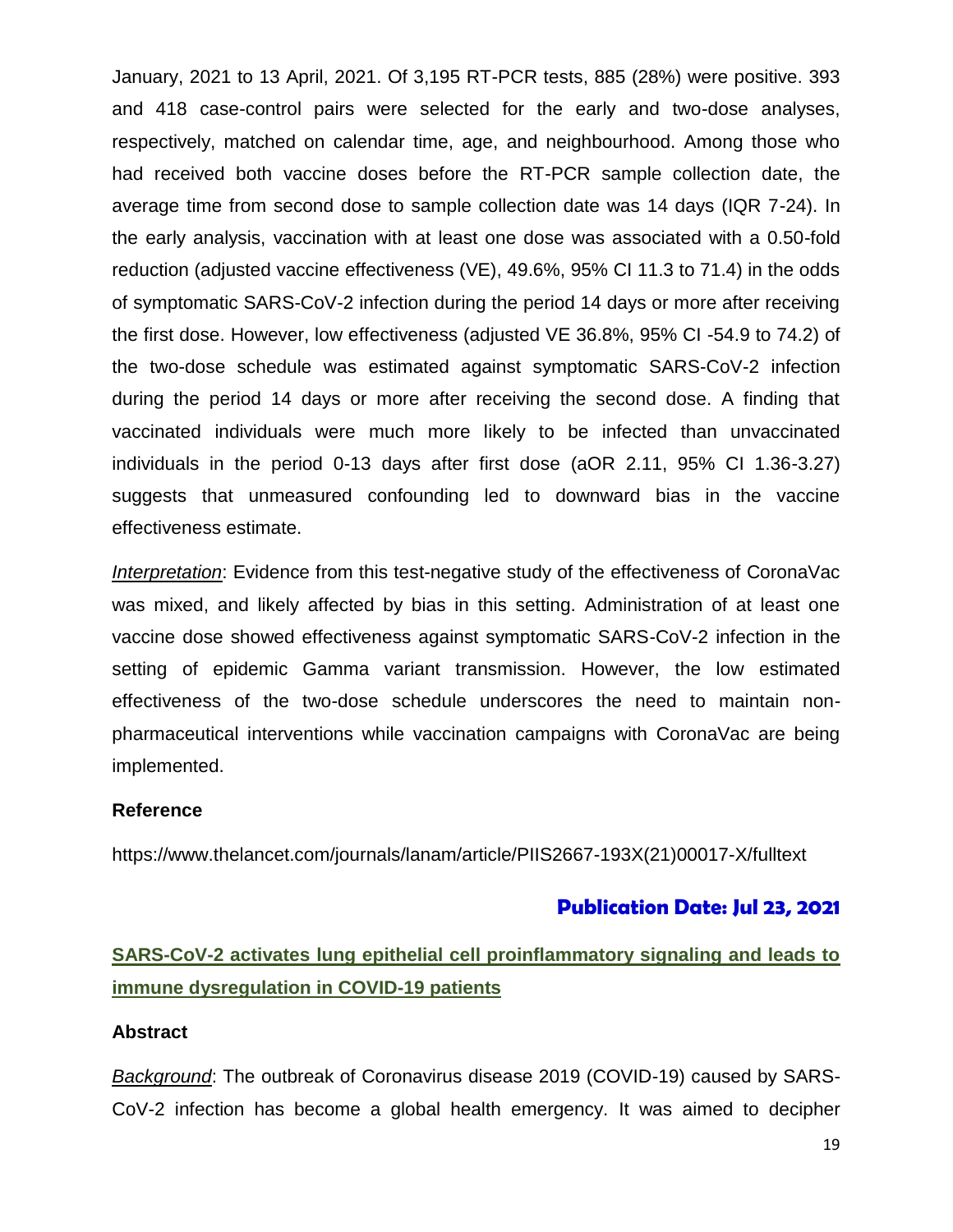SARS-CoV-2 infected cell types, the consequent host immune response and their interplay in lung of COVID-19 patients.

*Methods*: Single-cell RNA sequencing (scRNA-seq) data of bronchoalveolar lavage fluid (BALF) samples was analyzed from 10 healthy donors, 6 severe COVID-19 patients and 3 mild recovered patients. The expressions of SARS-CoV-2 receptors (*ACE2* and *TMPRSS2*) were examined among different cell types. The immune cells infiltration patterns, their expression profiles, and interplays between immune cells and SARS-CoV-2 target cells were further investigated.

*Findings*: Compared to healthy controls, *ACE2* and *TMPRSS2* expressions were significantly higher in lung epithelial cells of COVID-19 patients, in particular club and ciliated cells. SARS-CoV-2 activated pro-inflammatory genes and interferon/cytokine signaling in these cells. In severe COVID-19 patients, significantly higher neutrophil, but lower macrophage in lung was observed along with markedly increased cytokines expression compared with healthy controls and mild patients. By contrast, neutrophil and macrophage returned to normal level whilst more T and NK cells accumulation were observed in mild patients. Moreover, SARS-CoV-2 infection altered the community interplays of lung epithelial and immune cells: interactions between the club and immune cells were higher in COVID-19 patients compared to healthy donors; on the other hand, immune-immune cells interactions appeared the strongest in mild patients.

*Interpretation*: SARS-CoV-2 could infect lung epithelium, alter communication patterns between lung epithelial cells and immune system, and drive dysregulated host immune response in COVID-19 patients.

#### **Reference**

https://www.thelancet.com/journals/ebiom/article/PIIS2352-3964(21)00293-0/fulltext

## **SARS-Cov-2 prevalence, transmission, health-related outcomes and control strategies in homeless shelters: Systematic review and meta-analysis**

#### **Abstract**

*Background*: People experiencing homelessness (PEH) may be at risk for COVID19. We synthesised evidence on SARS-Cov-2 infection, transmission, outcomes of disease,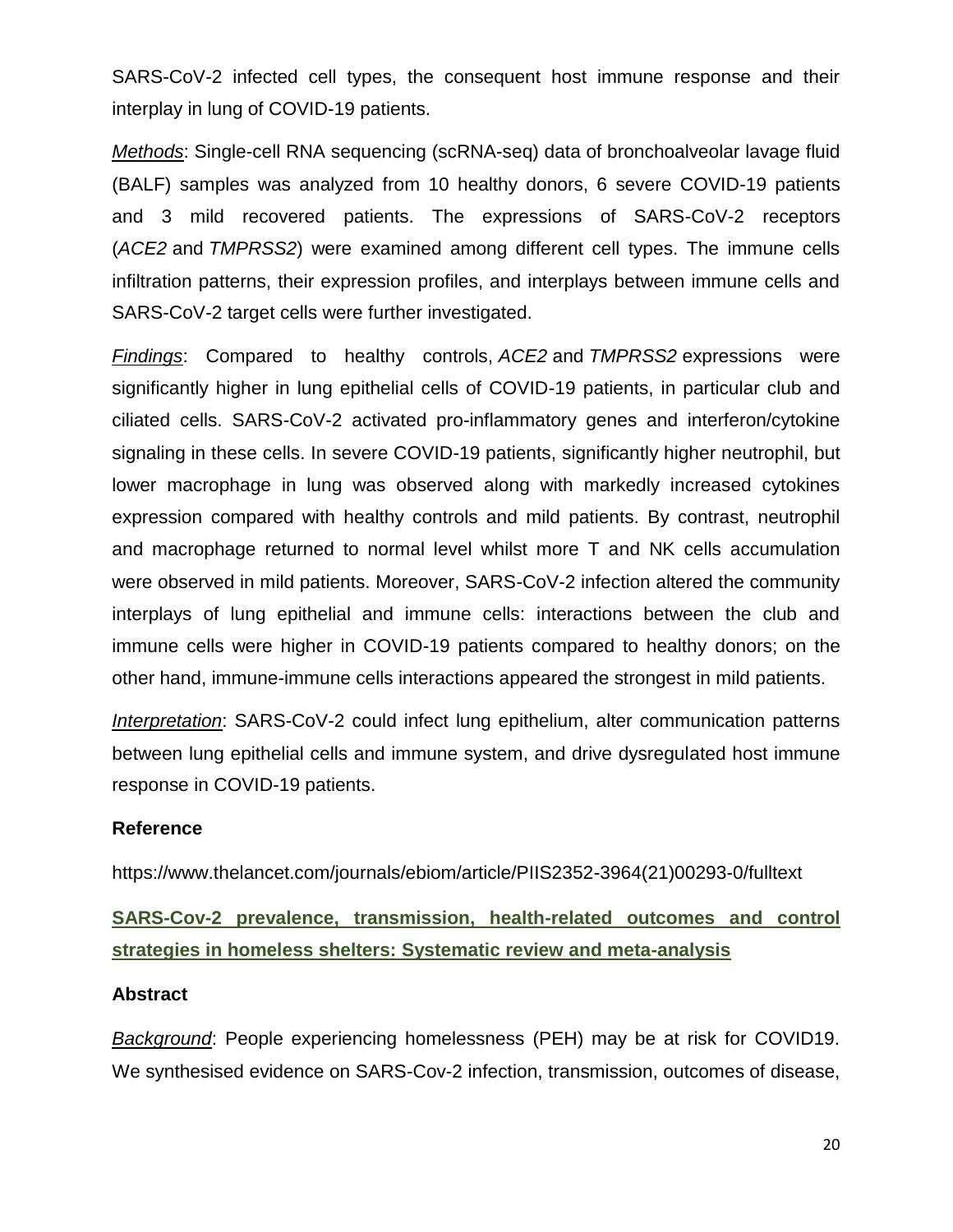effects of non-pharmaceutical interventions (NPI), and the effectiveness of strategies for infection prevention and control (IPC).

*Methods*: Systematic review of articles, indexed in electronic databases (EMBASE, WHO Covid19, Web of Science), institutional websites and the Norwegian Institute of Public Health's live map of COVID-19 evidence, and published from December 1st, 2019, to March 3rd, 2021. Empirical papers of any study design addressing Covid-19 and health(-related) outcomes in PEH or shelters' staff were included. (PROSPERO-2020-CRD42020187033)

*Findings*: Of 536 publications, 37 studies were included (two modelling, 31 observational, four qualitative studies). Random-effect meta-analysis yields a baseline SARS-Cov-2 prevalence of 2•32% (95% Confidence-Interval, 95%CI=1•30–3•34) in PEH and 1•55% (95%CI=0•79–2•31) in staff. In outbreaks, the pooled prevalence increases to 31•59% (95%CI=20•48–42•71) in PEH and 14•80% (95%CI=10•73–18•87) in staff. Main IPC strategies were universal rapid testing, expansion of non-congregate housing, and in-shelter measures (bed spacing, limited staff rotation, reduction in number of residents).

*Interpretation*: 32% of PEH and 15% staff are infected during outbreaks of SARS-Cov-2 in homeless shelters. Most studies were conducted in the USA. No studies were found quantifying health-related outcomes of NPI. Overview and evaluation of IPC strategies for PEH, a better understanding of disease transmission, and reliable data on PEH within Covid-19 notification systems are needed. Qualitative studies may serve to voice PEH and shelter staff experiences, and guide future evaluations and IPC strategies.

#### **Reference**

https://www.thelancet.com/journals/eclinm/article/PIIS2589-5370(21)00312-6/fulltext

**A prospective observational safety study on ChAdOx1 nCoV-19 corona virus vaccine (recombinant) use in healthcare workers-first results from India** 

#### **Abstract**

*Background*: We provide the first post-approval safety analysis of COVISHIELD in health care workers (HCWs) in northern India.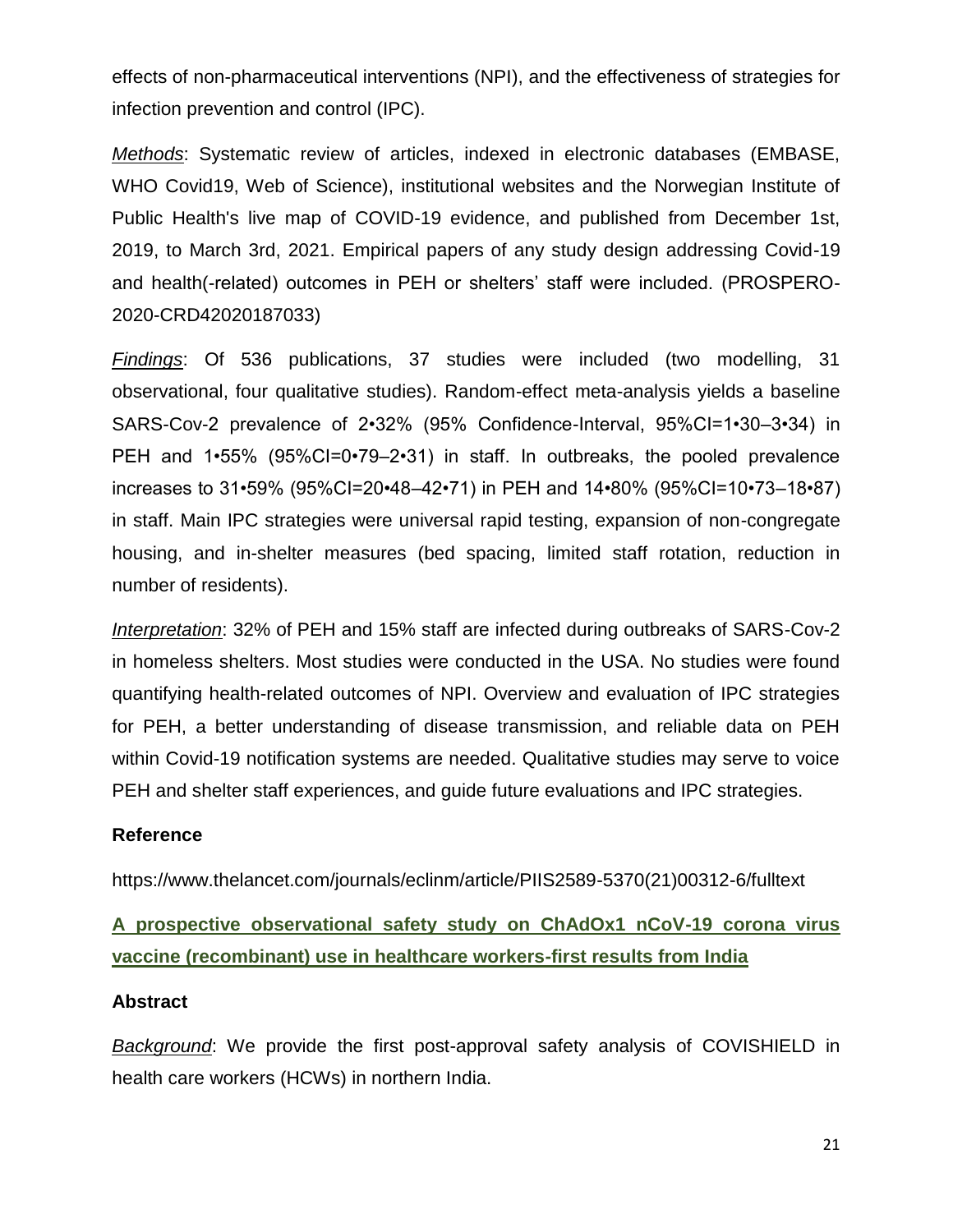*Methods*: This continuing prospective observational study (February 2021 to May 2022) enrolled participants ≥18 years receiving COVISHIELD vaccination. Primary outcome was safety and reactogenicity. Categories (FDA toxicity grading) and outcomes of adverse events following immunization (AEFIs) were recorded, causality assessment performed, and risk factors analysed.

*Findings*: The results of an interim analysis of 804 participants, were present. AEFIs following first dose were reported in 321 (40%; systemic involvement in 248). Among 730 participants who completed a 7-day follow-up post second dose, AEFIs occurred in 115 (15.7%; systemic in 99). Majority of AEFIs were mild-moderate and resolved spontaneously. Serious AEFIs, leading to hospitalization was noticed in 1 (0.1%) participant with suspicion of immunization stress related response (ISRR). AEFIs of grade 3 severity (FDA) were recorded in 4 participants (0.5%). No deaths were recorded. Regression analysis showed increased risk of AEFIs in younger individuals, a two times higher odds in females, those with hypertension or with history of allergy; and three times higher odds in individuals with hypothyroidism.

*Interpretation*: COVISHIELD carries an overall favourable safety profile with AEFI rates much less than reported for other adenoviral vaccines. Females, those with hypertension, individuals with history of allergy and hypothyroidism may need watchful vaccine administration. This being an interim analysis and based on healthcare workers who may not reflect the general population demographics, larger inclusive studies are warranted for confirming the findings.

#### **Reference**

https://www.thelancet.com/journals/eclinm/article/PIIS2589-5370(21)00318-7/fulltext

### **RBM15-mediated N6-methyladenosine modification affects COVID-19 severity by regulating the expression of multitarget genes**

#### **Abstract**

Severe coronavirus disease 2019 (COVID-19) is characterized by symptoms of lymphopenia and multiorgan damage, but the underlying mechanisms remain unclear. To explore the function of N6-methyladenosine (m6A) modifications in COVID-19, microarray analyses were performed to comprehensively characterize the m6A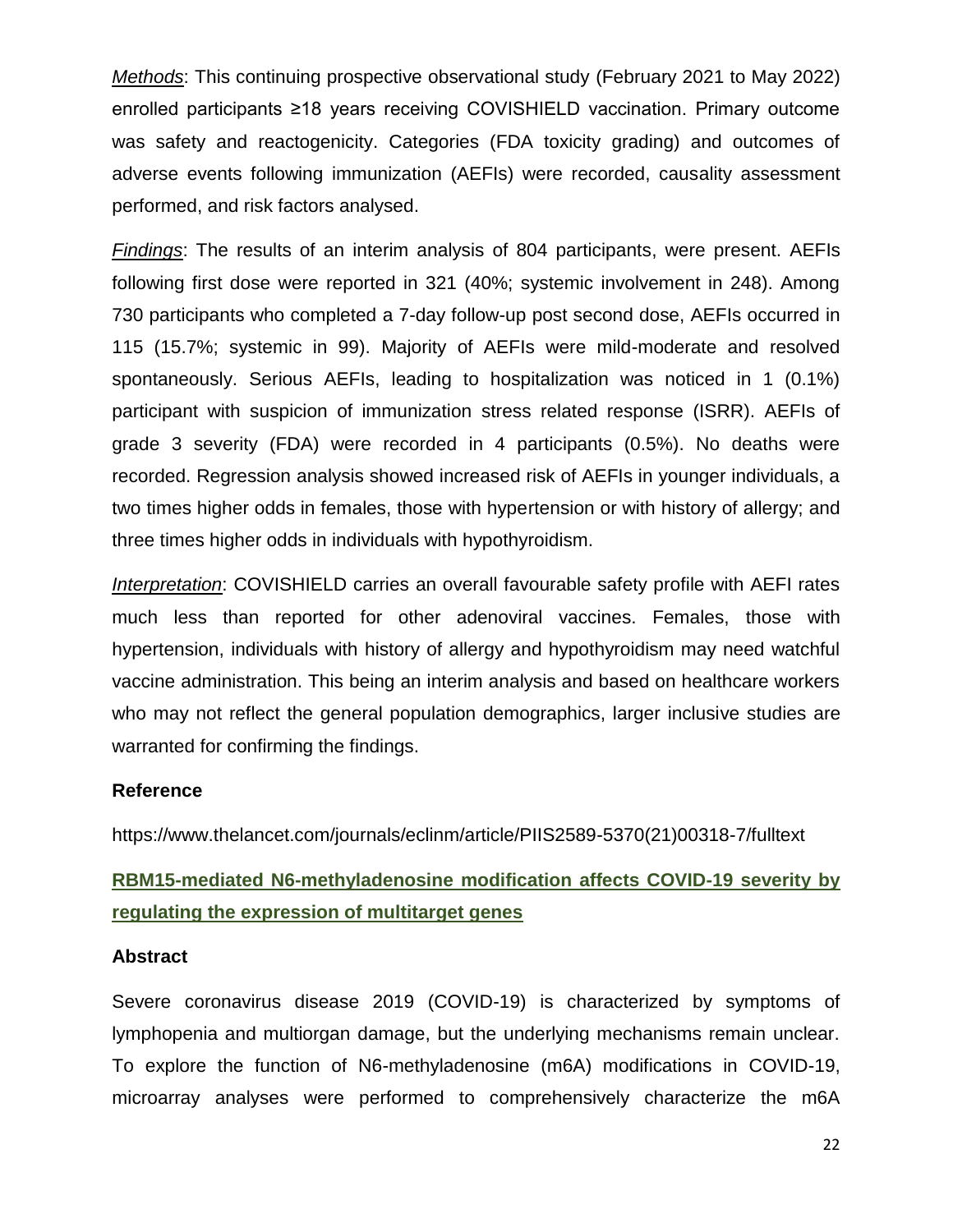epitranscriptome. The results revealed distinct global m6A profiles in severe and mild COVID-19 patients. Programmed cell death and inflammatory response were the major biological processes modulated by severe acute respiratory syndrome coronavirus 2 (SARS-CoV-2) infection. Further, RBM15, a major m6A methyltransferase, was significantly elevated and positively correlated with disease severity. Silencing RBM15 drastically reduced lymphocyte death *in vitro*. Knockdown of RBM15 remarkably suppressed the expression levels of multitarget genes related to programmed cell death and inflammatory response. This study shows that SARS-CoV-2 infection alters the m6A epitranscriptome of lymphocytes, particularly in the case of severe patients. RBM15 regulated host immune response to SARS-CoV-2 by elevating m6A modifications of multitarget genes. These findings indicate that RBM15 can serve as a target for the treatment of COVID-19.

#### **Reference**

http://nature.com/articles/s41419-021-04012-z

# **G6PD distribution in sub-Saharan Africa and potential risks of using chloroquine/hydroxychloroquine based treatments for COVID-19**

#### **Abstract**

Chloroquine/hydroxychloroquine have been proposed as potential treatments for COVID-19. These drugs have warning labels for use in individuals with glucose-6 phosphate dehydrogenase (G6PD) deficiency. Analysis of whole genome sequence data of 458 individuals from sub-Saharan Africa showed significant G6PD variation across the continent. Nine variants were identified, of which four are potentially deleterious to G6PD function, and one (rs1050828) that is known to cause G6PD deficiency. Data was supplemented for the rs1050828 variant with genotype array data from over 11,000 Africans. Although this variant is common in Africans overall, large allele frequency differences exist between sub-populations. African sub-populations in the same country can show significant differences in allele frequency (e.g. 16.0% in Tsonga vs 0.8% in Xhosa, both in South Africa, p = 2.4 × 10−3). The high prevalence of variants in the G6PD gene found in this analysis suggests that it may be a significant interaction factor in clinical trials of chloroquine and hydroxychloroquine for treatment of COVID-19 in Africans.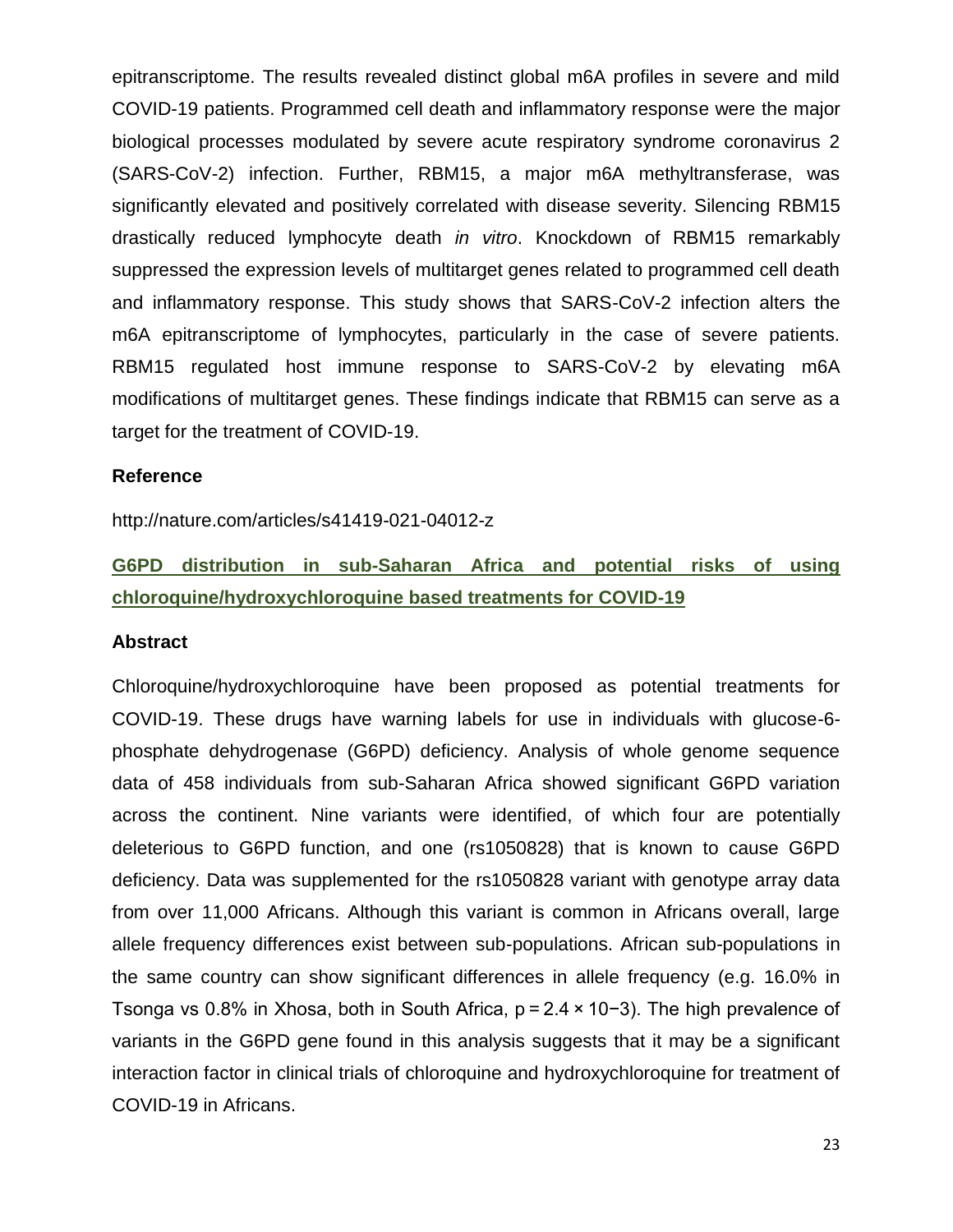### **Reference**

https://www.nature.com/articles/s41397-021-00242-8

# **Repeated cross-sectional analysis of hydroxychloroquine deimplementation in the AHA COVID-19 CVD Registry**

#### **Abstract**

There is little data describing trends in the use of hydroxychloroquine for COVID-19 following publication of randomized trials that failed to demonstrate a benefit of this therapy. 13,957 Patients admitted for active COVID-19 were identified at 85 U.S. hospitals participating in a national registry between March 1 and August 31, 2020. The overall proportion of patients receiving hydroxychloroquine peaked at 55.2% in March and April and decreased to 4.8% in May and June and 0.8% in July and August. At the hospital-level, median use was 59.4% in March and April (IQR 48.5–71.5%, range 0– 100%) and decreased to 0.3% (IQR 0–5.4%, range 0–100%) by May and June and 0% (IQR 0–1.3%, range 0–36.4%) by July and August. The rate and hospital-level uniformity in deimplementation of this ineffective therapy for COVID-19 reflects a rapid response to evolving clinical information and further study may offer strategies to inform deimplementation of ineffective clinical care.

#### **Reference**

https://www.nature.com/articles/s41598-021-94203-7

**The effect of high-dose parenteral vitamin D3 on COVID-19-related inhospital mortality in critical COVID-19 patients during intensive care unit admission: An observational cohort study**

#### **Abstract**

*Background*: In many studies, vitamin D has been found to be low in COVID-19 patients. In this study, we aimed to investigate the relationship between clinical course and inhospital mortality with parenteral administration of high-dose vitamin D3 within the first 24 h of admission to patients who were hospitalized in the intensive care unit (ICU) because of COVID-19 with vitamin D deficiency.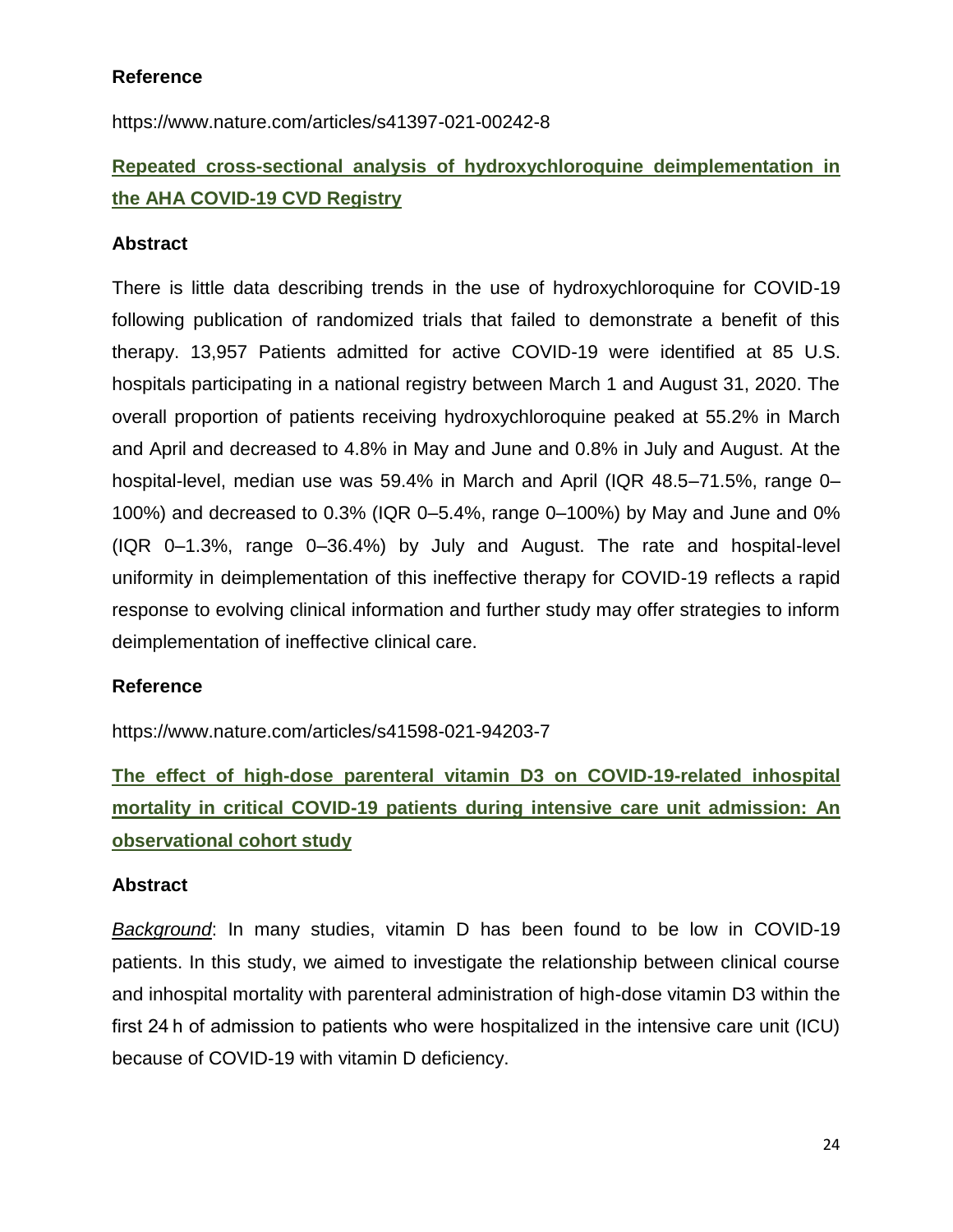*Methods*: This study included 175 COVID-19 patients with vitamin D deficiency [25(OH) D <12 ng/mL] who were hospitalized in the ICU. Vitamin D3 group (n = 113) included patients who received a single dose of 300,000 IU vitamin D3 intramuscularly. Vitamin D3 was not administered to the control group (n = 62).

*Results*: Median C-reactive protein level was 10.8 mg/dL in the vitamin D3 group and 10.6 mg/dL in the control group (p = 0.465). Thirty-nine percent (n = 44) of the patients in the vitamin D3 group were intubated endotracheally, and 50% (n = 31) of the patients in the control group were intubated endotracheally ( $p = 0.157$ ). Parenteral vitamin D3 administration was not associated with inhospital mortality by multivariate logistic regression analysis. According to Kaplan–Meier survival analysis, the median survival time was 16 d in the vitamin D3 group and 17 d in the control group (log-rank test,  $p = 0.459$ ).

*Conclusion*: In this study, which was performed for the first time in the literature, it was observed that high-dose parenteral vitamin D3 administration in critical COVID-19 patients with vitamin D deficiency during admission to the ICU did not reduce the need for intubation, length of hospital stay, and inhospital mortality.

#### **Reference**

<https://www.nature.com/articles/s41430-021-00984-5>

### **Publication Date: Jul 22, 2021**

# **Humoral immunity to SARS-CoV-2 and seasonal coronaviruses in children and adults in north-eastern France**

#### **Abstract**

*Background*: Children are underrepresented in the COVID-19 pandemic and often experience milder disease than adolescents and adults. Reduced severity is possibly due to recent and more frequent seasonal human coronaviruses (HCoV) infections. The seroprevalence of SARS-CoV-2 and seasonal HCoV specific antibodies were assessed in a large cohort in north-eastern France.

*Methods*: In this cross-sectional seroprevalence study, serum samples were collected from children and adults requiring hospital admission for non-COVID-19 between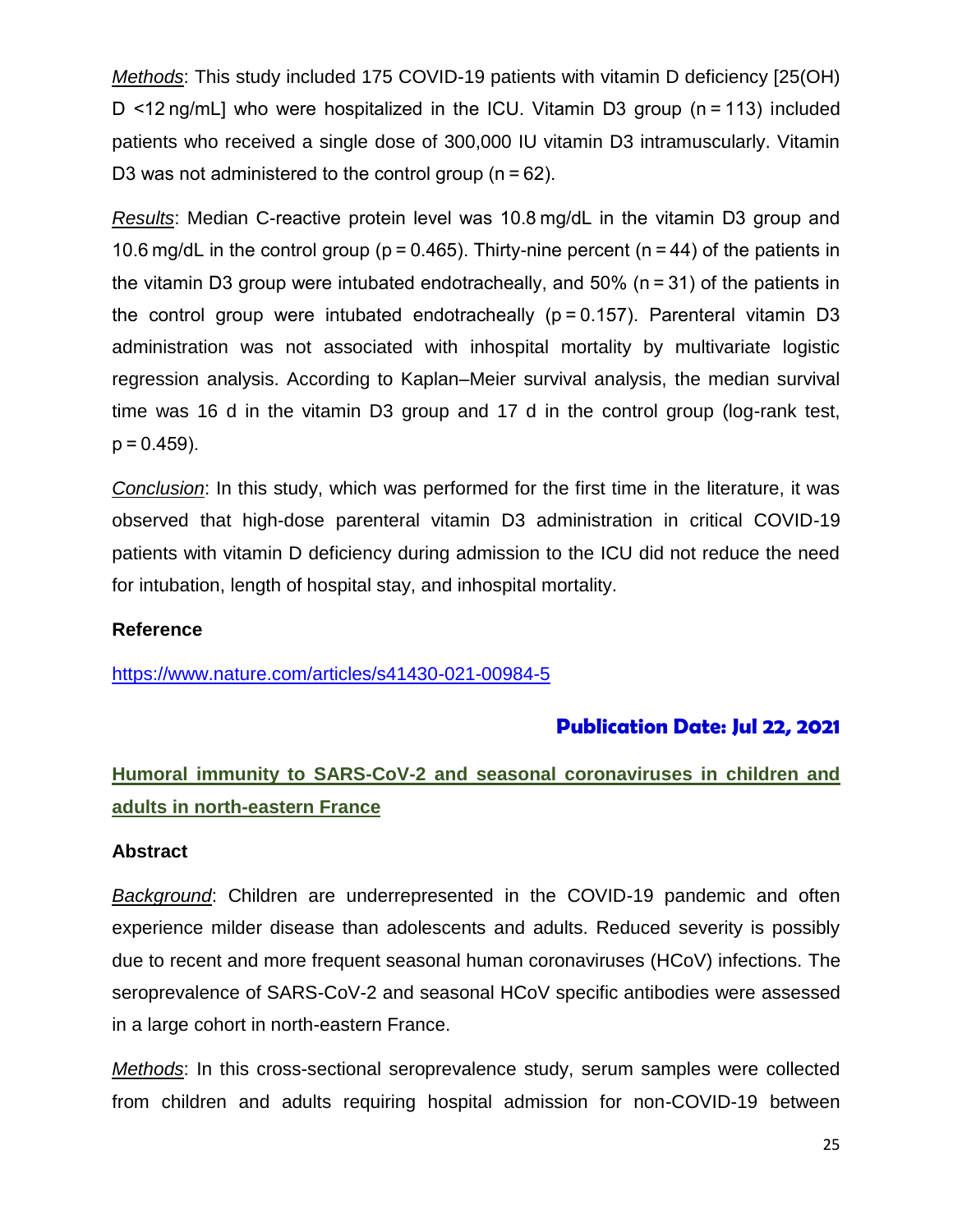February and August 2020. Antibody responses to SARS-CoV-2 and seasonal HCoV (229E, HKU1, NL63, OC43) were assessed using a bead-based multiplex assay, Luciferase-Linked ImmunoSorbent Assay, and a pseudotype neutralisation assay.

*Findings*: In 2,408 individuals, seroprevalence of SARS-CoV-2-specific antibodies was 7-8% with three different immunoassays. Antibody levels to seasonal HCoV increased substantially up to the age of 10. Antibody responses in SARS-CoV-2 seropositive individuals were lowest in adults 18-30 years. In SARS-CoV-2 seronegative individuals, we observed cross-reactivity between antibodies to the four HCoV and SARS-CoV-2 Spike. In contrast to other antibodies to SARS-CoV-2, specific antibodies to sub-unit 2 of Spike (S2) in seronegative samples were highest in children. Upon infection with SARS-CoV-2, antibody levels to Spike of betacoronavirus OC43 increased across the whole age spectrum. No SARS-CoV-2 seropositive individuals with low levels of antibodies to seasonal HCoV were observed.

*Interpretation*: The findings underline significant cross-reactivity between antibodies to SARS-CoV-2 and seasonal HCoV, but provide no significant evidence for crossprotective immunity to SARS-CoV-2 infection due to a recent seasonal HCoV infection. In particular, across all age groups we did not observe SARS-CoV-2 infected individuals with low levels of antibodies to seasonal HCoV.

#### **Reference**

https://www.thelancet.com/journals/ebiom/article/PIIS2352-3964(21)00288-7/fulltext

**Shorter leukocyte telomere length is associated with adverse COVID-19 outcomes: A cohort study in UK Biobank**

#### **Abstract**

*Background*: Older age is the most powerful risk factor for adverse coronavirus disease-19 (COVID-19) outcomes. It is uncertain whether leucocyte telomere length (LTL), previously proposed as a marker of biological age, is also associated with COVID-19 outcomes.

*Methods*: LTL values obtained from participants recruited into UK Biobank (UKB), were associated during 2006–2010 with adverse COVID-19 outcomes recorded by 30 November 2020, defined as a composite of any of the following: hospital admission,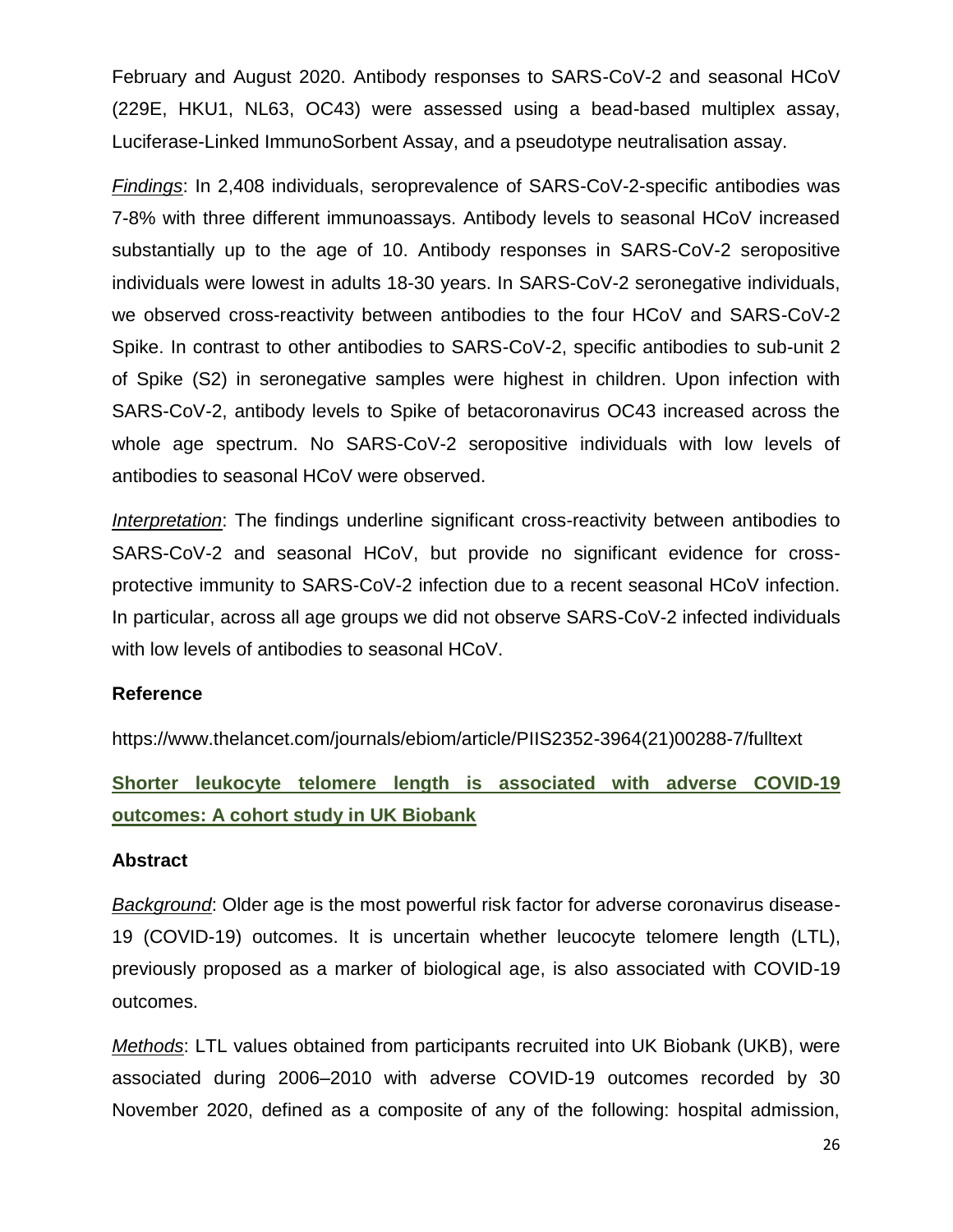need for critical care, respiratory support, or mortality. Using information on 130 LTLassociated genetic variants, we conducted exploratory Mendelian randomisation (MR) analyses in UKB to evaluate whether observational associations might reflect causeand-effect relationships.

*Findings*: Of 6775 participants in UKB who tested positive for infection with SARS-CoV-2 in the community, there were 914 (13.5%) with adverse COVID-19 outcomes. The odds ratio (OR) for adverse COVID-19 outcomes was 1.17 (95% CI 1.05-1.30;  $P =$ 0·004) per 1-SD shorter usual LTL, after adjustment for age, sex and ethnicity. Similar ORs were observed in analyses that: adjusted for additional risk factors; disaggregated the composite outcome and reduced the scope for selection or collider bias. In MR analyses, the OR for adverse COVID-19 outcomes was directionally concordant but non-significant.

*Interpretation*: Shorter LTL is associated with higher risk of adverse COVID-19 outcomes, independent of several major risk factors for COVID-19 including age. Further data are needed to determine whether this association reflects causality.

#### **Reference**

https://www.thelancet.com/journals/ebiom/article/PIIS2352-3964(21)00278-4/fulltext

#### **Cognitive deficits in people who have recovered from COVID-19**

#### **Abstract**

*Background*: There is growing concern about possible cognitive consequences of COVID-19, with reports of 'Long COVID' symptoms persisting into the chronic phase and case studies revealing neurological problems in severely affected patients. However, there is little information regarding the nature and broader prevalence of cognitive problems post-infection or across the full spread of disease severity.

*Methods*: It was sought to confirm whether there was an association between crosssectional cognitive performance data from 81,337 participants who between January and December 2020 undertook a clinically validated web-optimized assessment as part of the Great British Intelligence Test, and questionnaire items capturing self-report of suspected and confirmed COVID-19 infection and respiratory symptoms.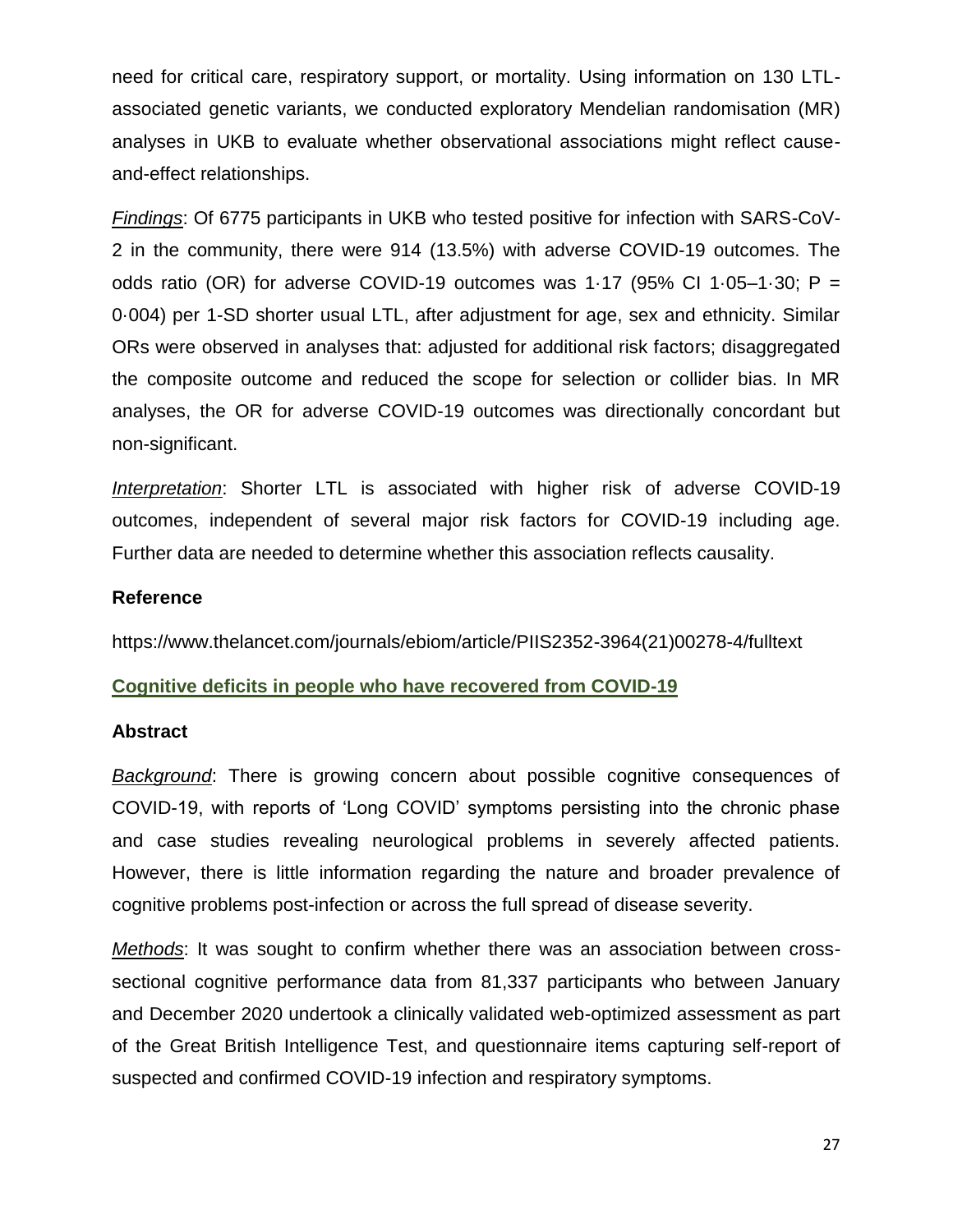*Findings*: People who had recovered from COVID-19, including those no longer reporting symptoms, exhibited significant cognitive deficits versus controls when controlling for age, gender, education level, income, racial-ethnic group, pre-existing medical disorders, tiredness, depression and anxiety. The deficits were of substantial effect size for people who had been hospitalised ( $N = 192$ ), but also for non-hospitalised cases who had biological confirmation of COVID-19 infection ( $N = 326$ ). Analysing markers of premorbid intelligence did not support these differences being present prior to infection. Finer grained analysis of performance across sub-tests supported the hypothesis that COVID-19 has a multi-domain impact on human cognition.

*Interpretation*: These results accord with reports of 'Long Covid' cognitive symptoms that persist into the early-chronic phase. They should act as a clarion call for further research with longitudinal and neuroimaging cohorts to plot recovery trajectories and identify the biological basis of cognitive deficits in SARS-COV-2 survivors.

#### **Reference**

https://www.thelancet.com/journals/eclinm/article/PIIS2589-5370(21)00324-2/fulltext

**Humoral and cellular immunity to SARS-CoV-2 vaccination in renal transplant versus dialysis patients: A prospective, multicenter observational study using mRNA-1273 or BNT162b2 mRNA vaccine**

#### **Abstract**

*Background*: Dialysis and kidney transplant patients are vulnerable populations for COVID-19 related disease and mortality.

*Methods*: We conducted a prospective study exploring the eight week time course of specific cellular (interferon-γ release assay and flow cytometry) or/and humoral immune responses (ELISA) to SARS-CoV-2 boost vaccination in more than 3100 participants including medical personnel, dialysis patients and kidney transplant recipients using mRNA vaccines BNT162b2 or mRNA-1273.

*Results*: SARS-CoV-2-vaccination induced seroconversion efficacy in dialysis patients was similar to medical personnel (> 95%), but markedly impaired in kidney transplant recipients (42%). T-cellular immunity largely mimicked humoral results. Major risk factors of seroconversion failure were immunosuppressive drug number and type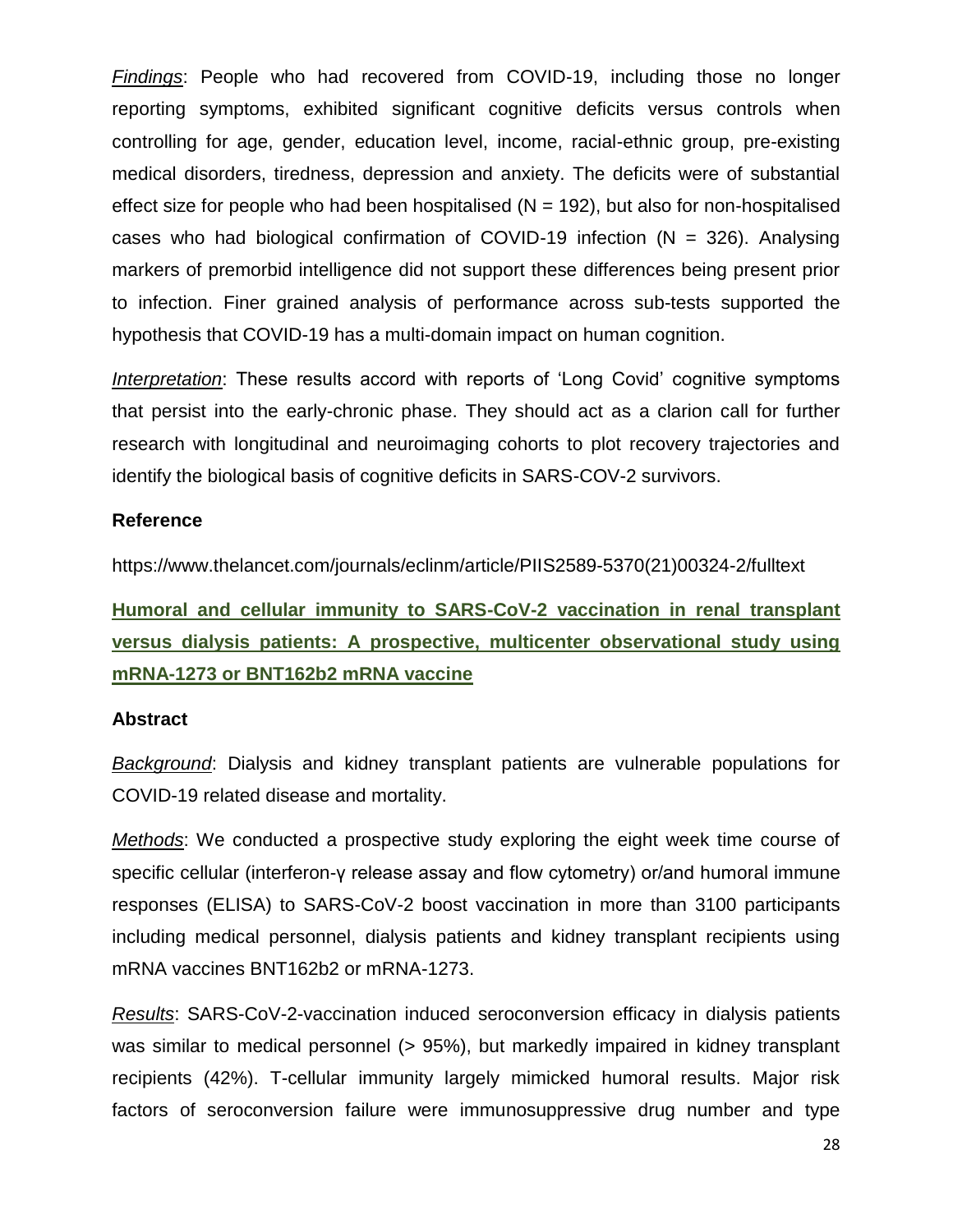(belatacept, MMF-MPA, calcineurin-inhibitors) as well as vaccine type (BNT162b2 mRNA). Seroconversion rates induced by mRNA-1273 compared to BNT162b2 vaccine were 97% to 88% ( $p < 0.001$ ) in dialysis and 49% to 26% in transplant patients, respectively. Specific IgG directed against the new binding domain of the spike protein (RDB) were significantly higher in dialysis patients vaccinated by mRNA-1273 (95%) compared to BNT162b2 (85%,  $p < 0.001$ ). Vaccination appeared safe and highly effective demonstrating an almost complete lack of symptomatic COVID-19 disease after boost vaccination as well as ceased disease incidences during third pandemic wave in dialysis patients.

*Conclusion*: Dialysis patients exhibit a remarkably high seroconversion rate of 95% after boost vaccination, while humoral response is impaired in the majority of transplant recipients. Immunosuppressive drug number and type as well as vaccine type (BNT162b2) are major determinants of seroconversion failure in both dialysis and transplant patients suggesting immune monitoring and adaption of vaccination protocols.

#### **Reference**

https://www.thelancet.com/journals/lanepe/article/PIIS2666-7762(21)00155-1/fulltext

# **Anosmia, ageusia, and other COVID-19-like symptoms in association with a positive SARS-CoV-2 test, across six national digital surveillance platforms: An observational study**

#### **Abstract**

*Background*: Multiple voluntary surveillance platforms were developed across the world in response to the COVID-19 pandemic, providing a real-time understanding of population-based COVID-19 epidemiology. During this time, testing criteria broadened and health-care policies matured. It was aimed to test whether there were consistent associations of symptoms with SARS-CoV-2 test status across three surveillance platforms in three countries (two platforms per country), during periods of testing and policy changes.

*Methods*: For this observational study, data of observations was used from three volunteer COVID-19 digital surveillance platforms (Carnegie Mellon University and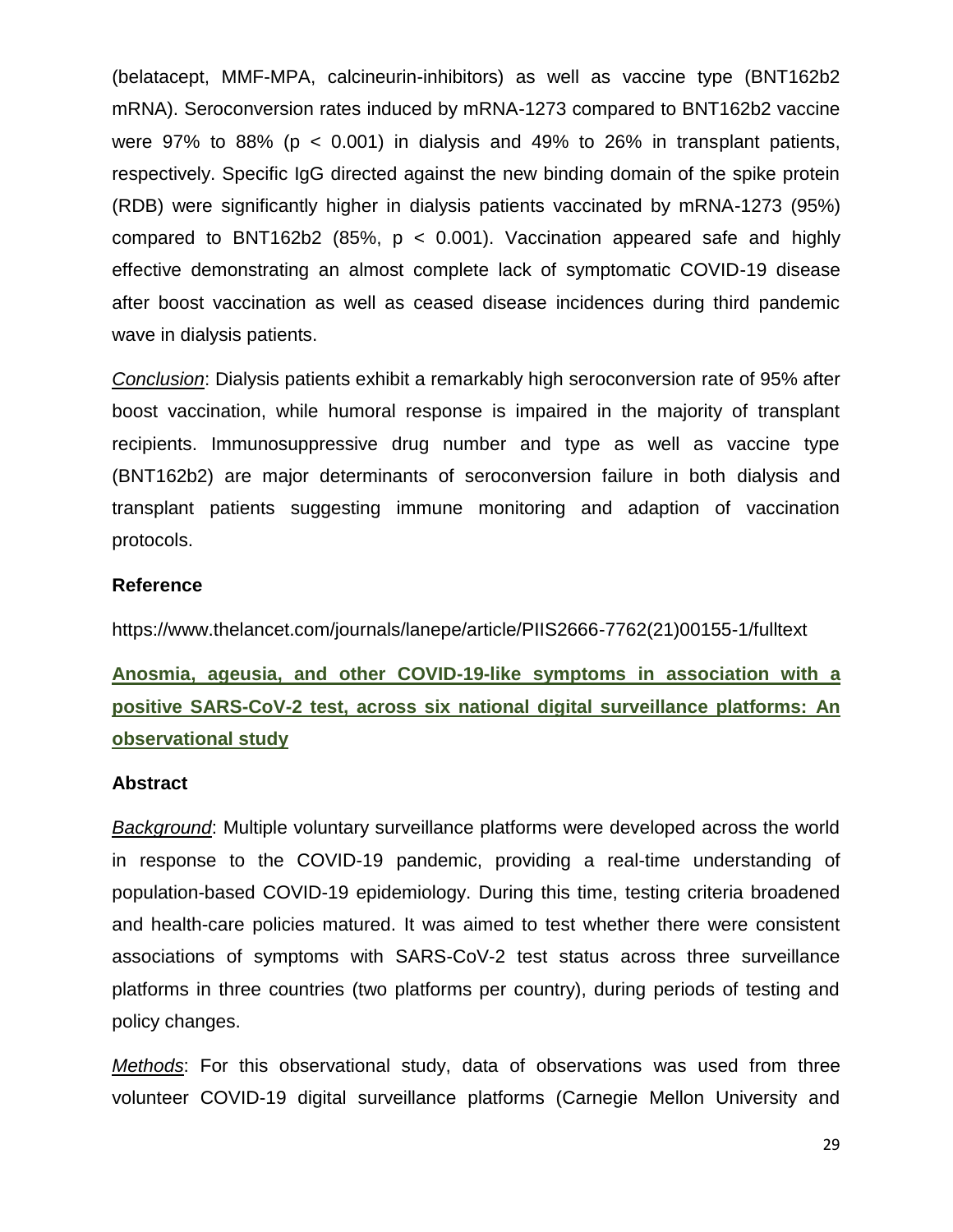University of Maryland Facebook COVID-19 Symptom Survey, ZOE COVID Symptom Study app, and the Corona Israel study) targeting communities in three countries (Israel, the UK, and the USA; two platforms per country). The study population included adult respondents (age 18–100 years at baseline) who were not health-care workers. We did logistic regression of self-reported symptoms on self-reported SARS-CoV-2 test status (positive or negative), adjusted for age and sex, in each of the study cohorts. We compared odds ratios (ORs) across platforms and countries, and meta-analyses were did assuming a random effects model. Testing policy changes, COVID-19 incidence, and time scales of duration of symptoms and symptom-to-test time were also evaluated.

*Findings*: Between April 1 and July 31, 2020, 514 459 tests from over 10 million respondents were recorded in the six surveillance platform datasets. Anosmia–ageusia was the strongest, most consistent symptom associated with a positive COVID-19 test (robust aggregated rank one, meta-analysed random effects OR 16·96, 95% CI 13·13– 21·92). Fever (rank two, 6·45, 4·25–9·81), shortness of breath (rank three, 4·69, 3·14– 7·01), and cough (rank four, 4·29, 3·13–5·88) were also highly associated with test positivity. The association of symptoms with test status varied by duration of illness, timing of the test, and broader test criteria, as well as over time, by country, and by platform.

*Interpretation*: The strong association of anosmia–ageusia with self-reported positive SARS-CoV-2 test was consistently observed, supporting its validity as a reliable COVID-19 signal, regardless of the participatory surveillance platform, country, phase of illness, or testing policy. These findings show that associations between COVID-19 symptoms and test positivity ranked similarly in a wide range of scenarios. Anosmia, fever, and respiratory symptoms consistently had the strongest effect estimates and were the most appropriate empirical signals for symptom-based public health surveillance in areas with insufficient testing or benchmarking capacity. Collaborative syndromic surveillance could enhance real-time epidemiological investigations and public health utility globally.

#### **Reference**

https://www.thelancet.com/journals/landig/article/PIIS2589-7500(21)00115-1/fulltext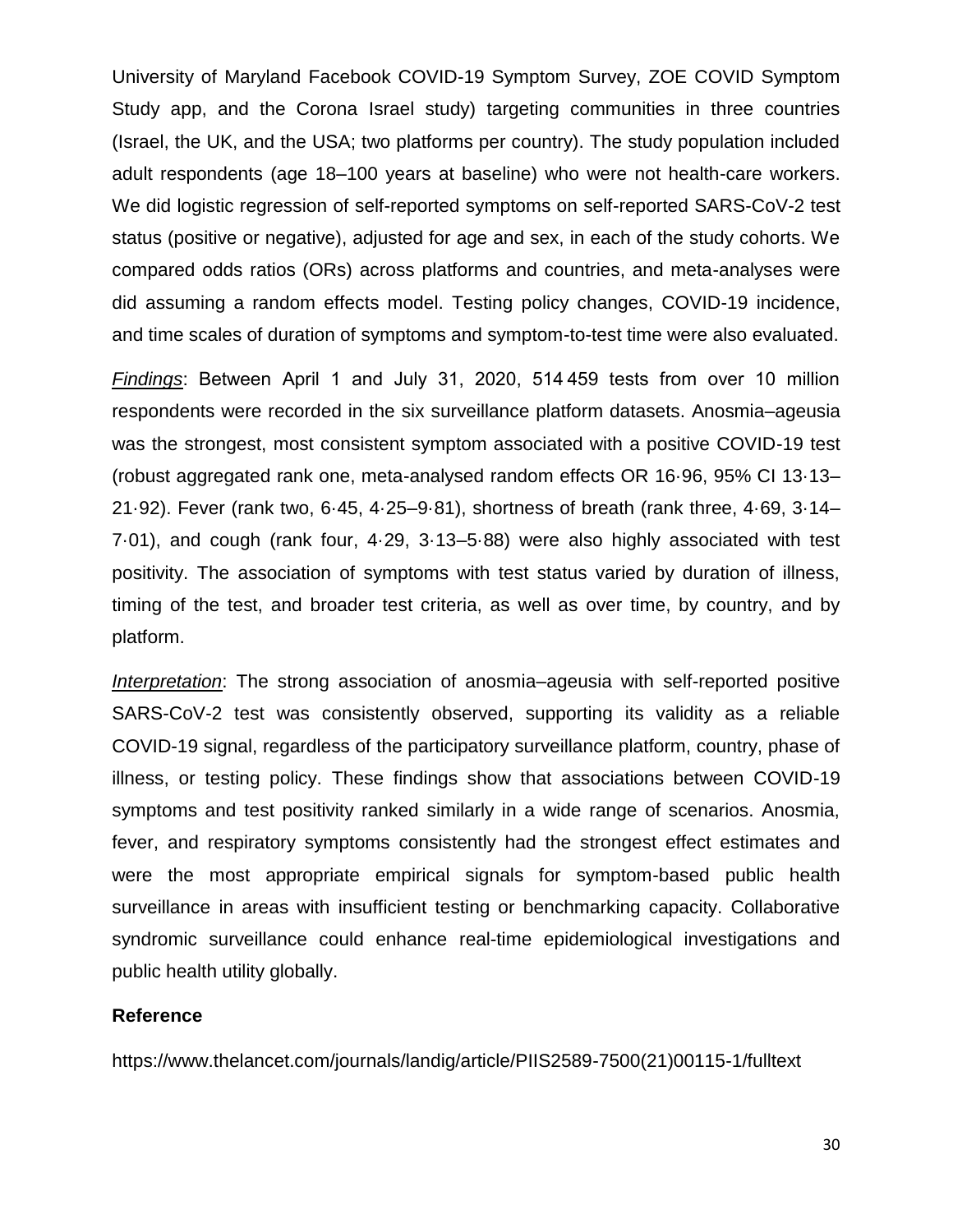# **Immediate effect of the COVID-19 pandemic on patient health, health-care use, and behaviours: Results from an international survey of people with rheumatic diseases**

#### **Abstract**

*Background*: The impact and consequences of the COVID-19 pandemic on people with rheumatic disease are unclear. The COVID-19 Global Rheumatology Alliance Patient Experience Survey was developed to assess the effects of the COVID-19 pandemic on people with rheumatic disease worldwide.

*Methods*: Survey questions were developed by key stakeholder groups and disseminated worldwide through social media, websites, and patient support organisations. Questions included demographics, rheumatic disease diagnosis, COVID-19 diagnosis, adoption of protective behaviours to mitigate COVID-19 exposure, medication access and changes, health-care access and communication with rheumatologists, and changes in employment or schooling. Adults age 18 years and older with inflammatory or autoimmune rheumatic diseases were eligible for inclusion. We included participants with and without a COVID-19 diagnosis. We excluded participants reporting only non-inflammatory rheumatic diseases such as fibromyalgia or osteoarthritis.

*Findings*: 12 117 Responses to the survey were received between April 3 and May 8, 2020, and of these, 10 407 respondents had included appropriate age data. We included complete responses from 9300 adults with rheumatic disease (mean age 46·1 years; 8375 [90·1%] women, 893 [9·6%] men, and 32 [0·3%] participants who identified as non-binary). 6273 (67·5%) of respondents identified as White, 1565 (16·8%) as Latin American, 198 (2·1%) as Black, 190 (2·0%) as Asian, and 42 (0·5%) as Native American or Aboriginal or First Nation. The most common rheumatic disease diagnoses included rheumatoid arthritis (3636 [39·1%] of 9300), systemic lupus erythematosus (2882 [31·0%]), and Sjögren's syndrome (1290 [13·9%]). Most respondents (6921 [82·0%] of 8441) continued their antirheumatic medications as prescribed. Almost all (9266 [99·7%] of 9297) respondents adopted protective behaviours to limit SARS-CoV-2 exposure. A change in employment status occurred in 2524 (27·1%) of 9300) of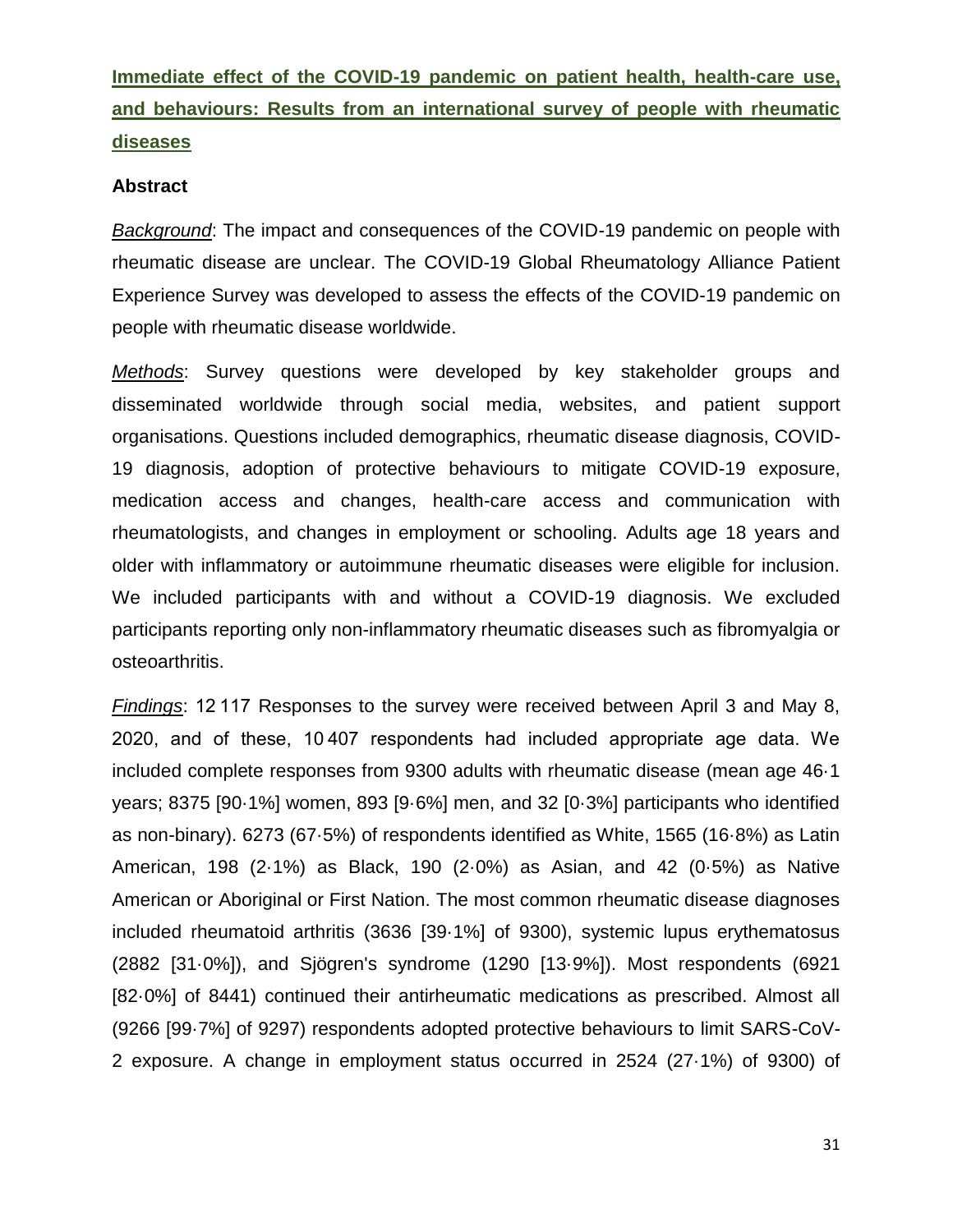respondents, with a 13·6% decrease in the number in full-time employment (from 4066 to 3514).

*Interpretation*: People with rheumatic disease maintained therapy and followed public health advice to mitigate the risks of COVID-19. Substantial employment status changes occurred, with potential implications for health-care access, medication affordability, mental health, and rheumatic disease activity.

#### **Reference**

https://www.thelancet.com/journals/lanrhe/article/PIIS2665-9913(21)00175-2/fulltext

# **Altered oral and gut microbiota and its association with SARS-CoV-2 viral load in COVID-19 patients during hospitalization**

#### **Abstract**

The human oral and gut commensal microbes play vital roles in the development and maintenance of immune homeostasis, while its association with susceptibility and severity of SARS-CoV-2 infection is barely understood. In this study, the dynamics of the oral and intestinal flora were investigated before and after the clearance of SARS-CoV-2 in 53 COVID-19 patients, and then examined their microbiome alterations in comparison to 76 healthy individuals. A total of 140 throat swab samples and 81 fecal samples from these COVID-19 patients during hospitalization, and 44 throat swab samples and 32 fecal samples from sex and age-matched healthy individuals were collected and then subjected to 16S rRNA sequencing and viral load inspection. It was found that SARS-CoV-2 infection was associated with alterations of the microbiome community in patients as indicated by both alpha and beta diversity indexes. Several bacterial taxa were identified related to SARS-CoV-2 infection, wherein elevated *Granulicatella* and *Rothia mucilaginosa* were found in both oral and gut microbiome. The SARS-CoV-2 viral load in those samples was also calculated to identify potential dynamics between COVID-19 and the microbiome. These findings provide a meaningful baseline for microbes in the digestive tract of COVID-19 patients and will shed light on new dimensions for disease pathophysiology, potential microbial biomarkers, and treatment strategies for COVID-19.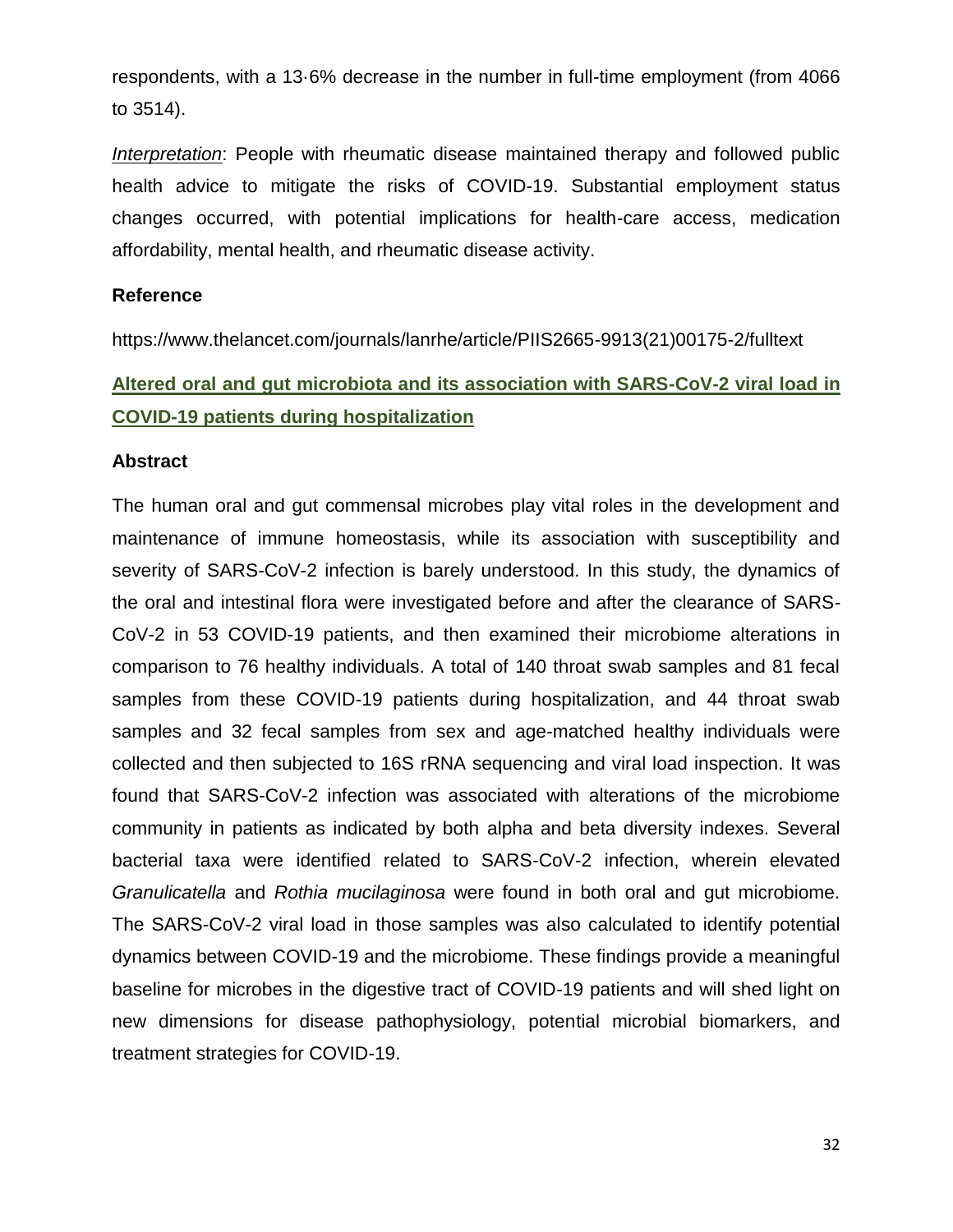### **Reference**

https://www.nature.com/articles/s41522-021-00232-5

# **A single dose of replication-competent VSV-vectored vaccine expressing SARS-CoV-2 S1 protects against virus replication in a hamster model of severe COVID-19**

### **Abstract**

The development of effective countermeasures against severe acute respiratory syndrome coronavirus 2 (SARS-CoV-2), the agent responsible for the COVID-19 pandemic, is a priority. ConVac, a replication-competent vesicular stomatitis virus (VSV) vaccine vector, was designed and produced that expresses the S1 subunit of SARS-CoV-2 spike protein. Golden Syrian hamsters were used as animal models of severe COVID-19 to test the efficacy of the ConVac vaccine. A single vaccine dose elicited high levels of SARS-CoV-2 specific binding and neutralizing antibodies; following intranasal challenge with SARS-CoV-2, animals were protected from weight loss and viral replication in the lungs. No enhanced pathology was observed in vaccinated animals upon challenge, but some inflammation was still detected. The data indicate rapid control of SARS-CoV-2 replication by the S1-based VSV-vectored SARS-CoV-2 ConVac vaccine.

### **Reference**

https://www.nature.com/articles/s41541-021-00352-1

# **Liposome-mediated detection of SARS-CoV-2 RNA-positive extracellular vesicles in plasma**

#### **Abstract**

Plasma SARS-CoV-2 RNA may represent a viable diagnostic alternative to respiratory RNA levels, which rapidly decline after infection. Quantitative PCR with reverse transcription (RT–qPCR) reference assays exhibit poor performance with plasma, probably reflecting the dilution and degradation of viral RNA released into the circulation, but these issues could be addressed by analysing viral RNA packaged into extracellular vesicles. Here an assay approach was described in which extracellular vesicles directly captured from plasma are fused with reagent-loaded liposomes to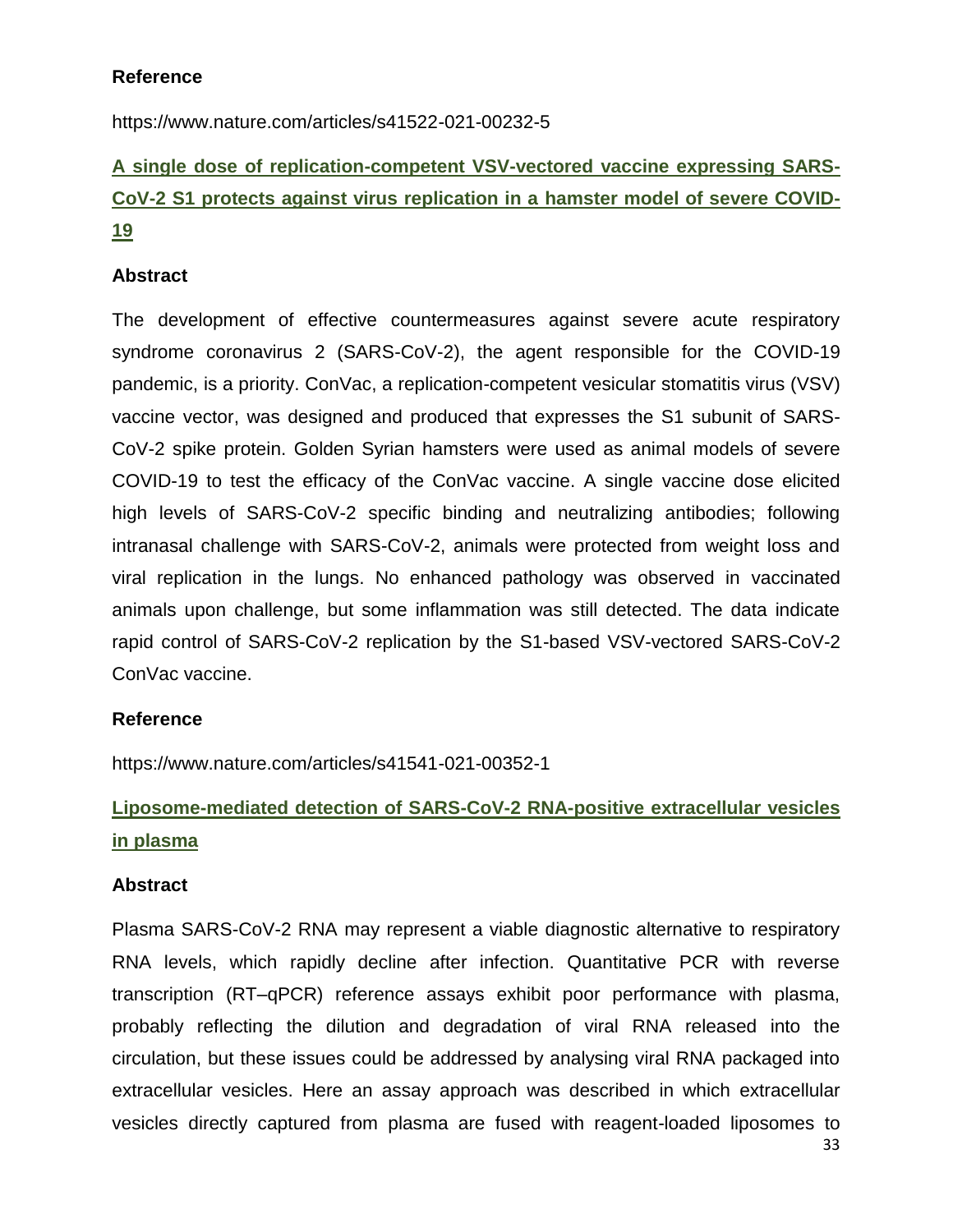sensitively amplify and detect a SARS-CoV-2 gene target. This approach accurately identified patients with COVID-19, including challenging cases missed by RT–qPCR. SARS-CoV-2-positive extracellular vesicles were detected at day 1 post-infection, and plateaued from day 6 to the day 28 endpoint in a non-human primate model, while signal durations for 20–60 days were observed in young children. This nanotechnology approach uses a non-infectious sample and extends virus detection windows, offering a tool to support COVID-19 diagnosis in patients without SARS-CoV-2 RNA detectable in the respiratory tract.

#### **Reference**

https://www.nature.com/articles/s41565-021-00939-8

#### **Discovery of SARS-CoV-2-E channel inhibitors as antiviral candidates**

#### **Abstract**

Lack of efficiency has been a major problem shared by all currently developed anti-SARS-CoV-2 therapies. The previous study shows that SARS-CoV-2 structural envelope (2-E) protein forms a type of cation channel, and heterogeneously expression of 2-E channels causes host cell death. In this study, a cell-based high throughput screening (HTS) assay was developed and used it to discover inhibitors against 2-E channels. Among 4376 compounds tested, 34 hits with cell protection activity were found. Followed by an anti-viral analysis, 15 compounds which could inhibit SARS-CoV-2 replication were identified. In electrophysiological experiments, three representatives showing inhibitory effect on 2-E channels were chosen for further characterization. Among them, proanthocyanidins directly bound to 2-E channel with binding affinity (KD) of 22.14 μM in surface plasmon resonance assay. Molecular modeling and docking analysis revealed that proanthocyanidins inserted into the pore of 2-E N-terminal vestibule acting as a channel blocker. Consistently, mutations of Glu 8 and Asn 15, two residues lining the proposed binding pocket, abolished the inhibitory effects of proanthocyanidins. The natural product proanthocyanidins are widely used as cosmetic, suggesting a potential of proanthocyanidins as disinfectant for external use. This study further demonstrates that 2-E channel is an effective antiviral drug target and provides a potential antiviral candidate against SARS-CoV-2.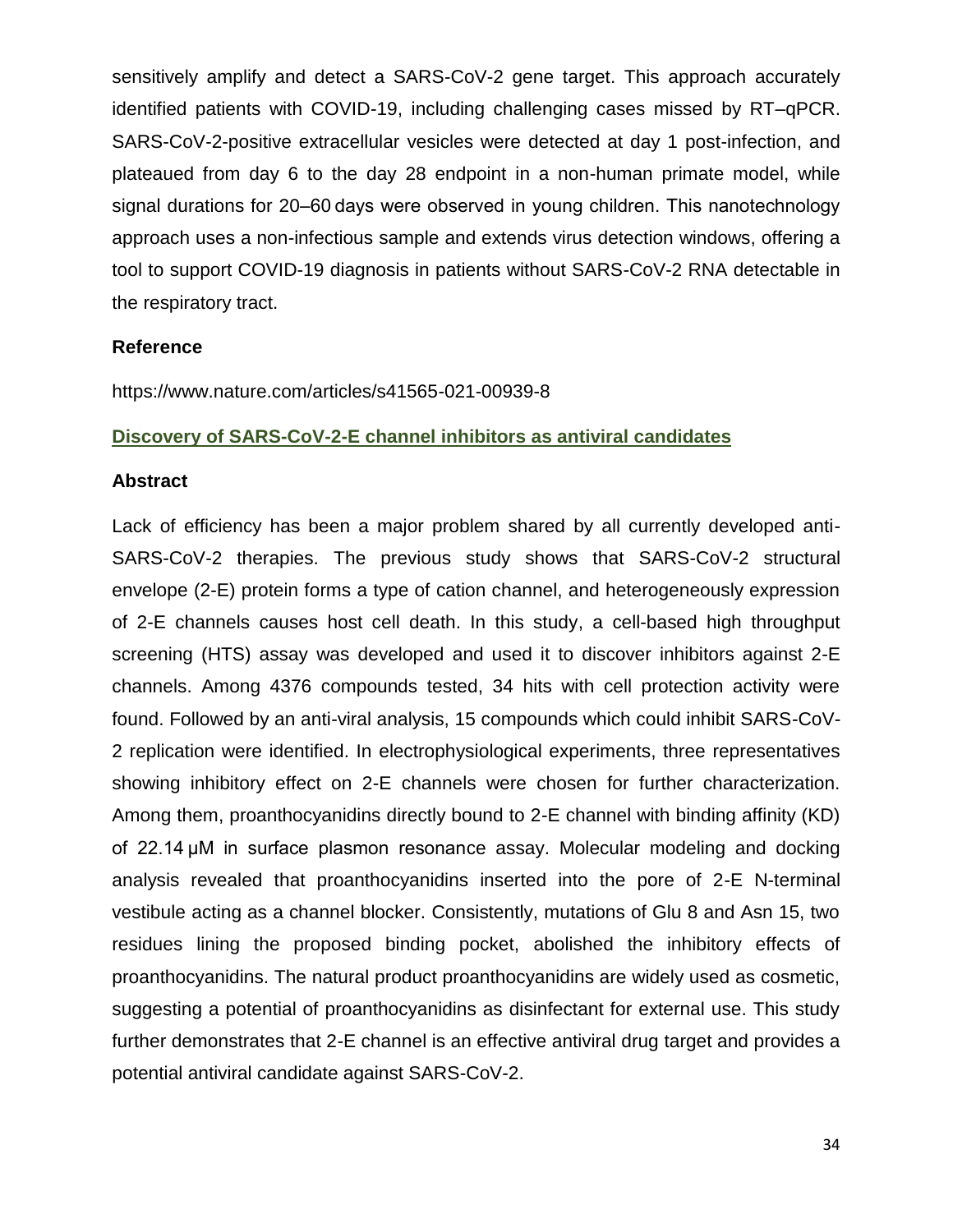### **Reference**

<https://www.nature.com/articles/s41401-021-00732-2>

### **Effect of time and titer in convalescent plasma therapy for COVID-19**

#### **Abstract**

The clinical benefit of convalescent plasma (CP) for patients with coronavirus disease (COVID)-19 is still debated. In this systematic review and meta-analysis, we selected 10 randomized clinical trials (RCTs) and 15 non-randomized studies (total number of patients = 22,591) of CP treatment and evaluated two different scenarios: (1) disease stage of plasma recipients and (2) donated plasma antibody titer, considering all-cause mortality at the latest follow-up. The results show that, when provided at early stages of the disease, CP significantly reduced mortality: risk ratio (RR) 0.72 (0.68, 0.77),  $p \lt$ 0.00001, while provided in severe or critical conditions, it did not (RR: 0.94 [0.86, 1.04],  $p = 0.22$ ). On the other hand, the benefit on mortality was not increased by using plasma with a high-antibody titer compared with unselected plasma. This meta-analysis might promote CP usage in patients with early-stage COVID-19 in further RCTs to maximize its benefit in decreasing mortality, especially in less affluent countries.

#### **Reference**

https://www.cell.com/iscience/fulltext/S2589-0042(21)00866-X

# **Systemic IL-15, IFN-γ, and IP-10/CXCL10 signature associated with effective immune response to SARS-CoV-2 in BNT162b2 mRNA vaccine recipients**

#### **Abstract**

Early responses to vaccination are important for shaping both humoral and cellular protective immunity. Dissecting innate vaccine signatures may predict immunogenicity to help optimize the efficacy of mRNA and other vaccine strategies. Here, the cytokine and chemokine responses were characterized to the 1st and 2nd dose of the BNT162b2 mRNA (Pfizer/BioNtech) vaccine in antigen-naive and in previously coronavirus disease 2019 (COVID-19)-infected individuals (NCT04743388). Transient increases in interleukin-15 (IL-15) and interferon gamma (IFN-γ) levels early after boost correlate with Spike antibody levels, supporting their use as biomarkers of effective humoral immunity development in response to vaccination. A systemic signature was identified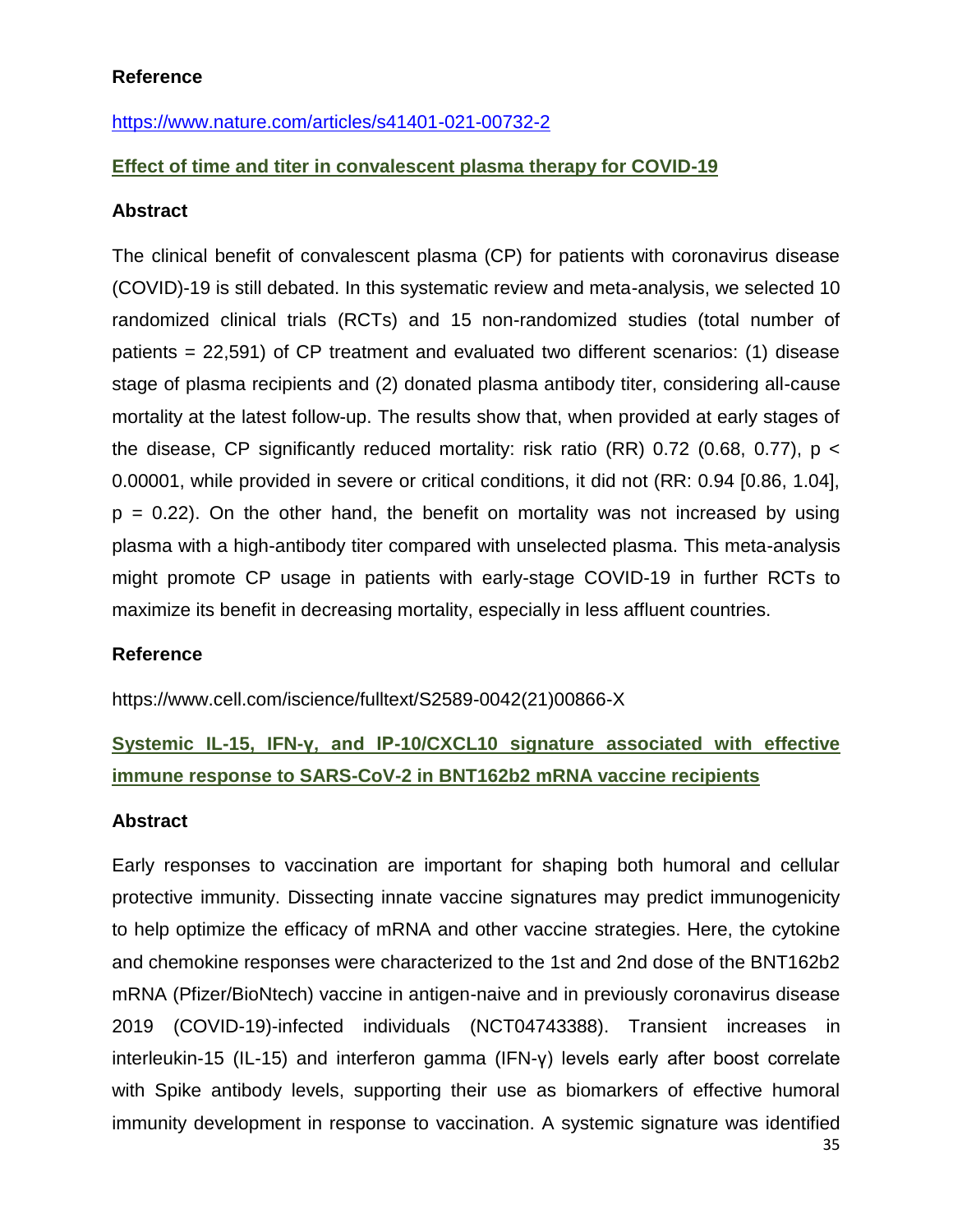including increases in IL-15, IFN-γ, and IP-10/CXCL10 after the 1st vaccination, which were enriched by tumor necrosis factor alpha (TNF-α) and IL-6 after the 2nd vaccination. In previously COVID-19-infected individuals, a single vaccination results in both strong cytokine induction and antibody titers similar to the ones observed upon booster vaccination in antigen-naive individuals, a result with potential implication for future public health recommendations.

#### **Reference**

https://www.cell.com/cell-reports/fulltext/S2211-1247(21)00932-3

#### **Memory B cell repertoire for recognition of evolving SARS-CoV-2 spike**

#### **Abstract**

Memory B cell reserves can generate protective antibodies against repeated SARS-CoV-2 infections, but with unknown reach from original infection to antigenically drifted variants. Memory B cell receptor-encoded antibodies were charted from 19 COVID-19 convalescent subjects against SARS-CoV-2 spike (S) and found seven major antibody competition groups against epitopes recurrently targeted across individuals. Inclusion of published and newly determined structures of antibody-S complexes identified corresponding epitopic regions. Group assignment correlated with cross-CoV-reactivity breadth, neutralization potency, and convergent antibody signatures. Although emerging SARS-CoV-2 variants of concern escaped binding by many members of the groups associated with the most potent neutralizing activity, some antibodies in each of those groups retained affinity—suggesting that otherwise redundant components of a primary immune response are important for durable protection from evolving pathogens. The results furnish a global atlas of S-specific memory B cell repertoires and illustrate properties driving viral escape and conferring robustness against emerging variants.

#### **Reference**

https://www.cell.com/cell/fulltext/S0092-8674(21)00884-9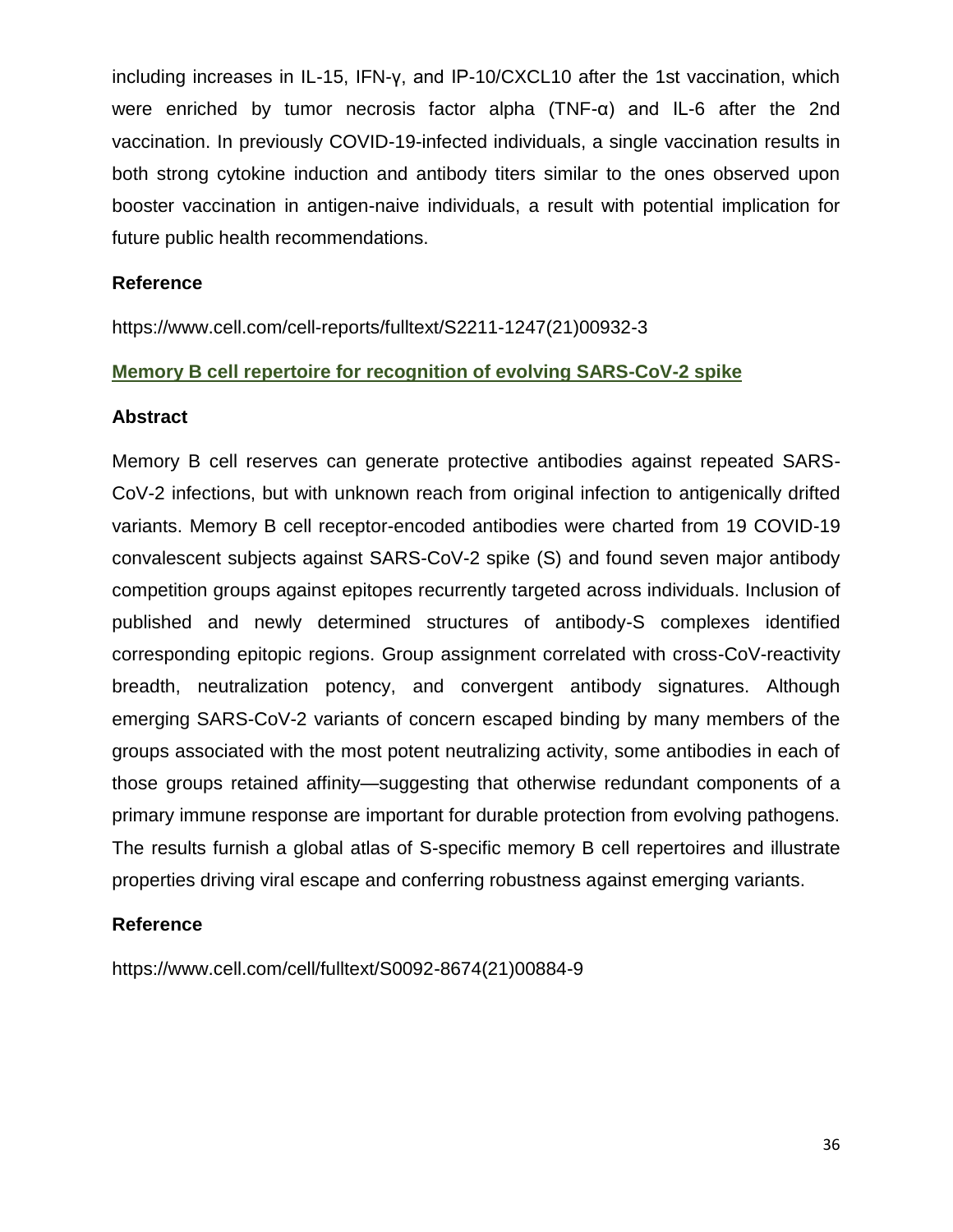#### **Impaired local intrinsic immunity to SARS-CoV-2 infection in severe COVID-19**

### **Abstract**

SARS-CoV-2 infection can cause severe respiratory COVID-19. However, many individuals present with isolated upper respiratory symptoms, suggesting potential to constrain viral pathology to the nasopharynx. Which cells SARS-CoV-2 primarily targets and how infection influences the respiratory epithelium remains incompletely understood. scRNA-seq was performed on nasopharyngeal swabs from 58 healthy and COVID-19 participants. During COVID-19, expansion of secretory, loss of ciliated, and epithelial cell repopulation were observed *via* deuterosomal cell expansion. In mild and moderate COVID-19, epithelial cells express anti-viral/interferon-responsive genes, while cells in severe COVID-19 have muted anti-viral responses despite equivalent viral loads. SARS-CoV-2 RNA+ host-target cells are highly heterogenous, including developing ciliated, interferon-responsive ciliated, AZGP1high goblet, and KRT13+ "hillock"-like cells, and genes were identified associated with susceptibility, resistance, or infection response. The study defines protective and detrimental responses to SARS-CoV-2, the direct viral targets of infection, and suggests that failed nasal epithelial antiviral immunity may underlie and precede severe COVID-19.

#### **Reference**

https://www.cell.com/cell/fulltext/S0092-8674(21)00882-5

#### **Spatiotemporal invasion dynamics of SARS-CoV-2 lineage B.1.1.7 emergence**

#### **Abstract**

Understanding the causes and consequences of the emergence of SARS-CoV-2 variants of concern is crucial to pandemic control yet difficult to achieve, as they arise in the context of variable human behavior and immunity. The spatial invasion dynamics of lineage B.1.1.7 were investigated by jointly analyzing UK human mobility, virus genomes, and community-based PCR data. A multi-stage spatial invasion process was identified in which early B.1.1.7 growth rates were associated with mobility and asymmetric lineage export from a dominant source location, enhancing the effects of B.1.1.7's increased intrinsic transmissibility. It was further explored how B.1.1.7 spread was shaped by non-pharmaceutical interventions and spatial variation in previous attack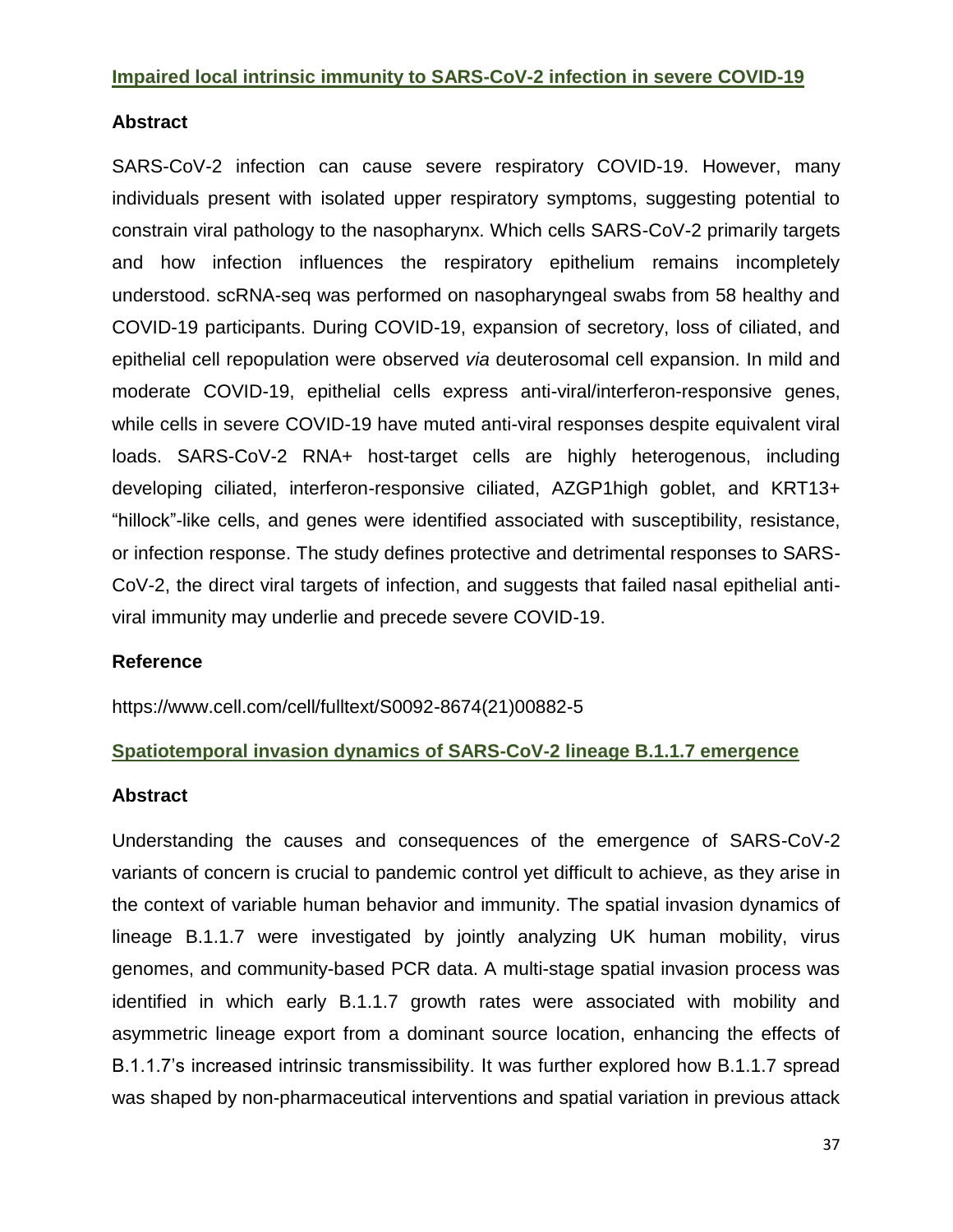rates. The findings show that careful accounting of the behavioral and epidemiological context within which variants of concern emerge is necessary to interpret correctly their observed relative growth rates.

### **Reference**

<https://science.sciencemag.org/content/early/2021/07/22/science.abj0113>

### **Publication Date: Jul 21, 2021**

**Dapagliflozin in patients with cardiometabolic risk factors hospitalised with COVID-19 (DARE-19): A randomised, double-blind, placebo-controlled, phase 3 trial**

#### **Abstract**

*Background*: COVID-19 can lead to multiorgan failure. Dapagliflozin, a SGLT2 inhibitor, has significant protective benefits for the heart and kidney. We aimed to see whether this agent might provide organ protection in patients with COVID-19 by affecting processes dysregulated during acute illness.

*Methods*: DARE-19 was a randomised, double-blind, placebo-controlled trial of patients hospitalised with COVID-19 and with at least one cardiometabolic risk factor (ie, hypertension, type 2 diabetes, atherosclerotic cardiovascular disease, heart failure, and chronic kidney disease). Patients critically ill at screening were excluded. Patients were randomly assigned 1:1 to dapagliflozin (10 mg daily orally) or matched placebo for 30 days. Dual primary outcomes were assessed in the intention-to-treat population: the outcome of prevention (time to new or worsened organ dysfunction or death), and the hierarchial composite outcome of recovery (change in clinical status by day 30). Safety outcomes, in patients who received at least one study medication dose, included serious adverse events, adverse events leading to discontinuation, and adverse events of interest. This study is registered with ClinicalTrials.gov, NCT04350593.

*Findings*: Between April 22, 2020 and Jan 1, 2021, 1250 patients were randomly assigned with 625 in each group. The primary composite outcome of prevention showed organ dysfunction or death occurred in 70 patients (11·2%) in the dapagliflozin group, and 86 (13·8%) in the placebo group (hazard ratio [HR] 0·80, 95% CI 0·58–1·10; p=0·17). For the primary outcome of recovery, 547 patients (87·5%) in the dapagliflozin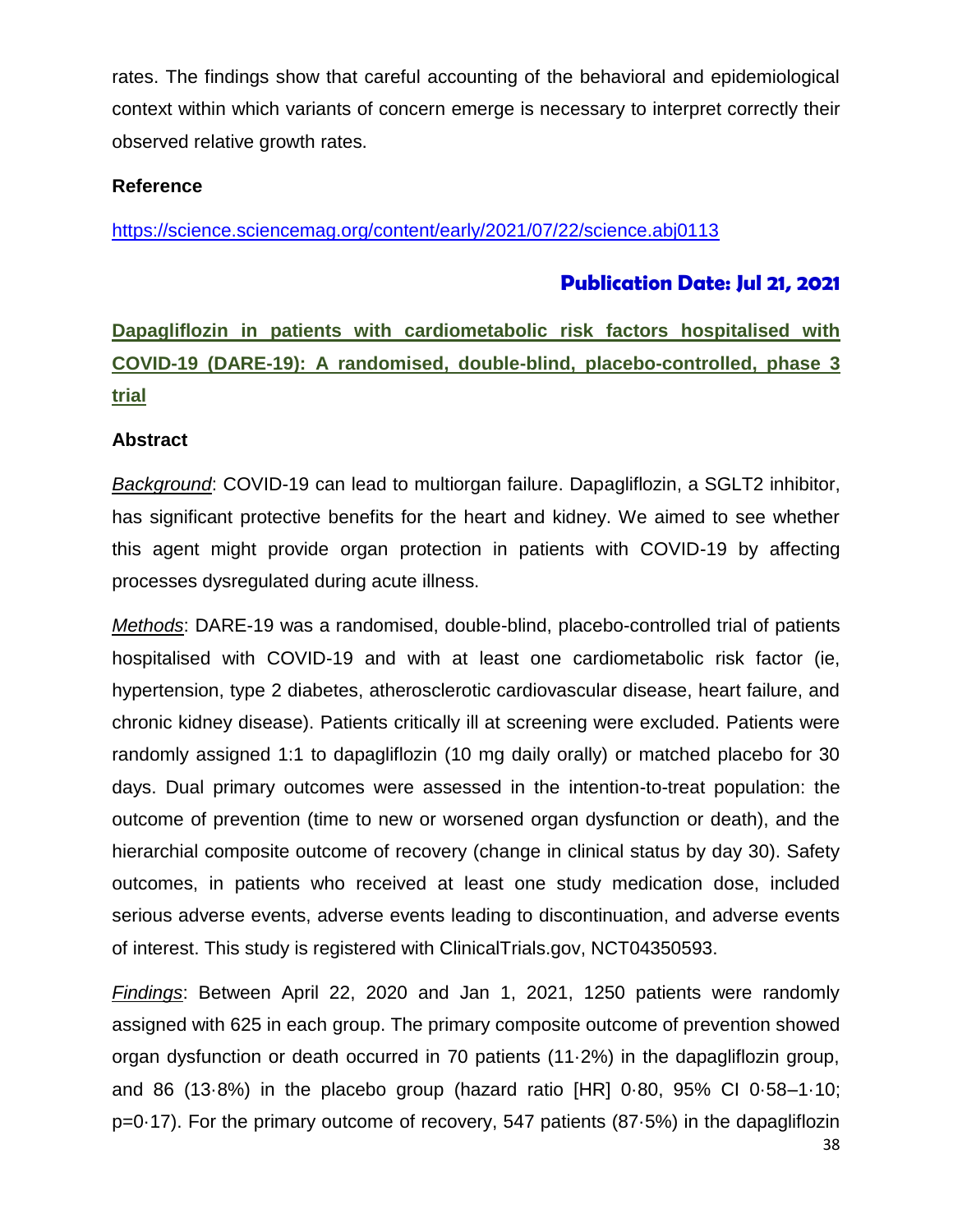group and 532 (85·1%) in the placebo group showed clinical status improvement, although this was not statistically significant (win ratio 1·09, 95% CI 0·97–1·22; p=0·14). There were 41 deaths (6·6%) in the dapagliflozin group, and 54 (8·6%) in the placebo group (HR 0·77, 95% CI 0·52–1·16). Serious adverse events were reported in 65 (10·6%) of 613 patients treated with dapagliflozin and in 82 (13·3%) of 616 patients given the placebo.

*Interpretation*: In patients with cardiometabolic risk factors who were hospitalised with COVID-19, treatment with dapagliflozin did not result in a statistically significant risk reduction in organ dysfunction or death, or improvement in clinical recovery, but was well tolerated.

### **Reference**

https://www.thelancet.com/journals/landia/article/PIIS2213-8587(21)00180-7/fulltext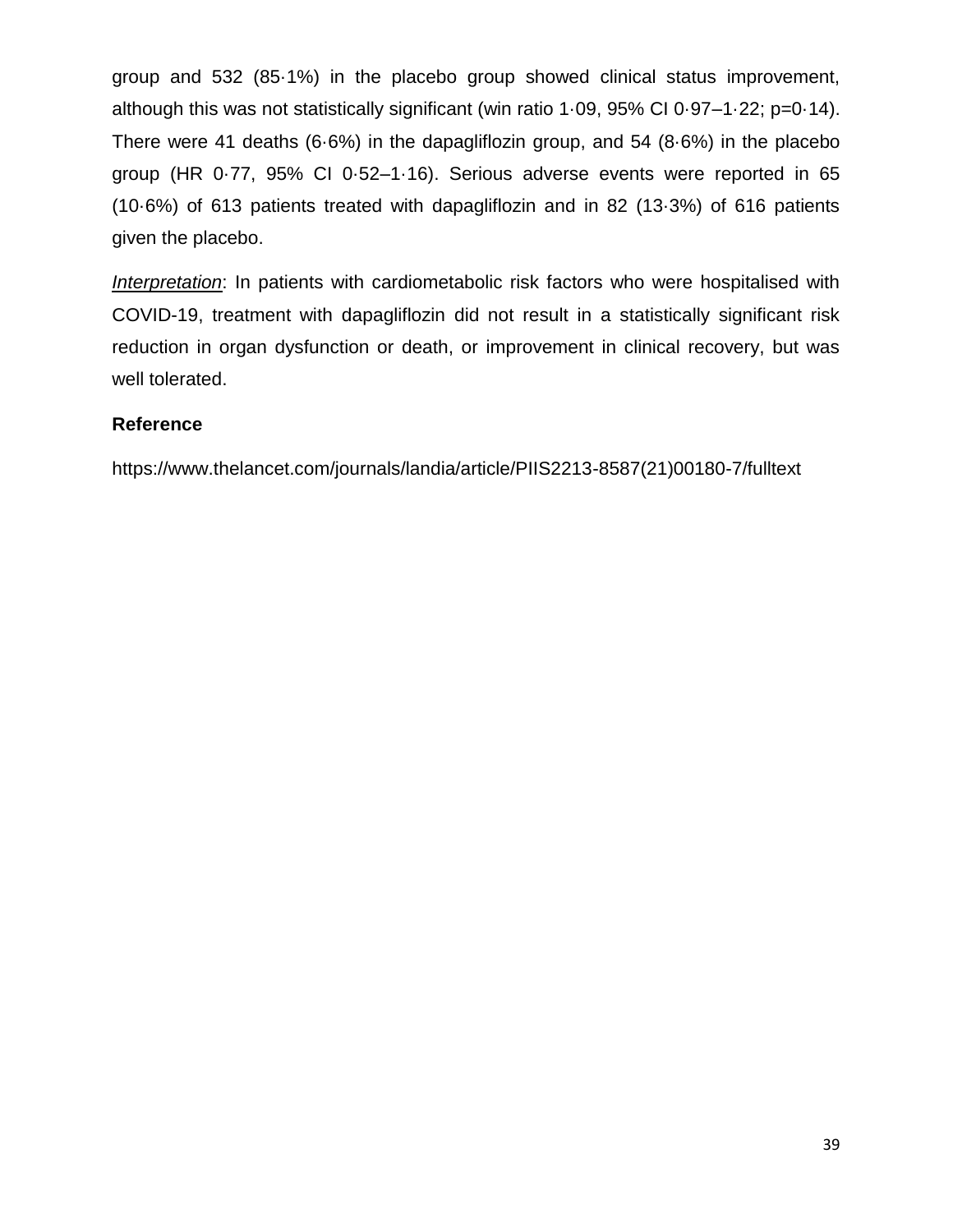# PERSPECTIVE

### **Publication Date: Jul 27, 2021**

### **Vaccination as a preventative measure contributing to immune fitness**

The primary goal of vaccination is the prevention of pathogen-specific infection. The indirect consequences may include maintenance of homeostasis through prevention of infection-induced complications; trained immunity that re-programs innate cells to respond more efficiently to later, unrelated threats; slowing or reversing immune senescence by altering the epigenetic clock, and leveraging the pool of memory B and T cells to improve responses to new infections. Vaccines may exploit the plasticity of the immune system to drive longer-term immune responses that promote health at a broader level than just the prevention of single, specific infections. In this perspective, we discuss the concept of "immune fitness" and how to potentially build a resilient immune system that could contribute to better health. It was argued that vaccines may contribute positively to immune fitness in ways that are only beginning to be understood, and that life-course vaccination is a fundamental tool for achieving healthy aging.

#### **Reference**

https://www.nature.com/articles/s41541-021-00354-z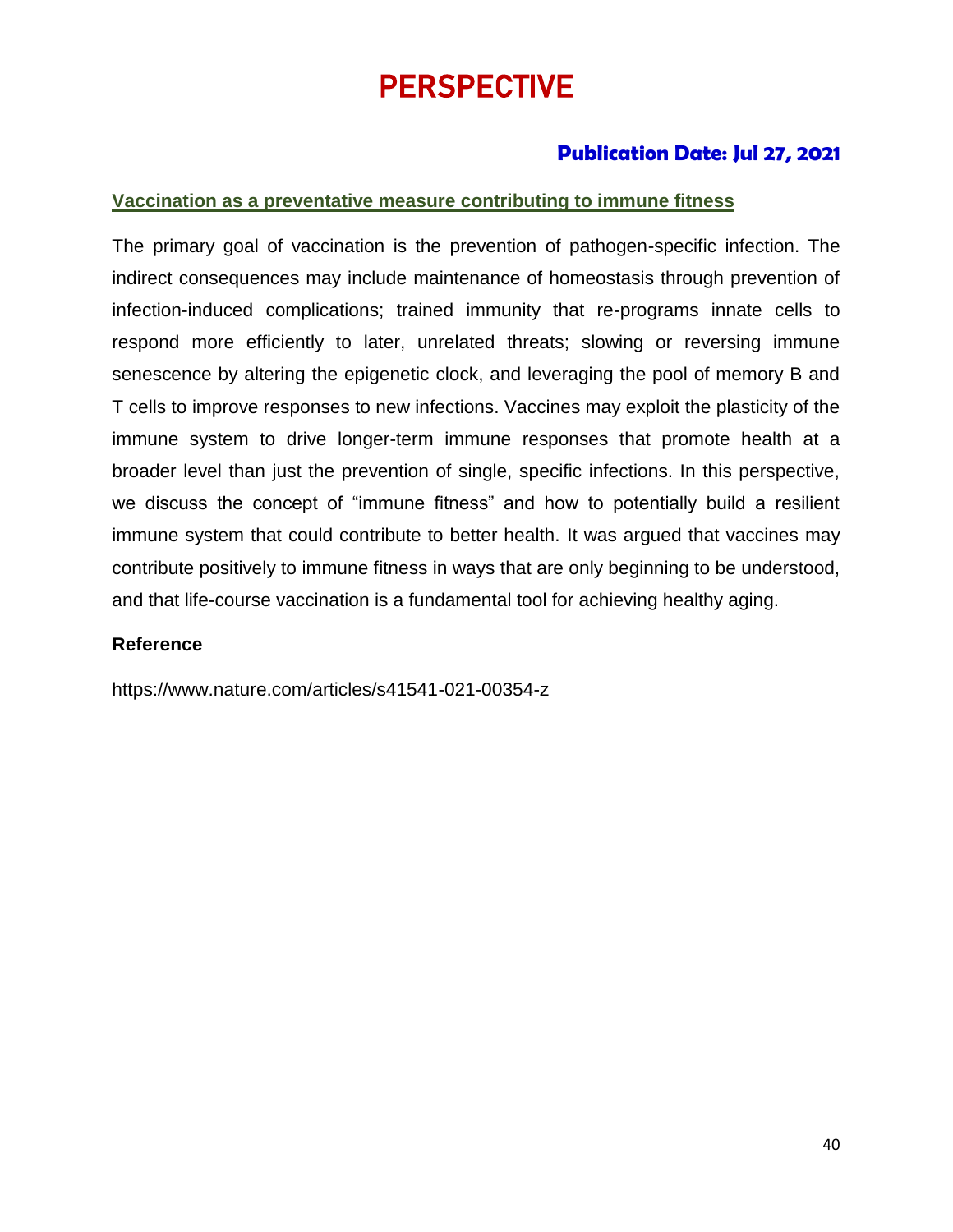# REPORT

### **Publication Date: Jul 27, 2021**

# **Performance of Crisis standards of care guidelines in a cohort of critically Ill COVID-19 Patients in the United States**

Many US states published crisis standards of care (CSC) guidelines for allocating scarce critical care resources during the COVID-19 pandemic. However, the performance of these guidelines in maximizing population benefit has not been well tested. In 2,272 adults with COVID-19 requiring ICU admission drawn from the STOP-COVID multicenter cohort, we tested three approaches to CSC algorithms: SOFA scores grouped into ranges, SOFA score ranges plus comorbidities, and a hypothetical approach using raw SOFA scores not grouped into ranges. It was found that area under receiver operating characteristic (AUROC) curves for all three algorithms demonstrate only modest discrimination for 28-day mortality. Adding comorbidity scoring modestly improves algorithm performance over SOFA scores alone. The algorithm incorporating comorbidities has modestly worse predictive performance for Black compared to White patients. CSC algorithms should be empirically examined to refine approaches to the allocation of scarce resources during pandemics and to avoid potential exacerbation of racial inequities. For more details, read the link given below.

#### **Reference**

https://www.cell.com/cell-reports-medicine/fulltext/S2666-3791(21)00230-5

# **No evidence of human genome integration of SARS-CoV-2 found by long-read DNA sequencing**

A recent study proposed severe acute respiratory syndrome coronavirus 2 (SARS-CoV-2) hijacks the LINE-1 (L1) retrotransposition machinery to integrate into the DNA of infected cells. If confirmed, this finding could have significant clinical implications. Here, we apply deep (>50×) long-read Oxford Nanopore Technologies (ONT) sequencing to HEK293T cells infected with SARS-CoV-2, and do not find the virus integrated into the genome. By examining ONT data from separate HEK293T cultivars, we completely resolve 78 L1 insertions arising in vitro in the absence of L1 overexpression systems. ONT sequencing applied to hepatitis B virus (HBV) positive liver cancer tissues located